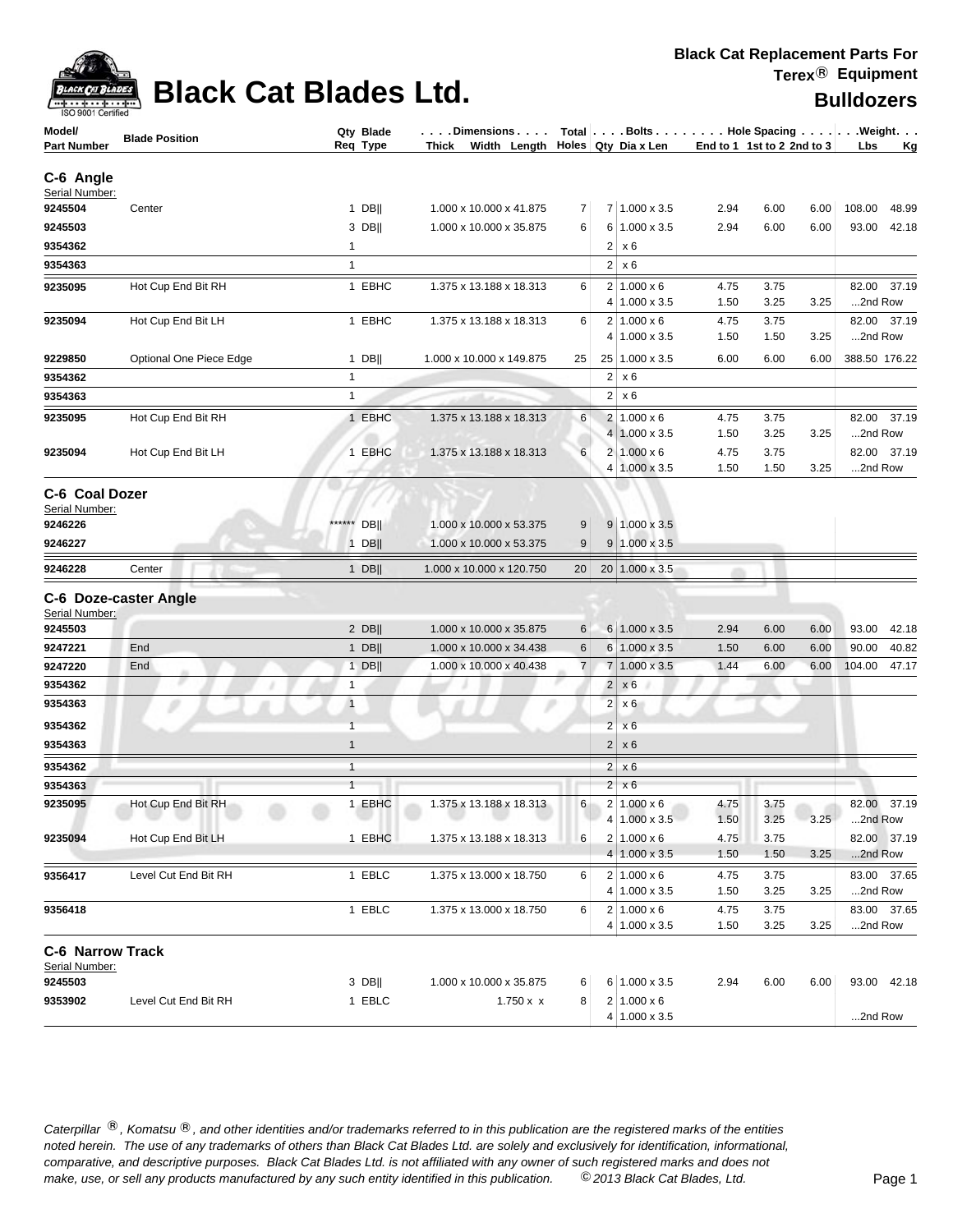| <b>IOO SUUT CEITIIGO</b><br>Model/<br><b>Part Number</b> | <b>Blade Position</b>                  |                | Qty Blade<br>Req Type | $\ldots$ . Dimensions<br>Thick Width Length Holes Qty Dia x Len |                |                                  |                                            | End to 1 1st to 2 2nd to 3 |              |      | Total   Bolts Hole Spacing Weight.<br>Lbs<br>Kg |
|----------------------------------------------------------|----------------------------------------|----------------|-----------------------|-----------------------------------------------------------------|----------------|----------------------------------|--------------------------------------------|----------------------------|--------------|------|-------------------------------------------------|
| 9353903                                                  |                                        |                | 1 EBLC                | $1.750 \times x$                                                | 8              |                                  | $2 1.000 \times 6$<br>4 1.000 x 3.5        |                            |              |      | 2nd Row                                         |
| 9353902                                                  | Level Cut End Bit RH                   |                | 1 EBLC                | $1.750 \times x$                                                | 8              |                                  | $2 1.000 \times 6$<br>4 1.000 x 3.5        |                            |              |      | 2nd Row                                         |
| 9353903                                                  |                                        |                | 1 EBLC                | $1.750 \times x$                                                | 8              |                                  | $2 1.000 \times 6$<br>4 1.000 x 3.5        |                            |              |      | 2nd Row                                         |
| 9218098                                                  | Center                                 |                | $1$ DB                | 1.000 x 10.000 x 107.875                                        | 18             |                                  | 6 1.000 x 3.5                              |                            |              |      |                                                 |
| 9353902                                                  | Level Cut End Bit RH                   |                | 1 EBLC                | $1.750 \times x$                                                | 8              | 41                               | $2 1.000 \times 6$<br>$1.000 \times 3.5$   |                            |              |      | 2nd Row                                         |
| 9353903                                                  |                                        |                | 1 EBLC                | $1.750 \times x$                                                | 8              | 2                                | $1.000 \times 6$<br>4 1.000 x 3.5          |                            |              |      | 2nd Row                                         |
| 9353902                                                  | Level Cut End Bit RH                   |                | 1 EBLC                | $1.750 \times x$                                                | 8              | 2<br>4                           | $1.000 \times 6$<br>$1.000 \times 3.5$     |                            |              |      | 2nd Row                                         |
| 9353903                                                  |                                        |                | 1 EBLC                | $1.750 \times x$                                                | 8              | 4                                | $2 1.000 \times 6$<br>$1.000 \times 3.5$   |                            |              |      | 2nd Row                                         |
| 82-20 82-20B Full-U<br>Serial Number:                    |                                        |                |                       |                                                                 |                |                                  |                                            |                            |              |      |                                                 |
| 9254154                                                  | Center                                 | $\mathbf{1}$   |                       | 0.750 x 10.000 x 23.750                                         | 4              |                                  | $4 1.000 \times 3$                         | 2.88                       | 6.00         | 6.00 | 47.00 21.32                                     |
| 9254155                                                  | Center                                 | $\mathbf{1}$   |                       | 0.750 x 10.000 x 29.875                                         | 5              |                                  | $5 1.000 \times 3$                         | 2.94                       | 6.00         | 6.00 | 59.00 26.76                                     |
| 9254156                                                  | Center and Outer Ends                  | $\overline{2}$ |                       | 0.750 x 10.000 x 29.875                                         | 5              |                                  | $5 1.000 \times 3$                         | 2.94                       | 6.00         | 6.00 | 58.00 26.31                                     |
| 9013423                                                  | Hot Cup End Bit RH                     |                | 1 EBHC                | 1.000 x 13.000 x 22.000                                         | 4              | $\overline{2}$<br>$\overline{2}$ | $1.000 \times 3$<br>$1.000 \times 3.5$     | 5.75<br>5.75               | 6.00<br>6.00 |      | 61.00 27.67<br>2nd Row                          |
| 9013422                                                  | Hot Cup End Bit LH                     |                | 1 EBHC                | 1.000 x 13.000 x 22.000                                         | $\overline{4}$ | $\overline{c}$<br>2              | $1.000 \times 3$<br>$1.000 \times 3.5$     | 5.75<br>5.75               | 6.00<br>6.00 |      | 61.00 27.67<br>2nd Row                          |
| 15001900                                                 | Heavy duty hot cup end bit RH          |                | 1 EBHC                | 1.375 x 13.000 x 22.063                                         | $\overline{2}$ | 2<br>$\overline{2}$              | $1.000 \times 3$<br>$1.000 \times 3.5$     | 5.75<br>5.75               | 6.00<br>6.00 |      | 74.00 33.57<br>2nd Row                          |
| 15001899                                                 | Heavy duty hot cup end bit LH          |                | 1 EBHC                | 1.375 x 13.000 x 22.063                                         | 4              | 2                                | $1.000 \times 3$<br>2 1.000 x 3.5          | 5.75<br>5.75               | 6.00<br>6.00 |      | 74.00 33.57<br>2nd Row                          |
| Serial Number:                                           | 82-30 82-30B Modified U                |                |                       |                                                                 |                |                                  |                                            |                            |              |      |                                                 |
| 9245503                                                  |                                        |                | $1$ DB                | 1.000 x 10.000 x 35.875                                         | 6              |                                  | $6 1.000 \times 3.5$                       | 2.94                       | 6.00         | 6.00 | 93.00<br>42.18                                  |
| 9245508                                                  | <b>Center and Outer Ends</b>           | $\overline{2}$ |                       | 1.000 x 10.000 x 37.500                                         | 6              | 6                                | $1.000 \times 3.5$                         | 3.00                       | 6.00         | 6.00 | 94.00<br>42.64                                  |
| 9354362                                                  |                                        | $\mathbf{1}$   |                       |                                                                 |                | $\overline{c}$                   | x6                                         |                            |              |      |                                                 |
| 9354363                                                  |                                        | $\overline{1}$ |                       |                                                                 |                | 4                                | x6                                         |                            |              |      |                                                 |
| 9235095                                                  | Hot Cup End Bit RH<br>and the state of |                | 1 EBHC<br>all the     | 1.375 x 13.188 x 18.313<br>m<br>affin.                          | 6              | 2                                | $1.000 \times 6$<br>4 1.000 x 3.5          | 4.75<br>1.50               | 3.75<br>3.25 | 3.25 | 82.00 37.19<br>2nd Row                          |
| 9235094                                                  | Hot Cup End Bit LH                     |                | 1 EBHC                | 1.375 x 13.188 x 18.313                                         | 6              |                                  | $2   1.000 \times 6$<br>4 1.000 x 3.5      | 4.75<br>1.50               | 3.75<br>1.50 | 3.25 | 82.00 37.19<br>2nd Row                          |
| 9354362                                                  |                                        | $\mathbf{1}$   |                       |                                                                 |                | $\overline{c}$                   | x 6                                        |                            |              |      |                                                 |
| 9354363                                                  |                                        | $\mathbf{1}$   |                       |                                                                 |                | 2                                | x 6                                        |                            |              |      |                                                 |
| 9235095                                                  | Hot Cup End Bit RH                     |                | 1 EBHC                | 1.375 x 13.188 x 18.313                                         | 6              | 4                                | $2 1.000 \times 6$<br>$1.000 \times 3.5$   | 4.75<br>1.50               | 3.75<br>3.25 | 3.25 | 82.00 37.19<br>2nd Row                          |
| 9235094                                                  | Hot Cup End Bit LH                     |                | 1 EBHC                | 1.375 x 13.188 x 18.313                                         | 6              |                                  | $2 1.000 \times 6$<br>$4 1.000 \times 3.5$ | 4.75<br>1.50               | 3.75<br>1.50 | 3.25 | 82.00 37.19<br>2nd Row                          |
| 9356417                                                  | Level Cut End Bit RH                   |                | 1 EBLC                | 1.375 x 13.000 x 18.750                                         | 6              |                                  | $2 1.000 \times 6$<br>$4 1.000 \times 3.5$ | 4.75<br>1.50               | 3.75<br>3.25 | 3.25 | 83.00 37.65<br>2nd Row                          |
| 9356418                                                  |                                        |                | 1 EBLC                | 1.375 x 13.000 x 18.750                                         | 6              |                                  | $2 1.000 \times 6$<br>4 1.000 x 3.5        | 4.75<br>1.50               | 3.75<br>3.25 | 3.25 | 83.00 37.65<br>2nd Row                          |

**82-20 82-20B Angle**

Serial Number: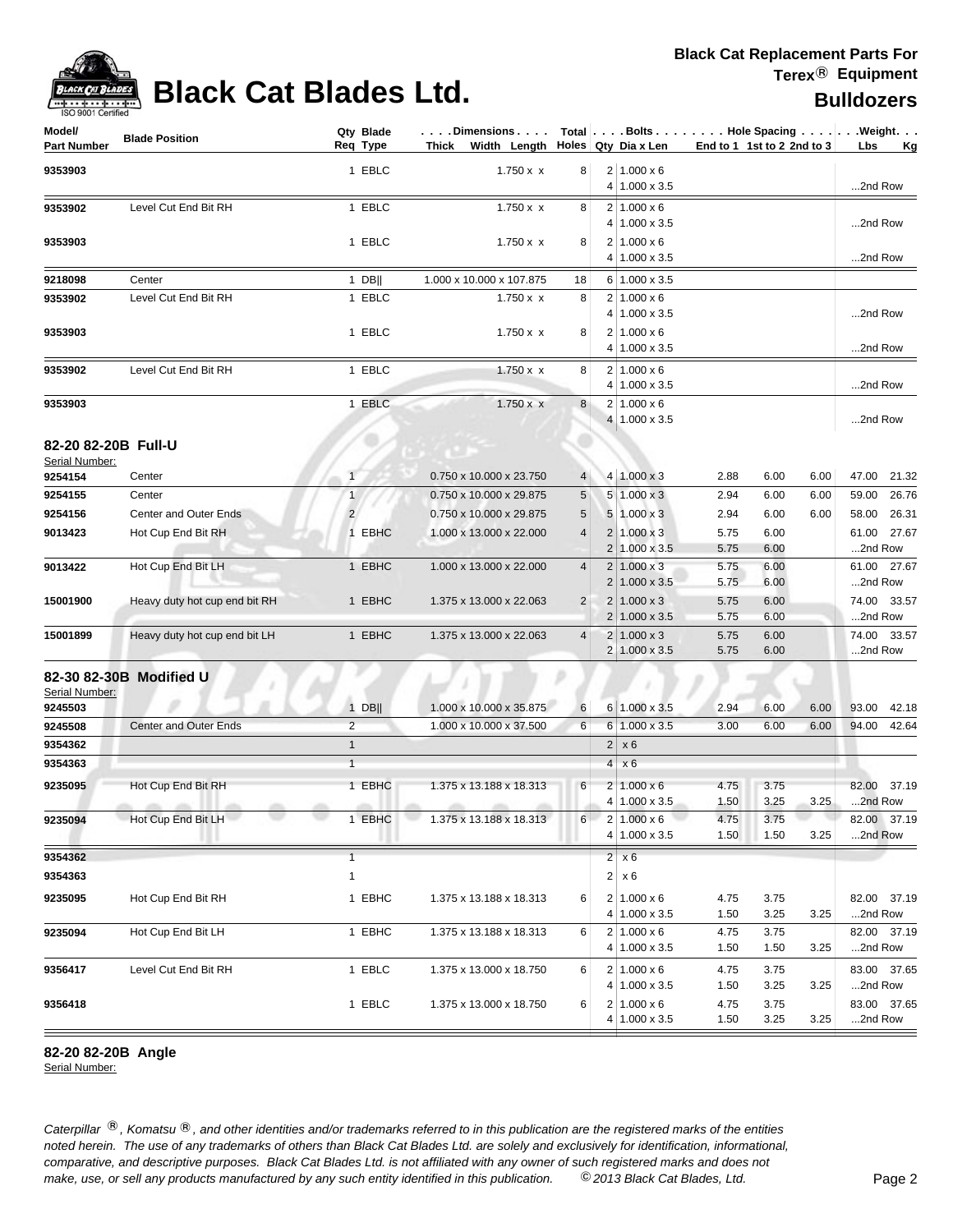

| ISO 9001 Certified                    |                                          |                       |                                    |                |   |                         |                            |              |      |                                                            |
|---------------------------------------|------------------------------------------|-----------------------|------------------------------------|----------------|---|-------------------------|----------------------------|--------------|------|------------------------------------------------------------|
| Model/<br><b>Part Number</b>          | <b>Blade Position</b>                    | Qty Blade<br>Req Type | . Dimensions<br>Thick Width Length |                |   | Holes Qty Dia x Len     | End to 1 1st to 2 2nd to 3 |              |      | Total   Bolts   Hole Spacing   Weight.<br>Lbs<br><u>Kg</u> |
| 9014844                               | Center                                   | $1$ DB                | 0.750 x 10.000 x 47.750            | 8              |   | $8 1.000 \times 3$      | 2.88                       | 6.00         | 6.00 | 93.00<br>42.18                                             |
| 9252882                               | End                                      | $2$ DB                | 0.750 x 10.000 x 40.375            | 7              |   | $7 1.000 \times 3$      | 1.50                       | 6.00         | 6.00 | 35.83<br>79.00                                             |
| 9013423                               | Hot Cup End Bit RH                       | 1 EBHC                | 1.000 x 13.000 x 22.000            | 4              |   | $2 1.000 \times 3$      | 5.75                       | 6.00         |      | 61.00 27.67                                                |
|                                       |                                          |                       |                                    |                |   | $2 1.000 \times 3.5$    | 5.75                       | 6.00         |      | 2nd Row                                                    |
| 9013422                               | Hot Cup End Bit LH                       | 1 EBHC                | 1.000 x 13.000 x 22.000            | 4              |   | $2 1.000 \times 3$      | 5.75                       | 6.00         |      | 27.67<br>61.00                                             |
|                                       |                                          |                       |                                    |                |   | 2 1.000 x 3.5           | 5.75                       | 6.00         |      | 2nd Row                                                    |
| 15001900                              | Heavy duty hot cup end bit RH            | 1 EBHC                | 1.375 x 13.000 x 22.063            | $\overline{2}$ |   | $2 1.000 \times 3$      | 5.75                       | 6.00         |      | 74.00<br>33.57                                             |
|                                       |                                          |                       |                                    |                |   | 2 1.000 x 3.5           | 5.75                       | 6.00         |      | 2nd Row                                                    |
| 15001899                              | Heavy duty hot cup end bit LH            | 1 EBHC                | 1.375 x 13.000 x 22.063            | 4              |   | $2 1.000 \times 3$      | 5.75                       | 6.00         |      | 74.00 33.57                                                |
|                                       |                                          |                       |                                    |                |   | 2 1.000 x 3.5           | 5.75                       | 6.00         |      | 2nd Row                                                    |
| Serial Number:                        | 82-20 82-20B Straight                    |                       |                                    |                |   |                         |                            |              |      |                                                            |
| 9251928                               | Center                                   | $1$ DB                | 0.750 x 10.000 x 41.875            | 7              |   | $7 1.000 \times 3$      | 2.94                       | 6.00         | 6.00 | 81.00<br>36.74                                             |
| 9251929                               | End                                      | $2$ DB                | 0.750 x 10.000 x 29.875            | 5              |   | $5 1.000 \times 3$      | 2.94                       | 6.00         | 6.00 | 58.00<br>26.31                                             |
| 9013423                               | Hot Cup End Bit RH                       | 1 EBHC                | 1.000 x 13.000 x 22.000            | $\overline{4}$ |   | $2 \mid 1.000 \times 3$ | 5.75                       | 6.00         |      | 27.67<br>61.00                                             |
|                                       |                                          |                       |                                    |                |   | $2 1.000 \times 3.5$    | 5.75                       | 6.00         |      | 2nd Row                                                    |
| 9013422                               | Hot Cup End Bit LH                       | 1 EBHC                | 1.000 x 13.000 x 22.000            | $\overline{4}$ |   | $2 1.000 \times 3$      | 5.75                       | 6.00         |      | 27.67<br>61.00                                             |
|                                       |                                          |                       |                                    |                |   | 2 1.000 x 3.5           | 5.75                       | 6.00         |      | 2nd Row                                                    |
| 15001900                              | Heavy duty hot cup end bit RH            | 1 EBHC                | 1.375 x 13.000 x 22.063            | $\overline{c}$ |   | $2 1.000 \times 3$      | 5.75                       | 6.00         |      | 74.00 33.57                                                |
|                                       |                                          |                       |                                    |                |   | 2 1.000 x 3.5           | 5.75                       | 6.00         |      | 2nd Row                                                    |
| 15001899                              | Heavy duty hot cup end bit LH            | 1 EBHC                | 1.375 x 13.000 x 22.063            | 4              |   | $2 1.000 \times 3$      | 5.75                       | 6.00         |      | 33.57<br>74.00                                             |
|                                       |                                          |                       |                                    |                |   | $2 1.000 \times 3.5$    | 5.75                       | 6.00         |      | 2nd Row                                                    |
|                                       | 82-30 82-30B 82-30FA 82-40 82-40DA Angle |                       |                                    |                |   |                         |                            |              |      |                                                            |
| Serial Number:                        |                                          |                       |                                    |                |   |                         |                            |              |      |                                                            |
| 9245504                               | Center                                   | $1$ DB                | 1.000 x 10.000 x 41.875            | $\overline{7}$ |   | 7 1.000 x 3.5           | 2.94                       | 6.00         | 6.00 | 108.00<br>48.99                                            |
| 9245503                               |                                          | 3 DB                  | 1.000 x 10.000 x 35.875            | 6              |   | 6 1.000 x 3.5           | 2.94                       | 6.00         | 6.00 | 93.00<br>42.18                                             |
| 9354362                               |                                          | $\mathbf{1}$          |                                    |                |   | $2 \times 6$            |                            |              |      |                                                            |
| 9354363                               |                                          | $\mathbf{1}$          |                                    |                | 2 | x6                      |                            |              |      |                                                            |
| 9235095                               | Hot Cup End Bit RH                       | 1 EBHC                | 1.375 x 13.188 x 18.313            | 6              |   | $2 1.000 \times 6$      |                            | 3.75         |      | 82.00<br>37.19                                             |
|                                       |                                          |                       |                                    |                |   | $4 1.000 \times 3.5$    | 4.75<br>1.50               | 3.25         | 3.25 | 2nd Row                                                    |
| 9235094                               | Hot Cup End Bit LH                       | 1 EBHC                | 1.375 x 13.188 x 18.313            | 6              |   | $2 1.000 \times 6$      | 4.75                       | 3.75         |      | 82.00 37.19                                                |
|                                       |                                          |                       |                                    |                |   | $4 1.000 \times 3.5$    | 1.50                       | 1.50         | 3.25 | 2nd Row                                                    |
| 9229850                               | <b>Optional One Piece Edge</b>           | $1$ DB                | 1.000 x 10.000 x 149.875           | 25             |   | 25 1.000 x 3.5          | 6.00                       | 6.00         | 6.00 | 388.50 176.22                                              |
| 9354362                               |                                          | $\mathbf{1}$          |                                    |                |   | $2 \times 6$            |                            |              |      |                                                            |
| 9354363                               |                                          | $\mathbf{1}$          |                                    |                |   | $2 \times 6$            |                            |              |      |                                                            |
| 9235095                               |                                          | 1 EBHC                |                                    | 6              |   | $2 1.000 \times 6$      | 4.75                       |              |      |                                                            |
|                                       | Hot Cup End Bit RH                       |                       | 1.375 x 13.188 x 18.313            |                |   | 4 1.000 x 3.5           | 1.50                       | 3.75<br>3.25 | 3.25 | 82.00<br>37.19<br>2nd Row                                  |
| 9235094                               | Hot Cup End Bit LH                       | 1 EBHC                | 1.375 x 13.188 x 18.313            | 6              |   | $2 1.000 \times 6$      | 4.75                       | 3.75         |      | 82.00 37.19                                                |
|                                       |                                          |                       |                                    |                |   | $4 1.000 \times 3.5$    | 1.50                       | 1.50         | 3.25 | 2nd Row                                                    |
|                                       |                                          |                       |                                    |                |   |                         |                            |              |      |                                                            |
| 82-30 82-30B Full-U<br>Serial Number: |                                          |                       |                                    |                |   |                         |                            |              |      |                                                            |
| 9009538                               | Center                                   | 2                     | 1.000 x 10.000 x 29.750            | 5 <sup>2</sup> |   | 5 1.000 x 3.5           | 2.88                       | 6.00         | 6.00 | 78.00<br>35.38                                             |
| 9005693                               | Center and Outer Ends                    | $\overline{2}$        | 1.000 x 10.000 x 32.750            | 5              |   | $5 1.000 \times 3.5$    | 5.75                       | 6.00         | 6.00 | 86.00<br>39.01                                             |
| 9006146                               | Hot Cup End Bit RH                       | 1 EBHC                | 1.375 x 14.500 x 22.000            | 6              |   | $3 1.000 \times 5$      | 5.50                       | 3.25         | 3.25 | 107.00 48.53                                               |
|                                       |                                          |                       |                                    |                |   | $3 1.000 \times 3.5$    | 5.50                       | 3.25         | 3.25 | 2nd Row                                                    |
| 9006145                               | Hot Cup End Bit LH                       | 1 EBHC                | 1.375 x 14.500 x 22.000            | 6              |   | $3 1.000 \times 5$      | 5.50                       | 3.25         | 3.25 | 107.00 48.53                                               |
|                                       |                                          |                       |                                    |                |   | $3 1.000 \times 3.5$    | 5.50                       | 3.25         | 3.25 | 2nd Row                                                    |
| 9067058                               |                                          | 1 EBHC                | 1.750 x 14.500 x 22.000            | 6              |   | $3 1.000 \times 5$      | 5.50                       | 3.25         | 3.25 | 127.30 57.74                                               |
|                                       |                                          |                       |                                    |                |   | $3 1.000 \times 3.5$    | 5.50                       | 3.25         | 3.25 | 2nd Row                                                    |
|                                       |                                          |                       |                                    |                |   |                         |                            |              |      |                                                            |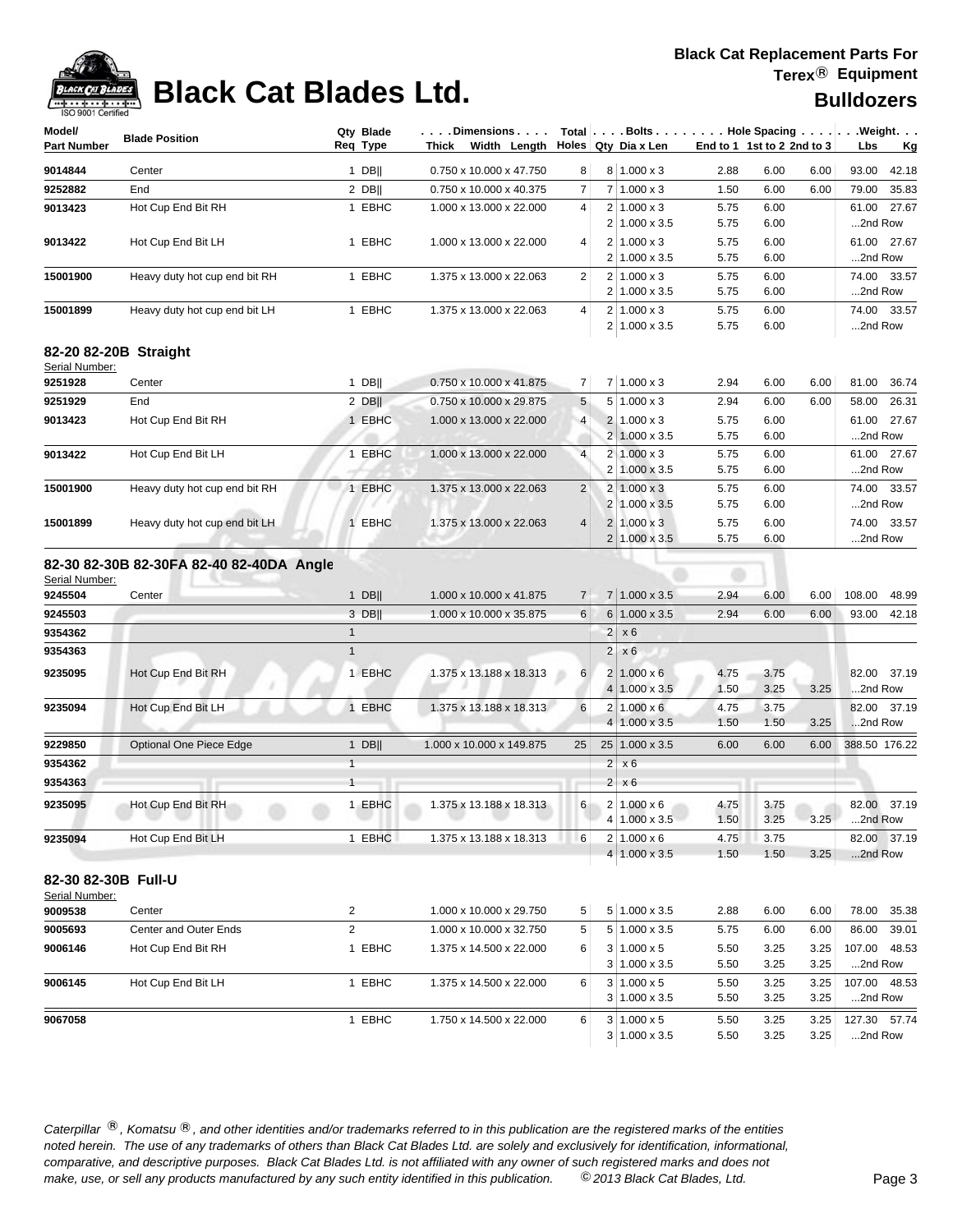| <b>ACK CAT</b> |
|----------------|
| 9001 Certified |

| Model/<br><b>Part Number</b>        | <b>Blade Position</b>     | Qty Blade<br>Req Type      | Dimensions   Total   Bolts    Hole Spacing     Weight<br>Thick Width Length Holes Qty Dia x Len |                 |   |                                             | End to 1 1st to 2 2nd to 3 |              |              | Lbs                     | <u>Kg</u>   |
|-------------------------------------|---------------------------|----------------------------|-------------------------------------------------------------------------------------------------|-----------------|---|---------------------------------------------|----------------------------|--------------|--------------|-------------------------|-------------|
| 9067057                             |                           | 1 EBHC                     | 1.750 x 14.500 x 22.000                                                                         | 6               |   | $3 1.000 \times 5$<br>$3 1.000 \times 3.5$  | 5.50<br>5.50               | 3.25<br>3.25 | 3.25<br>3.25 | 127.30 57.74<br>2nd Row |             |
| Serial Number:                      | 82-30 82-40 Coal Dozer    |                            |                                                                                                 |                 |   |                                             |                            |              |              |                         |             |
| 9246226                             |                           | $1$ DB                     | 1.000 x 10.000 x 53.375                                                                         | 9               |   | $9 1.000 \times 3.5$                        |                            |              |              |                         |             |
| 9246227                             |                           | $1$ DB                     | 1.000 x 10.000 x 53.375                                                                         | 9               |   | $9 1.000 \times 3.5$                        |                            |              |              |                         |             |
| 9246228                             | Center                    | $1$ DB                     | 1.000 x 10.000 x 120.750                                                                        | 20 <sub>1</sub> |   | 20 1.000 x 3.5                              |                            |              |              |                         |             |
| Serial Number:                      | 82-30 82-40 Cushion Dozer |                            |                                                                                                 |                 |   |                                             |                            |              |              |                         |             |
| 9245503                             |                           | $1$ DB                     | 1.000 x 10.000 x 35.875                                                                         | 6               |   | 6 1.000 x 3.5                               | 2.94                       | 6.00         | 6.00         |                         | 93.00 42.18 |
| 9245507                             |                           | $2$ DB                     | 1.000 x 10.000 x 31.000                                                                         | 5               |   | $5 1.000 \times 3.5$                        | 3.00                       | 6.00         | 6.00         |                         | 77.00 34.93 |
| 9353902                             | Level Cut End Bit RH      | 1 EBLC                     | $1.750 \times x$                                                                                | 8               |   | $2 1.000 \times 6$                          |                            |              |              | 2nd Row                 |             |
| 9353903                             |                           | 1 EBLC                     |                                                                                                 | 8               |   | 4 1.000 x 3.5<br>$2 1.000 \times 6$         |                            |              |              |                         |             |
|                                     |                           |                            | $1.750 \times x$                                                                                |                 |   | $4 1.000 \times 3.5$                        |                            |              |              | 2nd Row                 |             |
| 9353902                             | Level Cut End Bit RH      | 1 EBLC                     | $1.750 \times x$                                                                                | 8               |   | $2 1.000 \times 6$                          |                            |              |              |                         |             |
|                                     |                           |                            |                                                                                                 |                 |   | 4 1.000 x 3.5                               |                            |              |              | 2nd Row                 |             |
| 9353903                             |                           | 1 EBLC                     | $1.750 \times x$                                                                                | 8               |   | $2 1.000 \times 6$                          |                            |              |              |                         |             |
|                                     |                           |                            |                                                                                                 |                 |   | 4 1.000 x 3.5                               |                            |              |              | 2nd Row                 |             |
| 9232236                             | Optional One Piece Edge   | $1$ DB                     | 1.000 x 10.000 x 98.000                                                                         | 16              |   | 16 1.000 x 3.5                              |                            |              |              |                         |             |
| 9353902                             | Level Cut End Bit RH      | 1 EBLC                     | $1.750 \times x$                                                                                | 8               |   | $2 1.000 \times 6$                          |                            |              |              |                         |             |
|                                     |                           |                            |                                                                                                 |                 |   | $4 1.000 \times 3.5$                        | ÷                          |              |              | 2nd Row                 |             |
| 9353903                             |                           | 1 EBLC                     | $1.750 \times x$                                                                                | 8               |   | $2 1.000 \times 6$<br>$4 1.000 \times 3.5$  |                            |              |              | 2nd Row                 |             |
| 9353902                             | Level Cut End Bit RH      | 1 EBLC                     | $1.750 \times x$                                                                                | 8               |   | $2 1.000 \times 6$<br>$4 1.000 \times 3.5$  |                            |              |              | 2nd Row                 |             |
| 9353903                             |                           | 1 EBLC                     | 1.750 x x                                                                                       | 8               |   | $2 1.000 \times 6$<br>$4 1.000 \times 3.5 $ |                            |              |              | 2nd Row                 |             |
| 82-30 82-40 Angle<br>Serial Number: |                           |                            |                                                                                                 |                 |   |                                             | m                          |              |              |                         |             |
| 9245503                             |                           | $2$ DB                     | 1.000 x 10.000 x 35.875                                                                         | 6               |   | 6 1.000 x 3.5                               | 2.94                       | 6.00         | 6.00         |                         | 93.00 42.18 |
| 9247221                             | End                       | $1$ DB                     | 1.000 x 10.000 x 34.438                                                                         | 6               |   | $6 1.000 \times 3.5$                        | 1.50                       | 6.00         | 6.00         | 90.00                   | 40.82       |
| 9247220                             | End                       | $1$ DB                     | 1.000 x 10.000 x 40.438                                                                         | $\overline{7}$  |   | $7 1.000 \times 3.5$                        | 1.44                       | 6.00         | 6.00         | 104.00                  | 47.17       |
| 9354362                             |                           | $\mathbf{1}$               |                                                                                                 |                 |   | $2 \times 6$                                |                            |              |              |                         |             |
| 9354363                             | $\alpha$ and              | $\mathbf{1}$               | m                                                                                               |                 |   | $2 \times 6$                                |                            | m            |              |                         |             |
| 9354362                             |                           | $\mathbf{1}$               |                                                                                                 |                 |   | $2 \times 6$                                |                            |              |              |                         |             |
| 9354363                             |                           | <b>191</b><br>$\mathbf{1}$ |                                                                                                 |                 |   | $2 \times 6$                                | o po                       |              |              |                         |             |
| 9354362                             |                           | $\mathbf{1}$               |                                                                                                 |                 | 2 | x 6                                         |                            |              |              |                         |             |
| 9354363                             |                           | $\mathbf{1}$               |                                                                                                 |                 |   | $2 \times 6$                                |                            |              |              |                         |             |
| 9354362                             |                           | $\mathbf{1}$               |                                                                                                 |                 |   | $2 \times 6$                                |                            |              |              |                         |             |
| 9354363                             |                           | $\mathbf{1}$               |                                                                                                 |                 |   | $2 \times 6$                                |                            |              |              |                         |             |
| 9235095                             | Hot Cup End Bit RH        | 1 EBHC                     | 1.375 x 13.188 x 18.313                                                                         | 6               |   | $2 1.000 \times 6$                          | 4.75                       | 3.75         |              |                         | 82.00 37.19 |
|                                     |                           |                            |                                                                                                 |                 |   | 2 1.000 x 3.5                               | 1.50                       | 3.25         | 3.25         | 2nd Row                 |             |
| 9235094                             | Hot Cup End Bit LH        | 1 EBHC                     | 1.375 x 13.188 x 18.313                                                                         | 6               |   | $2 1.000 \times 6$                          | 4.75                       | 3.75         |              |                         | 82.00 37.19 |
|                                     |                           |                            |                                                                                                 |                 |   | $2 \mid 1.000 \times 3.5$                   | 1.50                       | 1.50         | 3.25         | 2nd Row                 |             |
| 9356417                             | Level Cut End Bit RH      | 1 EBLC                     | 1.375 x 13.000 x 18.750                                                                         | 6               |   | $2 1.000 \times 6$<br>4 1.000 x 3.5         | 4.75<br>1.50               | 3.75<br>3.25 | 3.25         | 2nd Row                 | 83.00 37.65 |

### **82-30 82-40 Full-U**

Serial Number: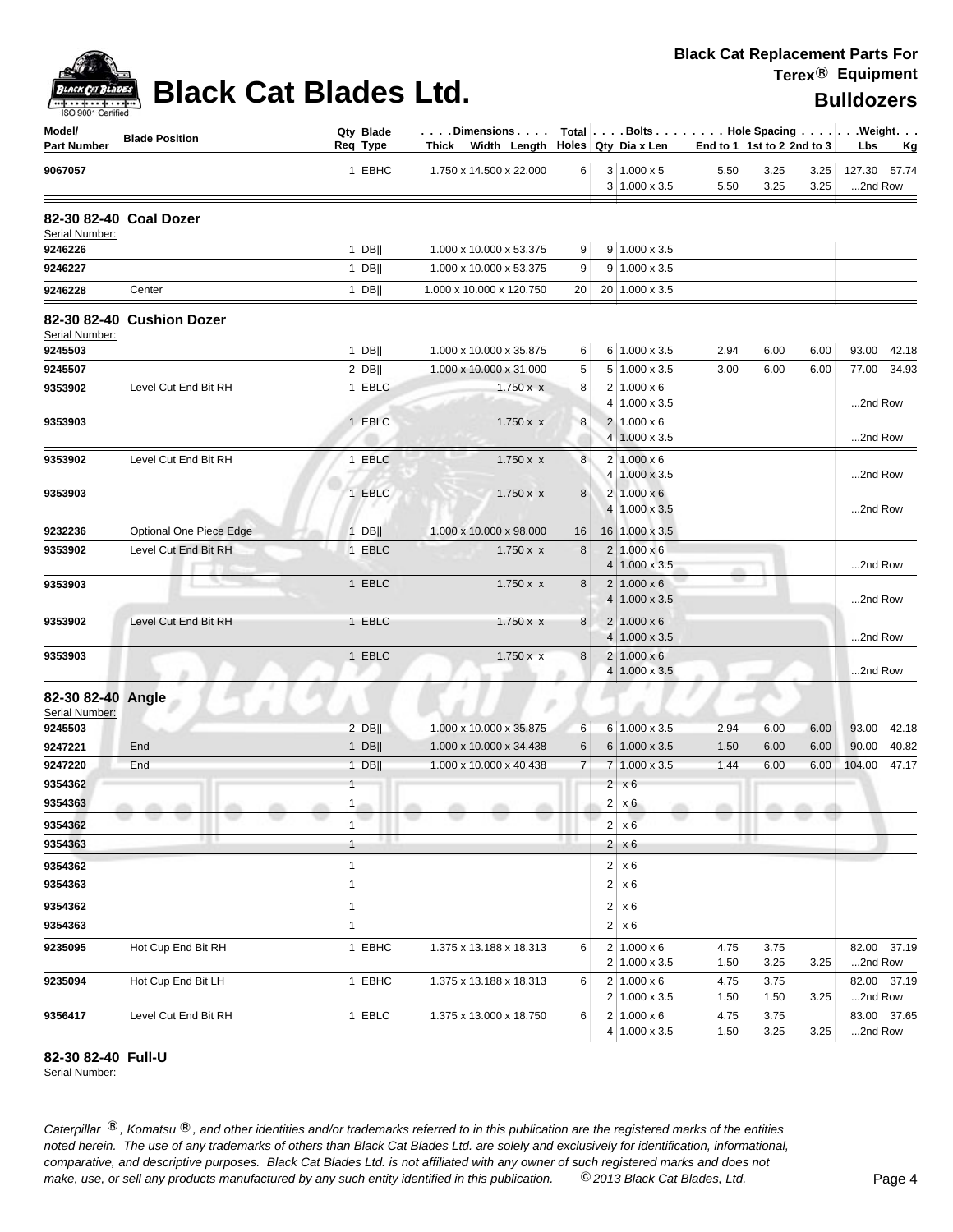

# **Black Cat Blades Ltd. Black Cat Blades Ltd. Bulldozers**

| Model/<br><b>Part Number</b> | <b>Blade Position</b>     | Qty Blade<br>Req Type | Dimensions<br>Thick Width Length $\vert$ Holes Qty Dia x Len |                |                | Total Bolts Hole Spacing Weight.            |              | End to 1 1st to 2 2nd to 3  |      | Lbs     | <u>Kg</u>   |
|------------------------------|---------------------------|-----------------------|--------------------------------------------------------------|----------------|----------------|---------------------------------------------|--------------|-----------------------------|------|---------|-------------|
| 9246281                      | Center                    | 1                     | 1.000 x 10.000 x 47.750                                      | 8              |                | $2 1.000 \times 3.5$                        | 2.88         | 6.00                        | 6.00 | 124.00  | 56.25       |
| 9245508                      | Center and Outer Ends     | 2                     | 1.000 x 10.000 x 37.500                                      | 6              |                | $2 1.000 \times 3.5$                        | 3.00         | 6.00                        | 6.00 | 94.00   | 42.64       |
| 9354362                      |                           | $\mathbf{1}$          |                                                              |                |                | $2 \times 6$                                |              |                             |      |         |             |
| 9354363                      |                           | $\mathbf{1}$          |                                                              |                |                | $2 \times 6$                                |              |                             |      |         |             |
| 9235095                      | Hot Cup End Bit RH        | 1 EBHC                | 1.375 x 13.188 x 18.313                                      | 6              |                | $2 1.000 \times 6$<br>4   1.000 x 3.5       | 4.75<br>1.50 | 3.75<br>3.25                | 3.25 | 2nd Row | 82.00 37.19 |
| 9235094                      | Hot Cup End Bit LH        | 1 EBHC                | 1.375 x 13.188 x 18.313                                      | 6              |                | $2 1.000 \times 6$<br>4 1.000 x 3.5         | 4.75<br>1.50 | 3.75<br>1.50                | 3.25 | 2nd Row | 82.00 37.19 |
| 9356417                      | Level Cut End Bit RH      | 1 EBLC                | 1.375 x 13.000 x 18.750                                      | 6              |                | $2 1.000 \times 6$<br>4 1.000 x 3.5         | 4.75<br>1.50 | 3.75<br>3.25                | 3.25 | 2nd Row | 83.00 37.65 |
| 9356418                      |                           | 1 EBLC                | 1.375 x 13.000 x 18.750                                      | 6              |                | 1.000<br>1.000                              | 4.75<br>1.50 | 3.75<br>3.25                | 3.25 | 2nd Row | 83.00 37.65 |
|                              | 82-30 82-40 Modified U    |                       |                                                              |                |                |                                             |              |                             |      |         |             |
| Serial Number:<br>9245504    | Center                    | $1$ DB                | 1.000 x 10.000 x 41.875                                      | $\overline{7}$ |                | 7 1.000 x 3.5                               | 2.94         | 6.00                        | 6.00 | 108.00  | 48.99       |
| 9245508                      | Center and Outer Ends     | 2                     | 1.000 x 10.000 x 37.500                                      | 6              |                | 6 1.000 x 3.5                               | 3.00         | 6.00                        | 6.00 | 94.00   | 42.64       |
| 9354362                      |                           | $\mathbf{1}$          |                                                              |                |                | $2 \times 6$                                |              |                             |      |         |             |
| 9354363                      |                           | $\mathbf{1}$          |                                                              |                |                | $2 \times 6$                                |              |                             |      |         |             |
| 9235095                      | Hot Cup End Bit RH        | 1 EBHC                | 1.375 x 13.188 x 18.313                                      | 6              |                | $2 1.000 \times 6$<br>$4 1.000 \times 3.5$  | 4.75<br>1.50 | 3.75<br>3.25                | 3.25 | 2nd Row | 82.00 37.19 |
| 9235094                      | Hot Cup End Bit LH        | 1 EBHC                | 1.375 x 13.188 x 18.313                                      | 6              |                | $2 1.000 \times 6$<br>$4 1.000 \times 3.5$  | 4.75<br>1.50 | 3.75<br>1.50                | 3.25 | 2nd Row | 82.00 37.19 |
| 9354362                      |                           | $\mathbf{1}$          |                                                              |                | $\overline{2}$ | x6                                          |              |                             |      |         |             |
| 9354363                      |                           | $\mathbf{1}$          |                                                              |                | 2 <sup>1</sup> | x6                                          |              |                             |      |         |             |
| 9235095                      | Hot Cup End Bit RH        | 1 EBHC                | 1.375 x 13.188 x 18.313                                      | 6              |                | $2 1.000 \times 6$<br>$4 1.000 \times 3.5$  | 4.75<br>1.50 | 3.75<br>3.25                | 3.25 | 2nd Row | 82.00 37.19 |
| 9235094                      | Hot Cup End Bit LH        | 1 EBHC                | 1.375 x 13.188 x 18.313                                      | 6              |                | $2 1.000 \times 6$<br>$4 1.000 \times 3.5 $ | 4.75<br>1.50 | 3.75<br>1.50                | 3.25 | 2nd Row | 82.00 37.19 |
| 9356417                      | Level Cut End Bit RH      | 1 EBLC                | 1.375 x 13.000 x 18.750                                      | 6              |                | $2 1.000 \times 6 $<br>$1 1.000 \times 3.5$ | 4.75<br>1.50 | 3.75<br>3.25                | 3.25 | 2nd Row | 83.00 37.65 |
| 9356418                      |                           | 1 EBLC                | 1.375 x 13.000 x 18.750                                      | 6              |                | $2 1.000 \times 6$<br>$4 1.000 \times 3.5$  | 4.75<br>1.50 | 3.75<br>3.25                | 3.25 | 2nd Row | 83.00 37.65 |
| Serial Number:               | 82-30 82-40 Straight Tilt |                       |                                                              |                |                |                                             |              |                             |      |         |             |
| 9245504                      | Center                    |                       | 1 DB     1.000 x 10.000 x 41.875                             |                |                | $7   7   1.000 \times 3.5$                  |              | 2.94 6.00 6.00 108.00 48.99 |      |         |             |
| 9245503                      |                           | $2$ DB                | 1.000 x 10.000 x 35.875                                      | $6 \mid$       |                | $6 1.000 \times 3.5$                        | 2.94         | 6.00                        | 6.00 |         | 93.00 42.18 |
| 9353902                      | Level Cut End Bit RH      | 1 EBLC                | $1.750 \times x$                                             | 8 <sup>1</sup> |                | $2 1.000 \times 6$<br>4 1.000 x 3.5         |              |                             |      | 2nd Row |             |
| 9353903                      |                           | 1 EBLC                | $1.750 \times x$                                             | 8              |                | $2 1.000 \times 6$<br>4 1.000 x 3.5         |              |                             |      | 2nd Row |             |
| 9353902                      | Level Cut End Bit RH      | 1 EBLC                | $1.750 \times x$                                             | 8              |                | $2 1.000 \times 6$<br>4 1.000 x 3.5         |              |                             |      | 2nd Row |             |
| 9353903                      |                           | 1 EBLC                | $1.750 \times x$                                             | 8              |                | $2 1.000 \times 6$<br>4 1.000 x 3.5         |              |                             |      | 2nd Row |             |
| 9354204                      | Center                    | 1 DB $  $             | 1.000 x 10.000 x 113.875                                     | 19             |                | $19$   1.000 x 3.5                          |              |                             |      |         |             |
| 9353902                      | Level Cut End Bit RH      | 1 EBLC                | 1.750 x x                                                    | 8              |                | $2 1.000 \times 6$<br>$4 1.000 \times 3.5$  |              |                             |      | 2nd Row |             |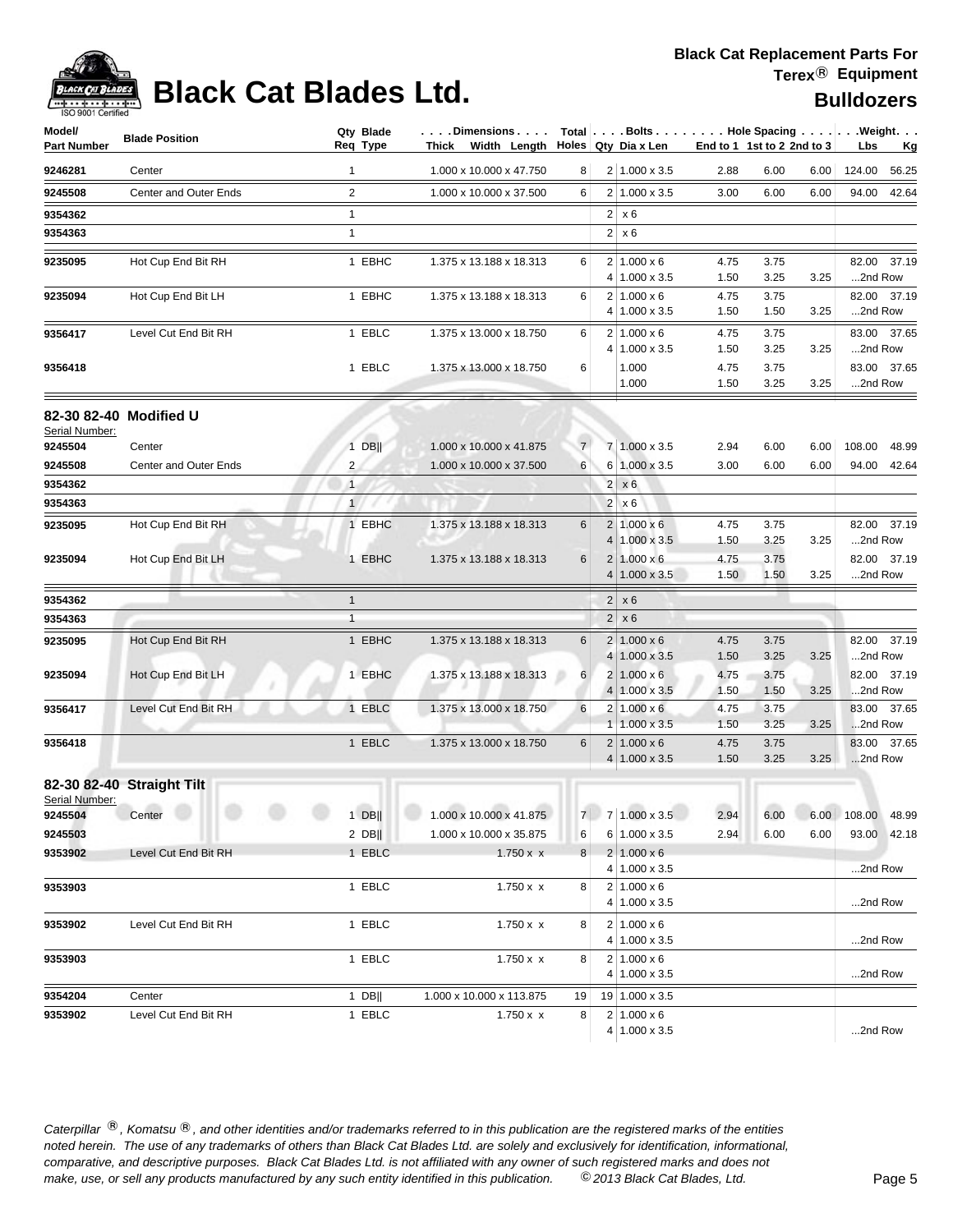

# **Black Cat Blades Ltd. Black Cat Blades Ltd. Black Cat Blades Ltd.**

| Model/<br>Part Number          | <b>Blade Position</b>                    |              | Qty Blade<br>Req Type | Dimensions<br>Thick<br>Width Length                      |                 | Holes Qty Dia x Len                        | End to 1 1st to 2 2nd to 3 |              |              | $Total   \ldots$ Bolts $\ldots   \ldots$ . Hole Spacing $\ldots   \ldots$ . Weight. $\ldots$<br>Lbs<br>Kg |
|--------------------------------|------------------------------------------|--------------|-----------------------|----------------------------------------------------------|-----------------|--------------------------------------------|----------------------------|--------------|--------------|-----------------------------------------------------------------------------------------------------------|
| 9353903                        |                                          |              | 1 EBLC                | $1.750 \times x$                                         | 8               | $2 1.000 \times 6$<br>4 1.000 x 3.5        |                            |              |              | 2nd Row                                                                                                   |
| 9353902                        | Level Cut End Bit RH                     |              | 1 EBLC                | 1.750 x x                                                | 8               | $2 1.000 \times 6$<br>4 1.000 x 3.5        |                            |              |              | 2nd Row                                                                                                   |
| 9353903                        |                                          |              | 1 EBLC                | 1.750 x x                                                | 8               | $2 1.000 \times 6$<br>4 1.000 x 3.5        |                            |              |              | 2nd Row                                                                                                   |
| 9353778                        | Center                                   |              | 1 DB                  | 1.000 x 10.000 x 116.875                                 | 20              | 20 1.000 x 3.5                             |                            |              |              |                                                                                                           |
| 9353902                        | Level Cut End Bit RH                     |              | 1 EBLC                | 1.750 x x                                                | 8               | $2 1.000 \times 6$<br>4 1.000 x 3.5        |                            |              |              | 2nd Row                                                                                                   |
| 9353903                        |                                          |              | 1 EBLC                | 1.750 x x                                                | 8               | $2 1.000 \times 6$<br>4 1.000 x 3.5        |                            |              |              | 2nd Row                                                                                                   |
| 9353902                        | Level Cut End Bit RH                     |              | 1 EBLC                | $1.750 \times x$                                         | 8               | $2 1.000 \times 6$<br>4 1.000 x 3.5        |                            |              |              | 2nd Row                                                                                                   |
| 9353903                        |                                          |              | 1 EBLC                | $1.750 \times x$                                         | 8               | $2 1.000 \times 6$<br>4 1.000 x 3.5        |                            |              |              | 2nd Row                                                                                                   |
|                                | 82-30 82-30B 82-30FA 82-40 82-40DA Angle |              |                       |                                                          |                 |                                            |                            |              |              |                                                                                                           |
| Serial Number:<br>9245503      |                                          |              | $1$ DB                | 1.000 x 10.000 x 35.875                                  | 6               | 6 1.000 x 3.5                              | 2.94                       | 6.00         | 6.00         | 93.00<br>42.18                                                                                            |
| 9005780                        |                                          |              | $2$ DB                | 1.000 x 10.000 x 36.375                                  |                 | 6 1.000 x 3.5                              | 2.88                       | 6.00         | 6.00         | 94.00<br>42.64                                                                                            |
| 9006146                        | Hot Cup End Bit RH                       |              | 1 EBHC                | 1.375 x 14.500 x 22.000                                  | 6<br>6          | $3 1.000 \times 5$                         | 5.50                       | 3.25         | 3.25         | 48.53<br>107.00                                                                                           |
|                                |                                          |              |                       |                                                          |                 | $3 1.000 \times 3.5$                       | 5.50                       | 3.25         | 3.25         | 2nd Row                                                                                                   |
| 9006145                        | Hot Cup End Bit LH                       |              | 1 EBHC                | 1.375 x 14.500 x 22.000                                  | 6               | $3 1.000 \times 5$                         | 5.50                       | 3.25         | 3.25         | 107.00 48.53                                                                                              |
|                                |                                          |              |                       |                                                          |                 | $3 1.000 \times 3.5$                       | 5.50                       | 3.25         | 3.25         | 2nd Row                                                                                                   |
| 9067058                        | 9, TU                                    |              | 1 EBHC                | 1.750 x 14.500 x 22.000                                  | 6               | $3 1.000 \times 5$<br>$3 1.000 \times 3.5$ | 5.50<br>5.50               | 3.25<br>3.25 | 3.25<br>3.25 | 127.30<br>57.74<br>2nd Row                                                                                |
| 9067057                        |                                          |              | 1 EBHC                | 1.750 x 14.500 x 22.000                                  | 6               | $3 1.000 \times 5$<br>$3 1.000 \times 3.5$ | 5.50<br>5.50               | 3.25<br>3.25 | 3.25<br>3.25 | 127.30 57.74<br>2nd Row                                                                                   |
| 82-80 Angle<br>Serial Number:  |                                          |              |                       |                                                          |                 |                                            |                            |              |              |                                                                                                           |
| 9217218                        | Center                                   |              | $1$ DB                | 1.250 x 10.000 x 197.875                                 | 40              | 40 1.000 x 3.5                             |                            |              |              |                                                                                                           |
| 9356417                        | Level Cut End Bit RH                     |              | 1 EBLC                | 1.375 x 13.000 x 18.750                                  | $6\phantom{1}6$ | $2 1.000 \times 6$<br>$4 1.000 \times 3.5$ | 4.75<br>1.50               | 3.75<br>3.25 | 3.25         | 83.00 37.65<br>2nd Row                                                                                    |
| 9356418                        |                                          |              | 1 EBLC                | 1.375 x 13.000 x 18.750                                  | 6               | $2 1.000 \times 6$<br>$4 1.000 \times 3.5$ | 4.75<br>1.50               | 3.75<br>3.25 | 3.25         | 83.00 37.65<br>2nd Row                                                                                    |
| 82-80 Coal Dozer               |                                          |              |                       |                                                          |                 |                                            |                            |              |              |                                                                                                           |
| Serial Number:<br>9217457      | Level Cut End Bit RH                     |              |                       | 1 EBLC   1.250 x 10.000 x 67.063   14   14   1.000 x 3.5 |                 |                                            |                            |              |              |                                                                                                           |
| 9217458                        | Level Cut End Bit LH                     |              | 1 EBLC                | 1.250 x 10.000 x 67.063                                  | 14              | 14 1.000 x 3.5                             |                            |              |              |                                                                                                           |
|                                |                                          |              |                       |                                                          |                 |                                            |                            |              |              |                                                                                                           |
| 9217459                        | Center                                   |              | $2$ DB                | 1.250 x 10.000 x 79.313                                  | 17              | 17 1.000 x 3.5                             |                            |              |              |                                                                                                           |
| 82-80 Full-U<br>Serial Number: |                                          |              |                       |                                                          |                 |                                            |                            |              |              |                                                                                                           |
| 9216683                        | Center                                   | $\mathbf{1}$ |                       | 1.250 x 10.000 x 68.000                                  | 14              | 14 1.000 x 3.5                             |                            |              |              |                                                                                                           |
| 9216684                        | Center and Outer Ends                    | 2            |                       | 1.250 x 10.000 x 54.125                                  | 11              | $11$   1.000 x 3.5                         |                            |              |              |                                                                                                           |
| 9356417                        | Level Cut End Bit RH                     |              | 1 EBLC                | 1.375 x 13.000 x 18.750                                  | 6               | $2 1.000 \times 6$                         | 4.75                       | 3.75         |              | 83.00 37.65                                                                                               |
|                                |                                          |              |                       |                                                          |                 | 4 1.000 x 3.5                              | 1.50                       | 3.25         | 3.25         | 2nd Row                                                                                                   |
| 9356418                        |                                          |              | 1 EBLC                | 1.375 x 13.000 x 18.750                                  | 6               | $2 1.000 \times 6$<br>4 1.000 x 3.5        | 4.75<br>1.50               | 3.75<br>3.25 | 3.25         | 83.00 37.65<br>2nd Row                                                                                    |

### **82-80 Modified U**

Serial Number: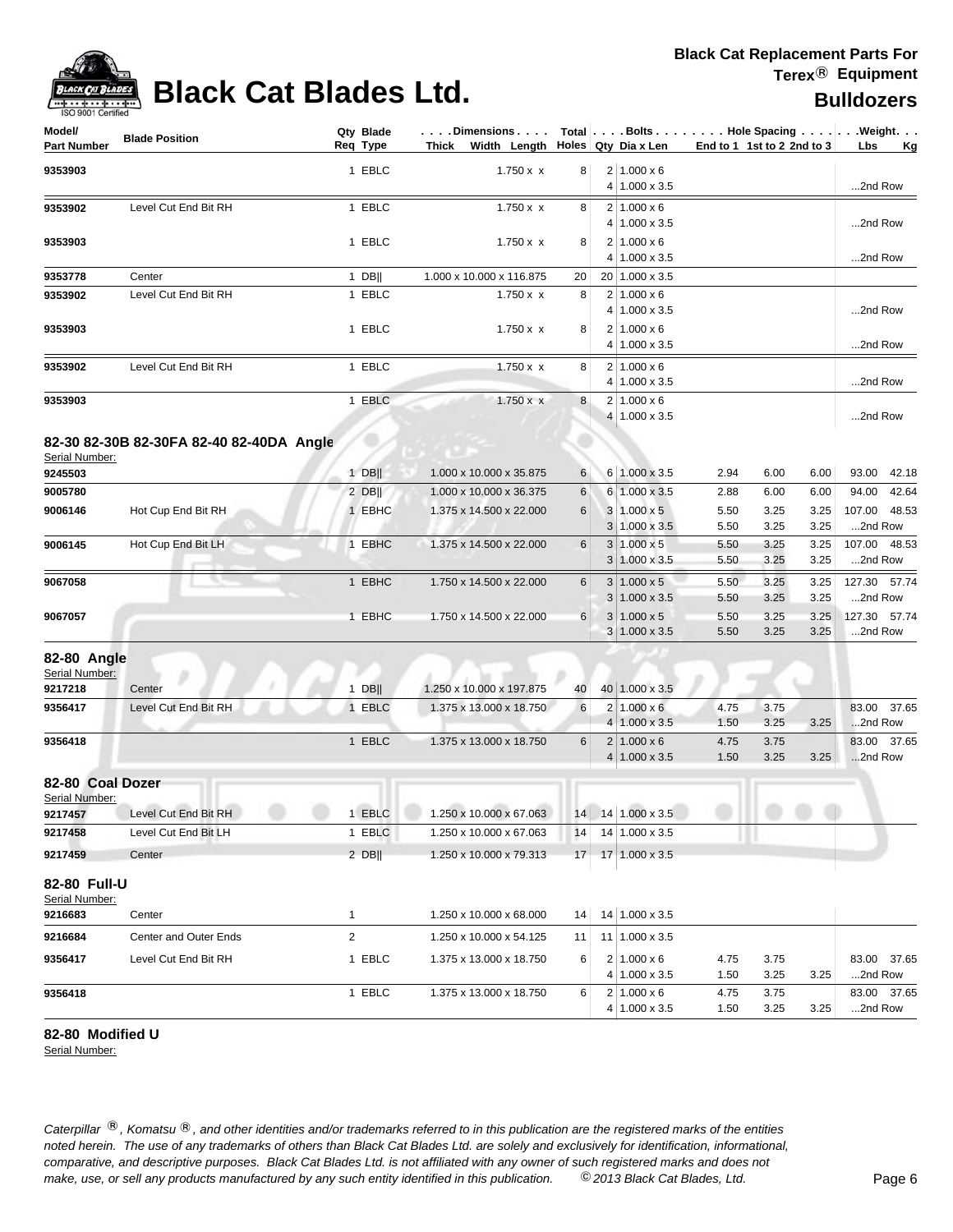

| 1.250 x 10.000 x 144.000<br>29 1.000 x 3.5<br>9216636<br>2.00<br>5.00<br>5.00<br>Center<br>29<br>1<br>9216637<br>Center and Outer Ends<br>$\overline{2}$<br>2 1.000 x 3.5<br>1.250 x 10.000 x 8.750<br>2<br>1 EBLC<br>$2 1.000 \times 6$<br>9356417<br>Level Cut End Bit RH<br>1.375 x 13.000 x 18.750<br>83.00 37.65<br>6<br>4.75<br>3.75<br>4 1.000 x 3.5<br>1.50<br>3.25<br>3.25<br>2nd Row<br>1 EBLC<br>9356418<br>1.375 x 13.000 x 18.750<br>6<br>$2 1.000 \times 6$<br>4.75<br>3.75<br>83.00 37.65<br>4 1.000 x 3.5<br>1.50<br>3.25<br>3.25<br>2nd Row<br>82-80 Cushion Dozer<br>Serial Number:<br>23 1.000 x 3.5<br>9216355<br>$1$ DB  <br>1.250 x 10.000 x 114.250<br>Center<br>23<br>9216357<br>$1$ DB  <br>$2 1.000 \times 6$<br>1.250 x 10.000 x 14.625<br>6<br>$1$ DB  <br>9216358<br>1.250 x 10.000 x 14.625<br>$2 1.000 \times 6$<br>6<br>$2 1.000 \times 6$<br>9353902<br>Level Cut End Bit RH<br>1 EBLC<br>$1.750 \times x$<br>8<br>2nd Row<br>$4 1.000 \times 3.5$<br>1 EBLC<br>$2 1.000 \times 6$<br>$1.750 \times x$<br>8<br>9353903<br>2nd Row<br>4 1.000 x 3.5<br>Serial Number:<br>$1$ DB  <br>1.250 x 10.000 x 157.875<br>32 1.000 x 3.5<br>9216703<br>Center<br>32<br>9353902<br>Level Cut End Bit RH<br>1 EBLC<br>8<br>$2 1.000 \times 6$<br>$1.750 \times x$<br>4 1.000 x 3.5<br>2nd Row<br>1 EBLC<br>$2 1.000 \times 6$<br>$1.750 \times x$<br>9353903<br>8<br>$4 1.000 \times 3.5$<br>2nd Row<br>C-6 Full-U<br>Serial Number:<br>1.000 x 10.000 x 47.750<br>$2 1.000 \times 3.5 $<br>2.88<br>6.00<br>124.00 56.25<br>9246281<br>Center<br>$\mathbf{1}$<br>8 <sup>1</sup><br>6.00<br>$\overline{2}$<br>9245508<br>$2 1.000 \times 3.5 $<br>94.00 42.64<br><b>Center and Outer Ends</b><br>1.000 x 10.000 x 37.500<br>6<br>3.00<br>6.00<br>6.00<br>9354362<br>$\mathbf{1}$<br>$2 \times 6$<br>9354363<br>$\mathbf{1}$<br>$2 \times 6$<br>Hot Cup End Bit RH<br>1 EBHC<br>1.375 x 13.188 x 18.313<br>$2 1.000 \times 6$<br>82.00 37.19<br>9235095<br>6<br>4.75<br>3.75<br>3.25<br>2nd Row<br>$4 1.000 \times 3.5$<br>1.50<br>3.25<br>$2 1.000 \times 6$<br>3.75<br>Hot Cup End Bit LH<br>1 EBHC<br>1.375 x 13.188 x 18.313<br>6<br>4.75<br>82.00 37.19<br>$4 1.000 \times 3.5$<br>3.25<br>2nd Row<br>1.50<br>1.50<br>$2 1.000 \times 6$<br>4.75<br>83.00 37.65<br>9356417<br>Level Cut End Bit RH<br>1 EBLC<br>1.375 x 13.000 x 18.750<br>6<br>3.75<br>1.50<br>3.25<br>3.25<br>2nd Row<br>$4 1.000 \times 3.5$<br>1 EBLC<br>1.375 x 13.000 x 18.750<br>6<br>$2 1.000 \times 6$<br>4.75<br>3.75<br>83.00 37.65<br>3.25<br>$4 1.000 \times 3.5 $<br>1.50<br>2nd Row<br>3.25<br>C-6 Modified U<br>Serial Number:<br>6 1.000 x 3.5<br>9245503<br>$1$ DB  <br>1.000 x 10.000 x 35.875<br>6.00<br>93.00<br>6<br>2.94<br>6.00<br>42.18<br>Center and Outer Ends<br>6<br>6 1.000 x 3.5<br>9245508<br>1<br>1.000 x 10.000 x 37.500<br>3.00<br>6.00<br>6.00<br>94.00<br>42.64<br>$\mathbf{1}$<br>$2 \times 6$<br>9354362<br>$\mathbf{1}$<br>$2 \times 6$<br>9354363<br>1 EBHC<br>$2 1.000 \times 6$<br>82.00 37.19<br>9235095<br>Hot Cup End Bit RH<br>1.375 x 13.188 x 18.313<br>6<br>3.75<br>4.75<br>$4 1.000 \times 3.5$<br>3.25<br>3.25<br>2nd Row<br>1.50<br>Hot Cup End Bit LH<br>1 EBHC<br>$2 1.000 \times 6$<br>82.00 37.19<br>9235094<br>1.375 x 13.188 x 18.313<br>6<br>4.75<br>3.75<br>$4 1.000 \times 3.5$<br>1.50<br>3.25<br>2nd Row<br>1.50<br>9354362<br>$\mathbf{1}$<br>$2 \times 6$ | Model/<br><b>Part Number</b> | <b>Blade Position</b> | Qty Blade<br>Req Type | . Dimensions<br>Thick Width Length |  | Holes Qty Dia x Len | End to 1 1st to 2 2nd to 3 | Total   Bolts   Hole Spacing   Weight.<br>Lbs<br>Kg |
|---------------------------------------------------------------------------------------------------------------------------------------------------------------------------------------------------------------------------------------------------------------------------------------------------------------------------------------------------------------------------------------------------------------------------------------------------------------------------------------------------------------------------------------------------------------------------------------------------------------------------------------------------------------------------------------------------------------------------------------------------------------------------------------------------------------------------------------------------------------------------------------------------------------------------------------------------------------------------------------------------------------------------------------------------------------------------------------------------------------------------------------------------------------------------------------------------------------------------------------------------------------------------------------------------------------------------------------------------------------------------------------------------------------------------------------------------------------------------------------------------------------------------------------------------------------------------------------------------------------------------------------------------------------------------------------------------------------------------------------------------------------------------------------------------------------------------------------------------------------------------------------------------------------------------------------------------------------------------------------------------------------------------------------------------------------------------------------------------------------------------------------------------------------------------------------------------------------------------------------------------------------------------------------------------------------------------------------------------------------------------------------------------------------------------------------------------------------------------------------------------------------------------------------------------------------------------------------------------------------------------------------------------------------------------------------------------------------------------------------------------------------------------------------------------------------------------------------------------------------------------------------------------------------------------------------------------------------------------------------------------------------------------------------------------------------------------------------------------------------------------------------------------------------------------------------------------------------------------------------------------------------------------------------------------------------------------------------------------------------------------------------------------------------------|------------------------------|-----------------------|-----------------------|------------------------------------|--|---------------------|----------------------------|-----------------------------------------------------|
|                                                                                                                                                                                                                                                                                                                                                                                                                                                                                                                                                                                                                                                                                                                                                                                                                                                                                                                                                                                                                                                                                                                                                                                                                                                                                                                                                                                                                                                                                                                                                                                                                                                                                                                                                                                                                                                                                                                                                                                                                                                                                                                                                                                                                                                                                                                                                                                                                                                                                                                                                                                                                                                                                                                                                                                                                                                                                                                                                                                                                                                                                                                                                                                                                                                                                                                                                                                                                     |                              |                       |                       |                                    |  |                     |                            |                                                     |
|                                                                                                                                                                                                                                                                                                                                                                                                                                                                                                                                                                                                                                                                                                                                                                                                                                                                                                                                                                                                                                                                                                                                                                                                                                                                                                                                                                                                                                                                                                                                                                                                                                                                                                                                                                                                                                                                                                                                                                                                                                                                                                                                                                                                                                                                                                                                                                                                                                                                                                                                                                                                                                                                                                                                                                                                                                                                                                                                                                                                                                                                                                                                                                                                                                                                                                                                                                                                                     |                              |                       |                       |                                    |  |                     |                            |                                                     |
|                                                                                                                                                                                                                                                                                                                                                                                                                                                                                                                                                                                                                                                                                                                                                                                                                                                                                                                                                                                                                                                                                                                                                                                                                                                                                                                                                                                                                                                                                                                                                                                                                                                                                                                                                                                                                                                                                                                                                                                                                                                                                                                                                                                                                                                                                                                                                                                                                                                                                                                                                                                                                                                                                                                                                                                                                                                                                                                                                                                                                                                                                                                                                                                                                                                                                                                                                                                                                     |                              |                       |                       |                                    |  |                     |                            |                                                     |
|                                                                                                                                                                                                                                                                                                                                                                                                                                                                                                                                                                                                                                                                                                                                                                                                                                                                                                                                                                                                                                                                                                                                                                                                                                                                                                                                                                                                                                                                                                                                                                                                                                                                                                                                                                                                                                                                                                                                                                                                                                                                                                                                                                                                                                                                                                                                                                                                                                                                                                                                                                                                                                                                                                                                                                                                                                                                                                                                                                                                                                                                                                                                                                                                                                                                                                                                                                                                                     |                              |                       |                       |                                    |  |                     |                            |                                                     |
|                                                                                                                                                                                                                                                                                                                                                                                                                                                                                                                                                                                                                                                                                                                                                                                                                                                                                                                                                                                                                                                                                                                                                                                                                                                                                                                                                                                                                                                                                                                                                                                                                                                                                                                                                                                                                                                                                                                                                                                                                                                                                                                                                                                                                                                                                                                                                                                                                                                                                                                                                                                                                                                                                                                                                                                                                                                                                                                                                                                                                                                                                                                                                                                                                                                                                                                                                                                                                     |                              |                       |                       |                                    |  |                     |                            |                                                     |
|                                                                                                                                                                                                                                                                                                                                                                                                                                                                                                                                                                                                                                                                                                                                                                                                                                                                                                                                                                                                                                                                                                                                                                                                                                                                                                                                                                                                                                                                                                                                                                                                                                                                                                                                                                                                                                                                                                                                                                                                                                                                                                                                                                                                                                                                                                                                                                                                                                                                                                                                                                                                                                                                                                                                                                                                                                                                                                                                                                                                                                                                                                                                                                                                                                                                                                                                                                                                                     |                              |                       |                       |                                    |  |                     |                            |                                                     |
|                                                                                                                                                                                                                                                                                                                                                                                                                                                                                                                                                                                                                                                                                                                                                                                                                                                                                                                                                                                                                                                                                                                                                                                                                                                                                                                                                                                                                                                                                                                                                                                                                                                                                                                                                                                                                                                                                                                                                                                                                                                                                                                                                                                                                                                                                                                                                                                                                                                                                                                                                                                                                                                                                                                                                                                                                                                                                                                                                                                                                                                                                                                                                                                                                                                                                                                                                                                                                     |                              |                       |                       |                                    |  |                     |                            |                                                     |
|                                                                                                                                                                                                                                                                                                                                                                                                                                                                                                                                                                                                                                                                                                                                                                                                                                                                                                                                                                                                                                                                                                                                                                                                                                                                                                                                                                                                                                                                                                                                                                                                                                                                                                                                                                                                                                                                                                                                                                                                                                                                                                                                                                                                                                                                                                                                                                                                                                                                                                                                                                                                                                                                                                                                                                                                                                                                                                                                                                                                                                                                                                                                                                                                                                                                                                                                                                                                                     |                              |                       |                       |                                    |  |                     |                            |                                                     |
|                                                                                                                                                                                                                                                                                                                                                                                                                                                                                                                                                                                                                                                                                                                                                                                                                                                                                                                                                                                                                                                                                                                                                                                                                                                                                                                                                                                                                                                                                                                                                                                                                                                                                                                                                                                                                                                                                                                                                                                                                                                                                                                                                                                                                                                                                                                                                                                                                                                                                                                                                                                                                                                                                                                                                                                                                                                                                                                                                                                                                                                                                                                                                                                                                                                                                                                                                                                                                     |                              |                       |                       |                                    |  |                     |                            |                                                     |
|                                                                                                                                                                                                                                                                                                                                                                                                                                                                                                                                                                                                                                                                                                                                                                                                                                                                                                                                                                                                                                                                                                                                                                                                                                                                                                                                                                                                                                                                                                                                                                                                                                                                                                                                                                                                                                                                                                                                                                                                                                                                                                                                                                                                                                                                                                                                                                                                                                                                                                                                                                                                                                                                                                                                                                                                                                                                                                                                                                                                                                                                                                                                                                                                                                                                                                                                                                                                                     |                              |                       |                       |                                    |  |                     |                            |                                                     |
|                                                                                                                                                                                                                                                                                                                                                                                                                                                                                                                                                                                                                                                                                                                                                                                                                                                                                                                                                                                                                                                                                                                                                                                                                                                                                                                                                                                                                                                                                                                                                                                                                                                                                                                                                                                                                                                                                                                                                                                                                                                                                                                                                                                                                                                                                                                                                                                                                                                                                                                                                                                                                                                                                                                                                                                                                                                                                                                                                                                                                                                                                                                                                                                                                                                                                                                                                                                                                     |                              |                       |                       |                                    |  |                     |                            |                                                     |
|                                                                                                                                                                                                                                                                                                                                                                                                                                                                                                                                                                                                                                                                                                                                                                                                                                                                                                                                                                                                                                                                                                                                                                                                                                                                                                                                                                                                                                                                                                                                                                                                                                                                                                                                                                                                                                                                                                                                                                                                                                                                                                                                                                                                                                                                                                                                                                                                                                                                                                                                                                                                                                                                                                                                                                                                                                                                                                                                                                                                                                                                                                                                                                                                                                                                                                                                                                                                                     |                              |                       |                       |                                    |  |                     |                            |                                                     |
|                                                                                                                                                                                                                                                                                                                                                                                                                                                                                                                                                                                                                                                                                                                                                                                                                                                                                                                                                                                                                                                                                                                                                                                                                                                                                                                                                                                                                                                                                                                                                                                                                                                                                                                                                                                                                                                                                                                                                                                                                                                                                                                                                                                                                                                                                                                                                                                                                                                                                                                                                                                                                                                                                                                                                                                                                                                                                                                                                                                                                                                                                                                                                                                                                                                                                                                                                                                                                     |                              |                       |                       |                                    |  |                     |                            |                                                     |
|                                                                                                                                                                                                                                                                                                                                                                                                                                                                                                                                                                                                                                                                                                                                                                                                                                                                                                                                                                                                                                                                                                                                                                                                                                                                                                                                                                                                                                                                                                                                                                                                                                                                                                                                                                                                                                                                                                                                                                                                                                                                                                                                                                                                                                                                                                                                                                                                                                                                                                                                                                                                                                                                                                                                                                                                                                                                                                                                                                                                                                                                                                                                                                                                                                                                                                                                                                                                                     |                              |                       |                       |                                    |  |                     |                            |                                                     |
|                                                                                                                                                                                                                                                                                                                                                                                                                                                                                                                                                                                                                                                                                                                                                                                                                                                                                                                                                                                                                                                                                                                                                                                                                                                                                                                                                                                                                                                                                                                                                                                                                                                                                                                                                                                                                                                                                                                                                                                                                                                                                                                                                                                                                                                                                                                                                                                                                                                                                                                                                                                                                                                                                                                                                                                                                                                                                                                                                                                                                                                                                                                                                                                                                                                                                                                                                                                                                     | 82-80 Tilt                   |                       |                       |                                    |  |                     |                            |                                                     |
|                                                                                                                                                                                                                                                                                                                                                                                                                                                                                                                                                                                                                                                                                                                                                                                                                                                                                                                                                                                                                                                                                                                                                                                                                                                                                                                                                                                                                                                                                                                                                                                                                                                                                                                                                                                                                                                                                                                                                                                                                                                                                                                                                                                                                                                                                                                                                                                                                                                                                                                                                                                                                                                                                                                                                                                                                                                                                                                                                                                                                                                                                                                                                                                                                                                                                                                                                                                                                     |                              |                       |                       |                                    |  |                     |                            |                                                     |
|                                                                                                                                                                                                                                                                                                                                                                                                                                                                                                                                                                                                                                                                                                                                                                                                                                                                                                                                                                                                                                                                                                                                                                                                                                                                                                                                                                                                                                                                                                                                                                                                                                                                                                                                                                                                                                                                                                                                                                                                                                                                                                                                                                                                                                                                                                                                                                                                                                                                                                                                                                                                                                                                                                                                                                                                                                                                                                                                                                                                                                                                                                                                                                                                                                                                                                                                                                                                                     |                              |                       |                       |                                    |  |                     |                            |                                                     |
|                                                                                                                                                                                                                                                                                                                                                                                                                                                                                                                                                                                                                                                                                                                                                                                                                                                                                                                                                                                                                                                                                                                                                                                                                                                                                                                                                                                                                                                                                                                                                                                                                                                                                                                                                                                                                                                                                                                                                                                                                                                                                                                                                                                                                                                                                                                                                                                                                                                                                                                                                                                                                                                                                                                                                                                                                                                                                                                                                                                                                                                                                                                                                                                                                                                                                                                                                                                                                     |                              |                       |                       |                                    |  |                     |                            |                                                     |
|                                                                                                                                                                                                                                                                                                                                                                                                                                                                                                                                                                                                                                                                                                                                                                                                                                                                                                                                                                                                                                                                                                                                                                                                                                                                                                                                                                                                                                                                                                                                                                                                                                                                                                                                                                                                                                                                                                                                                                                                                                                                                                                                                                                                                                                                                                                                                                                                                                                                                                                                                                                                                                                                                                                                                                                                                                                                                                                                                                                                                                                                                                                                                                                                                                                                                                                                                                                                                     |                              |                       |                       |                                    |  |                     |                            |                                                     |
|                                                                                                                                                                                                                                                                                                                                                                                                                                                                                                                                                                                                                                                                                                                                                                                                                                                                                                                                                                                                                                                                                                                                                                                                                                                                                                                                                                                                                                                                                                                                                                                                                                                                                                                                                                                                                                                                                                                                                                                                                                                                                                                                                                                                                                                                                                                                                                                                                                                                                                                                                                                                                                                                                                                                                                                                                                                                                                                                                                                                                                                                                                                                                                                                                                                                                                                                                                                                                     |                              |                       |                       |                                    |  |                     |                            |                                                     |
|                                                                                                                                                                                                                                                                                                                                                                                                                                                                                                                                                                                                                                                                                                                                                                                                                                                                                                                                                                                                                                                                                                                                                                                                                                                                                                                                                                                                                                                                                                                                                                                                                                                                                                                                                                                                                                                                                                                                                                                                                                                                                                                                                                                                                                                                                                                                                                                                                                                                                                                                                                                                                                                                                                                                                                                                                                                                                                                                                                                                                                                                                                                                                                                                                                                                                                                                                                                                                     |                              |                       |                       |                                    |  |                     |                            |                                                     |
|                                                                                                                                                                                                                                                                                                                                                                                                                                                                                                                                                                                                                                                                                                                                                                                                                                                                                                                                                                                                                                                                                                                                                                                                                                                                                                                                                                                                                                                                                                                                                                                                                                                                                                                                                                                                                                                                                                                                                                                                                                                                                                                                                                                                                                                                                                                                                                                                                                                                                                                                                                                                                                                                                                                                                                                                                                                                                                                                                                                                                                                                                                                                                                                                                                                                                                                                                                                                                     |                              |                       |                       |                                    |  |                     |                            |                                                     |
|                                                                                                                                                                                                                                                                                                                                                                                                                                                                                                                                                                                                                                                                                                                                                                                                                                                                                                                                                                                                                                                                                                                                                                                                                                                                                                                                                                                                                                                                                                                                                                                                                                                                                                                                                                                                                                                                                                                                                                                                                                                                                                                                                                                                                                                                                                                                                                                                                                                                                                                                                                                                                                                                                                                                                                                                                                                                                                                                                                                                                                                                                                                                                                                                                                                                                                                                                                                                                     |                              |                       |                       |                                    |  |                     |                            |                                                     |
|                                                                                                                                                                                                                                                                                                                                                                                                                                                                                                                                                                                                                                                                                                                                                                                                                                                                                                                                                                                                                                                                                                                                                                                                                                                                                                                                                                                                                                                                                                                                                                                                                                                                                                                                                                                                                                                                                                                                                                                                                                                                                                                                                                                                                                                                                                                                                                                                                                                                                                                                                                                                                                                                                                                                                                                                                                                                                                                                                                                                                                                                                                                                                                                                                                                                                                                                                                                                                     |                              |                       |                       |                                    |  |                     |                            |                                                     |
|                                                                                                                                                                                                                                                                                                                                                                                                                                                                                                                                                                                                                                                                                                                                                                                                                                                                                                                                                                                                                                                                                                                                                                                                                                                                                                                                                                                                                                                                                                                                                                                                                                                                                                                                                                                                                                                                                                                                                                                                                                                                                                                                                                                                                                                                                                                                                                                                                                                                                                                                                                                                                                                                                                                                                                                                                                                                                                                                                                                                                                                                                                                                                                                                                                                                                                                                                                                                                     |                              |                       |                       |                                    |  |                     |                            |                                                     |
|                                                                                                                                                                                                                                                                                                                                                                                                                                                                                                                                                                                                                                                                                                                                                                                                                                                                                                                                                                                                                                                                                                                                                                                                                                                                                                                                                                                                                                                                                                                                                                                                                                                                                                                                                                                                                                                                                                                                                                                                                                                                                                                                                                                                                                                                                                                                                                                                                                                                                                                                                                                                                                                                                                                                                                                                                                                                                                                                                                                                                                                                                                                                                                                                                                                                                                                                                                                                                     |                              |                       |                       |                                    |  |                     |                            |                                                     |
|                                                                                                                                                                                                                                                                                                                                                                                                                                                                                                                                                                                                                                                                                                                                                                                                                                                                                                                                                                                                                                                                                                                                                                                                                                                                                                                                                                                                                                                                                                                                                                                                                                                                                                                                                                                                                                                                                                                                                                                                                                                                                                                                                                                                                                                                                                                                                                                                                                                                                                                                                                                                                                                                                                                                                                                                                                                                                                                                                                                                                                                                                                                                                                                                                                                                                                                                                                                                                     |                              |                       |                       |                                    |  |                     |                            |                                                     |
|                                                                                                                                                                                                                                                                                                                                                                                                                                                                                                                                                                                                                                                                                                                                                                                                                                                                                                                                                                                                                                                                                                                                                                                                                                                                                                                                                                                                                                                                                                                                                                                                                                                                                                                                                                                                                                                                                                                                                                                                                                                                                                                                                                                                                                                                                                                                                                                                                                                                                                                                                                                                                                                                                                                                                                                                                                                                                                                                                                                                                                                                                                                                                                                                                                                                                                                                                                                                                     | 9235094                      |                       |                       |                                    |  |                     |                            |                                                     |
|                                                                                                                                                                                                                                                                                                                                                                                                                                                                                                                                                                                                                                                                                                                                                                                                                                                                                                                                                                                                                                                                                                                                                                                                                                                                                                                                                                                                                                                                                                                                                                                                                                                                                                                                                                                                                                                                                                                                                                                                                                                                                                                                                                                                                                                                                                                                                                                                                                                                                                                                                                                                                                                                                                                                                                                                                                                                                                                                                                                                                                                                                                                                                                                                                                                                                                                                                                                                                     |                              |                       |                       |                                    |  |                     |                            |                                                     |
|                                                                                                                                                                                                                                                                                                                                                                                                                                                                                                                                                                                                                                                                                                                                                                                                                                                                                                                                                                                                                                                                                                                                                                                                                                                                                                                                                                                                                                                                                                                                                                                                                                                                                                                                                                                                                                                                                                                                                                                                                                                                                                                                                                                                                                                                                                                                                                                                                                                                                                                                                                                                                                                                                                                                                                                                                                                                                                                                                                                                                                                                                                                                                                                                                                                                                                                                                                                                                     |                              |                       |                       |                                    |  |                     |                            |                                                     |
|                                                                                                                                                                                                                                                                                                                                                                                                                                                                                                                                                                                                                                                                                                                                                                                                                                                                                                                                                                                                                                                                                                                                                                                                                                                                                                                                                                                                                                                                                                                                                                                                                                                                                                                                                                                                                                                                                                                                                                                                                                                                                                                                                                                                                                                                                                                                                                                                                                                                                                                                                                                                                                                                                                                                                                                                                                                                                                                                                                                                                                                                                                                                                                                                                                                                                                                                                                                                                     |                              |                       |                       |                                    |  |                     |                            |                                                     |
|                                                                                                                                                                                                                                                                                                                                                                                                                                                                                                                                                                                                                                                                                                                                                                                                                                                                                                                                                                                                                                                                                                                                                                                                                                                                                                                                                                                                                                                                                                                                                                                                                                                                                                                                                                                                                                                                                                                                                                                                                                                                                                                                                                                                                                                                                                                                                                                                                                                                                                                                                                                                                                                                                                                                                                                                                                                                                                                                                                                                                                                                                                                                                                                                                                                                                                                                                                                                                     | 9356418                      |                       |                       |                                    |  |                     |                            |                                                     |
|                                                                                                                                                                                                                                                                                                                                                                                                                                                                                                                                                                                                                                                                                                                                                                                                                                                                                                                                                                                                                                                                                                                                                                                                                                                                                                                                                                                                                                                                                                                                                                                                                                                                                                                                                                                                                                                                                                                                                                                                                                                                                                                                                                                                                                                                                                                                                                                                                                                                                                                                                                                                                                                                                                                                                                                                                                                                                                                                                                                                                                                                                                                                                                                                                                                                                                                                                                                                                     |                              |                       |                       |                                    |  |                     |                            |                                                     |
|                                                                                                                                                                                                                                                                                                                                                                                                                                                                                                                                                                                                                                                                                                                                                                                                                                                                                                                                                                                                                                                                                                                                                                                                                                                                                                                                                                                                                                                                                                                                                                                                                                                                                                                                                                                                                                                                                                                                                                                                                                                                                                                                                                                                                                                                                                                                                                                                                                                                                                                                                                                                                                                                                                                                                                                                                                                                                                                                                                                                                                                                                                                                                                                                                                                                                                                                                                                                                     |                              |                       |                       |                                    |  |                     |                            |                                                     |
|                                                                                                                                                                                                                                                                                                                                                                                                                                                                                                                                                                                                                                                                                                                                                                                                                                                                                                                                                                                                                                                                                                                                                                                                                                                                                                                                                                                                                                                                                                                                                                                                                                                                                                                                                                                                                                                                                                                                                                                                                                                                                                                                                                                                                                                                                                                                                                                                                                                                                                                                                                                                                                                                                                                                                                                                                                                                                                                                                                                                                                                                                                                                                                                                                                                                                                                                                                                                                     |                              |                       |                       |                                    |  |                     |                            |                                                     |
|                                                                                                                                                                                                                                                                                                                                                                                                                                                                                                                                                                                                                                                                                                                                                                                                                                                                                                                                                                                                                                                                                                                                                                                                                                                                                                                                                                                                                                                                                                                                                                                                                                                                                                                                                                                                                                                                                                                                                                                                                                                                                                                                                                                                                                                                                                                                                                                                                                                                                                                                                                                                                                                                                                                                                                                                                                                                                                                                                                                                                                                                                                                                                                                                                                                                                                                                                                                                                     |                              |                       |                       |                                    |  |                     |                            |                                                     |
|                                                                                                                                                                                                                                                                                                                                                                                                                                                                                                                                                                                                                                                                                                                                                                                                                                                                                                                                                                                                                                                                                                                                                                                                                                                                                                                                                                                                                                                                                                                                                                                                                                                                                                                                                                                                                                                                                                                                                                                                                                                                                                                                                                                                                                                                                                                                                                                                                                                                                                                                                                                                                                                                                                                                                                                                                                                                                                                                                                                                                                                                                                                                                                                                                                                                                                                                                                                                                     |                              |                       |                       |                                    |  |                     |                            |                                                     |
|                                                                                                                                                                                                                                                                                                                                                                                                                                                                                                                                                                                                                                                                                                                                                                                                                                                                                                                                                                                                                                                                                                                                                                                                                                                                                                                                                                                                                                                                                                                                                                                                                                                                                                                                                                                                                                                                                                                                                                                                                                                                                                                                                                                                                                                                                                                                                                                                                                                                                                                                                                                                                                                                                                                                                                                                                                                                                                                                                                                                                                                                                                                                                                                                                                                                                                                                                                                                                     |                              |                       |                       |                                    |  |                     |                            |                                                     |
|                                                                                                                                                                                                                                                                                                                                                                                                                                                                                                                                                                                                                                                                                                                                                                                                                                                                                                                                                                                                                                                                                                                                                                                                                                                                                                                                                                                                                                                                                                                                                                                                                                                                                                                                                                                                                                                                                                                                                                                                                                                                                                                                                                                                                                                                                                                                                                                                                                                                                                                                                                                                                                                                                                                                                                                                                                                                                                                                                                                                                                                                                                                                                                                                                                                                                                                                                                                                                     |                              |                       |                       |                                    |  |                     |                            |                                                     |
|                                                                                                                                                                                                                                                                                                                                                                                                                                                                                                                                                                                                                                                                                                                                                                                                                                                                                                                                                                                                                                                                                                                                                                                                                                                                                                                                                                                                                                                                                                                                                                                                                                                                                                                                                                                                                                                                                                                                                                                                                                                                                                                                                                                                                                                                                                                                                                                                                                                                                                                                                                                                                                                                                                                                                                                                                                                                                                                                                                                                                                                                                                                                                                                                                                                                                                                                                                                                                     |                              |                       |                       |                                    |  |                     |                            |                                                     |
|                                                                                                                                                                                                                                                                                                                                                                                                                                                                                                                                                                                                                                                                                                                                                                                                                                                                                                                                                                                                                                                                                                                                                                                                                                                                                                                                                                                                                                                                                                                                                                                                                                                                                                                                                                                                                                                                                                                                                                                                                                                                                                                                                                                                                                                                                                                                                                                                                                                                                                                                                                                                                                                                                                                                                                                                                                                                                                                                                                                                                                                                                                                                                                                                                                                                                                                                                                                                                     |                              |                       |                       |                                    |  |                     |                            |                                                     |
|                                                                                                                                                                                                                                                                                                                                                                                                                                                                                                                                                                                                                                                                                                                                                                                                                                                                                                                                                                                                                                                                                                                                                                                                                                                                                                                                                                                                                                                                                                                                                                                                                                                                                                                                                                                                                                                                                                                                                                                                                                                                                                                                                                                                                                                                                                                                                                                                                                                                                                                                                                                                                                                                                                                                                                                                                                                                                                                                                                                                                                                                                                                                                                                                                                                                                                                                                                                                                     |                              |                       |                       |                                    |  |                     |                            |                                                     |
|                                                                                                                                                                                                                                                                                                                                                                                                                                                                                                                                                                                                                                                                                                                                                                                                                                                                                                                                                                                                                                                                                                                                                                                                                                                                                                                                                                                                                                                                                                                                                                                                                                                                                                                                                                                                                                                                                                                                                                                                                                                                                                                                                                                                                                                                                                                                                                                                                                                                                                                                                                                                                                                                                                                                                                                                                                                                                                                                                                                                                                                                                                                                                                                                                                                                                                                                                                                                                     |                              |                       |                       |                                    |  |                     |                            |                                                     |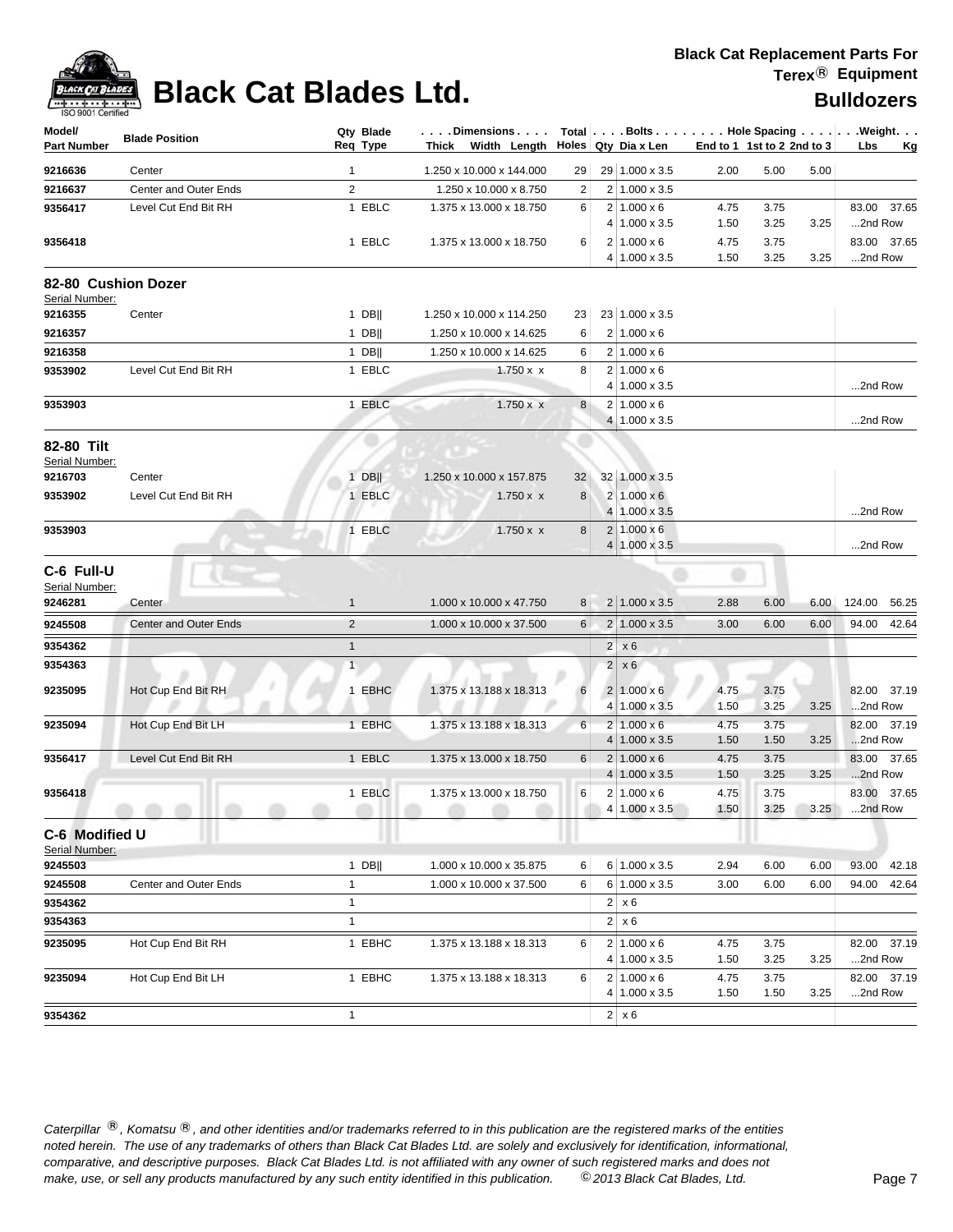

# **Black Cat Blades Ltd. Black Cat Blades Ltd. Bulldozers**

| Model/<br>Part Number | <b>Blade Position</b>        | Qty Blade<br>Req Type | Dimensions   Total   Bolts    Hole Spacing    Weight<br>Thick Width Length $\vert$ Holes Qty Dia x Len |                |                |                                                 |              | End to 1 1st to 2 2nd to 3 |      | Lbs     | <u>Kg</u>   |
|-----------------------|------------------------------|-----------------------|--------------------------------------------------------------------------------------------------------|----------------|----------------|-------------------------------------------------|--------------|----------------------------|------|---------|-------------|
| 9354363               |                              | $\mathbf{1}$          |                                                                                                        |                |                | $2 \times 6$                                    |              |                            |      |         |             |
| 9235095               | Hot Cup End Bit RH           | 1 EBHC                | 1.375 x 13.188 x 18.313                                                                                | 6              |                | $2 1.000 \times 6$                              | 4.75         | 3.75                       |      |         | 82.00 37.19 |
|                       |                              |                       |                                                                                                        |                |                | 4 1.000 x 3.5                                   | 1.50         | 3.25                       | 3.25 | 2nd Row |             |
| 9235094               | Hot Cup End Bit LH           | 1 EBHC                | 1.375 x 13.188 x 18.313                                                                                | 6              |                | $2 1.000 \times 6$                              | 4.75         | 3.75                       |      |         | 82.00 37.19 |
|                       |                              |                       |                                                                                                        |                |                | 4 1.000 x 3.5                                   | 1.50         | 1.50                       | 3.25 | 2nd Row |             |
| 9356417               | Level Cut End Bit RH         | 1 EBLC                | 1.375 x 13.000 x 18.750                                                                                | 6              |                | $2 1.000 \times 6$<br>4 1.000 x 3.5             | 4.75<br>1.50 | 3.75<br>3.25               | 3.25 | 2nd Row | 83.00 37.65 |
| 9356418               |                              | 1 EBLC                | 1.375 x 13.000 x 18.750                                                                                | 6              |                | $2 1.000 \times 6$                              | 4.75         | 3.75                       |      |         | 83.00 37.65 |
|                       |                              |                       |                                                                                                        |                |                | $4 1.000 \times 3.5$                            | 1.50         | 3.25                       | 3.25 | 2nd Row |             |
| 9245504               | Center                       | $1$ DB                | 1.000 x 10.000 x 41.875                                                                                | 7              |                | 7 1.000 x 3.5                                   | 2.94         | 6.00                       | 6.00 | 108.00  | 48.99       |
| 9245508               | <b>Center and Outer Ends</b> | $\overline{2}$        | 1.000 x 10.000 x 37.500                                                                                | 6              |                | 6 1.000 x 3.5                                   | 3.00         | 6.00                       | 6.00 | 94.00   | 42.64       |
| 9354362               |                              | $\mathbf{1}$          |                                                                                                        |                | 2 <sub>1</sub> | x 6                                             |              |                            |      |         |             |
| 9354363               |                              | $\mathbf{1}$          |                                                                                                        |                |                | $2 \times 6$                                    |              |                            |      |         |             |
| 9235095               | Hot Cup End Bit RH           | 1 EBHC                | 1.375 x 13.188 x 18.313                                                                                | 6              |                | $2 1.000 \times 6$                              | 4.75         | 3.75                       |      |         | 82.00 37.19 |
|                       |                              |                       |                                                                                                        |                |                | $4 1.000 \times 3.5$                            | 1.50         | 3.25                       | 3.25 | 2nd Row |             |
| 9235094               | Hot Cup End Bit LH           | 1 EBHC                | 1.375 x 13.188 x 18.313                                                                                | $6 \mid$       |                | 2   1.000 x 6                                   | 4.75         | 3.75                       |      |         | 82.00 37.19 |
|                       |                              |                       |                                                                                                        |                |                | 4 1.000 x 3.5                                   | 1.50         | 1.50                       | 3.25 | 2nd Row |             |
| 9354362               |                              | $\mathbf{1}$          |                                                                                                        |                |                | $2 \times 6$                                    |              |                            |      |         |             |
| 9354363               |                              | 1                     |                                                                                                        |                | 2              | $\times 6$                                      |              |                            |      |         |             |
| 9235095               | Hot Cup End Bit RH           | 1 EBHC                | 1.375 x 13.188 x 18.313                                                                                | 6              |                | $2 1.000 \times 6$                              | 4.75         | 3.75                       |      |         | 82.00 37.19 |
|                       |                              |                       |                                                                                                        |                | $\overline{4}$ | $1.000 \times 3.5$                              | 1.50         | 3.25                       | 3.25 | 2nd Row |             |
| 9235094               | Hot Cup End Bit LH           | 1 EBHC                | 1.375 x 13.188 x 18.313                                                                                | 6              |                | $2 1.000 \times 6$                              | 4.75         | 3.75                       |      |         | 82.00 37.19 |
|                       |                              |                       |                                                                                                        |                | 4              | $1.000 \times 3.5$                              | 1.50         | 1.50                       | 3.25 | 2nd Row |             |
| 9356417               | Level Cut End Bit RH         | 1 EBLC                | 1.375 x 13.000 x 18.750                                                                                | 6              |                | $2 1.000 \times 6$                              | 4.75         | 3.75                       |      |         | 83.00 37.65 |
|                       |                              |                       |                                                                                                        |                | 4              | $1.000 \times 3.5$                              | 1.50         | 3.25                       | 3.25 | 2nd Row |             |
| 9356418               |                              | 1 EBLC                | 1.375 x 13.000 x 18.750                                                                                | 6              |                | $2 1.000 \times 6$<br>$4 1.000 \times 3.5$      | 4.75<br>1.50 | 3.75<br>3.25               | 3.25 | 2nd Row | 83.00 37.65 |
|                       | <b>Straight, Tip Dozer</b>   |                       |                                                                                                        |                |                |                                                 |              |                            |      |         |             |
| Serial Number:        |                              |                       |                                                                                                        |                |                |                                                 |              |                            |      |         |             |
| 9245504               | Center                       | $1$ DB                | 1.000 x 10.000 x 41.875                                                                                | $\overline{7}$ |                | 7 1.000 x 3.5                                   | 2.94         | 6.00                       | 6.00 | 108.00  | 48.99       |
| 9245503               |                              | $2$ DB                | 1.000 x 10.000 x 35.875                                                                                | 6              |                | 6 1.000 x 3.5                                   | 2.94         | 6.00                       | 6.00 | 93.00   | 42.18       |
| 9353902               | Level Cut End Bit RH         | 1 EBLC                | $1.750 \times x$                                                                                       | 8              |                | $2 1.000 \times 6$                              |              |                            |      |         |             |
|                       |                              |                       |                                                                                                        |                | 4              | $1.000 \times 3.5$                              |              |                            |      | 2nd Row |             |
| 9353903               |                              | 1 EBLC                | $1.750 \times x$                                                                                       | 8              | $\overline{2}$ | $1.000 \times 6$                                |              |                            |      |         |             |
|                       |                              |                       |                                                                                                        |                |                | $4 1.000 \times 3.5$                            |              |                            |      | 2nd Row |             |
| 9353902               | Level Cut End Bit RH         | 1 EBLC                | $1.750 \times x$                                                                                       | 8 <sup>1</sup> |                | $2 1.000 \times 6$                              |              |                            |      |         |             |
|                       |                              |                       |                                                                                                        |                |                | 4 1.000 x 3.5                                   |              |                            |      | 2nd Row |             |
| 9353903               | ш                            | 1 EBLC                | $1.750 \times x$                                                                                       | 8              |                | $2 1.000 \times 6$                              |              | 4.9.1                      |      |         |             |
|                       |                              |                       |                                                                                                        |                |                | $4 1.000 \times 3.5$                            |              |                            |      | 2nd Row |             |
| 9354204               | Center                       | 1 DB                  | 1.000 x 10.000 x 113.875                                                                               | 19             |                | 19 1.000 x 3.5                                  |              |                            |      |         |             |
| 9353902               | Level Cut End Bit RH         | 1 EBLC                | $1.750 \times x$                                                                                       | 8              |                | $2 1.000 \times 6$                              |              |                            |      |         |             |
|                       |                              |                       |                                                                                                        |                |                | 4 1.000 x 3.5                                   |              |                            |      | 2nd Row |             |
| 9353903               |                              | 1 EBLC                | 1.750 x x                                                                                              | 8              |                | $2 1.000 \times 6$<br>4 1.000 x 3.5             |              |                            |      | 2nd Row |             |
|                       |                              |                       |                                                                                                        |                |                |                                                 |              |                            |      |         |             |
| 9353902               | Level Cut End Bit RH         | 1 EBLC                | $1.750 \times x$                                                                                       | 8              |                | $2 1.000 \times 6$<br>$4 \mid 1.000 \times 3.5$ |              |                            |      | 2nd Row |             |
| 9353903               |                              | 1 EBLC                | $1.750 \times x$                                                                                       | 8              |                | $2 1.000 \times 6$                              |              |                            |      |         |             |
|                       |                              |                       |                                                                                                        |                |                | 4 1.000 x 3.5                                   |              |                            |      | 2nd Row |             |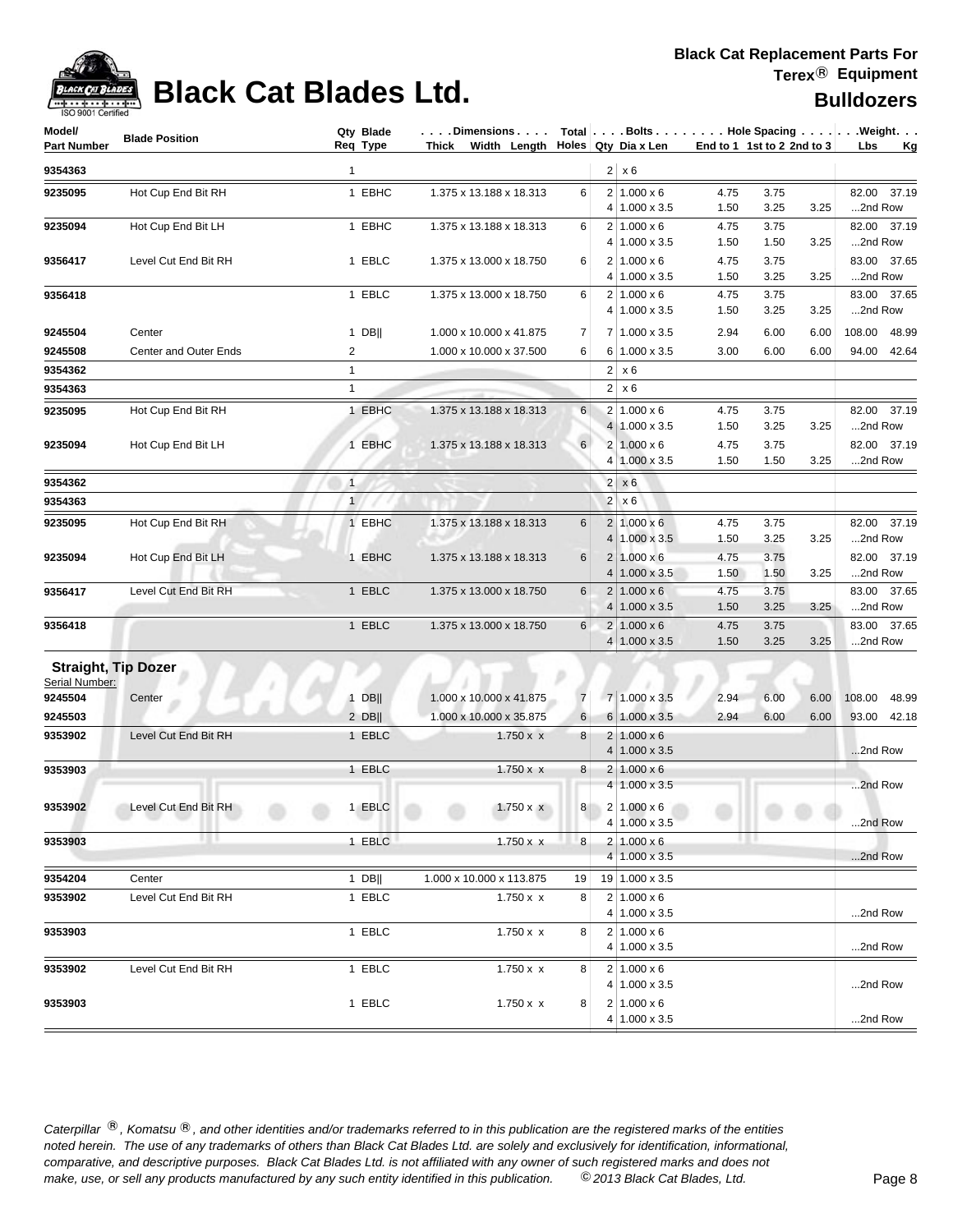

# **Black Cat Blades Ltd. Black Cat Blades Ltd. Bulldozers**

| Model/<br><b>Part Number</b>       | <b>Blade Position</b>   | Qty Blade<br>Req Type | . Dimensions<br>Thick Width Length |                 | Holes Qty Dia x Len                 | Total   Bolts   Hole Spacing   Weight.<br>End to 1 1st to 2 2nd to 3 | Lbs<br>Kg |
|------------------------------------|-------------------------|-----------------------|------------------------------------|-----------------|-------------------------------------|----------------------------------------------------------------------|-----------|
| 9353778                            | Center                  | 1 DB                  | 1.000 x 10.000 x 116.875           | 20              | 20 1.000 x 3.5                      |                                                                      |           |
| 9353902                            | Level Cut End Bit RH    | 1 EBLC                | $1.750 \times x$                   | 8               | $2 1.000 \times 6$                  |                                                                      |           |
|                                    |                         |                       |                                    |                 | 4 1.000 x 3.5                       |                                                                      | 2nd Row   |
| 9353903                            |                         | 1 EBLC                | $1.750 \times x$                   | 8               | $2 1.000 \times 6$                  |                                                                      |           |
|                                    |                         |                       |                                    |                 | 4 1.000 x 3.5                       |                                                                      | 2nd Row   |
| 9353902                            | Level Cut End Bit RH    | 1 EBLC                | $1.750 \times x$                   | 8               | $2 1.000 \times 6$<br>4 1.000 x 3.5 |                                                                      | 2nd Row   |
| 9353903                            |                         | 1 EBLC                | $1.750 \times x$                   | 8               | $2 1.000 \times 6$                  |                                                                      |           |
|                                    |                         |                       |                                    |                 | 4 1.000 x 3.5                       |                                                                      | 2nd Row   |
| <b>D400C</b>                       |                         |                       |                                    |                 |                                     |                                                                      |           |
| Serial Number:                     |                         |                       |                                    |                 |                                     |                                                                      |           |
| 82817058                           | Center                  | $1$ DB                | 0.750 x 6.000 x 74.094             | 12              | 12 0.625 x 2                        |                                                                      |           |
| 82708013                           | Hot Cup End Bit RH      | 1 EBHC                |                                    | 6               | $3 0.625 \times 2$                  |                                                                      |           |
| 83113325                           | Center                  | 1 $DB$                | 0.750 x 6.000 x 89.875             | 15              | 15 0.625 x 2                        |                                                                      |           |
| 82817597                           | Center                  | $1$ DB                | 0.750 x 6.000 x 96.500             | 16              | 16 0.625 x 2                        |                                                                      |           |
| D600C Angle<br>Serial Number:      |                         |                       |                                    |                 |                                     |                                                                      |           |
| 82907254                           | Center                  | $2$ DB                | 0.750 x 8.000 x 52.750             | 8               | 8 0.750 x 2.75                      |                                                                      |           |
| 82908810                           | Hot Cup End Bit RH      | 1 EBHC                |                                    | 6               | 6 0.750 x 2.75                      |                                                                      |           |
| 82908809                           | Hot Cup End Bit LH      | 1 EBHC                |                                    | 6               | 6 0.750 x 2.75                      |                                                                      |           |
| 82908810                           | Hot Cup End Bit RH      | 1 EBHC                |                                    | 6               | $6 0.750 \times 2.75$               |                                                                      |           |
| 82908809                           | Hot Cup End Bit LH      | 1 EBHC                |                                    | 6               | 6 0.750 x 2.75                      |                                                                      |           |
|                                    | D600C Angle Custom Wide |                       |                                    |                 |                                     |                                                                      |           |
| Serial Number:                     |                         |                       |                                    |                 |                                     |                                                                      |           |
| 82907326                           |                         | $2$ DB                | 0.750 x 8.000 x 62.438             | 9               | $9 \times 2.75$                     |                                                                      |           |
| 82908810                           | Hot Cup End Bit RH      | 1 EBHC                |                                    | 6               | $6 0.750 \times 2.75$               |                                                                      |           |
| 82908809                           | Hot Cup End Bit LH      | 1 EBHC                |                                    | $\,6$           | 6 0.750 x 2.75                      |                                                                      |           |
| 82908810                           | Hot Cup End Bit RH      | 1 EBHC                |                                    | 6               | 6 0.750 x 2.75                      |                                                                      |           |
| 82908809                           | Hot Cup End Bit LH      | 1 EBHC                |                                    | 6               | 6 0.750 x 2.75                      |                                                                      |           |
| D600C Tilt                         |                         |                       |                                    |                 |                                     |                                                                      |           |
| Serial Number:                     |                         |                       |                                    |                 |                                     |                                                                      |           |
| 82907423                           | Center                  | $2$ DB                | 0.750 x 8.000 x 46.875             | $\overline{7}$  | 7 0.750 x 2.75                      |                                                                      |           |
| 82907533                           | Hot Cup End Bit RH      | 1 EBHC                |                                    | $5\phantom{.0}$ | $5 0.750 \times 2.75$               |                                                                      |           |
| 82907534                           | Hot Cup End Bit LH      | 1 EBHC                |                                    | 5               | 5 0.750 x 2.75                      |                                                                      |           |
| 82907533                           | Hot Cup End Bit RH      | 1 EBHC                |                                    | 5 <sup>1</sup>  | $5 0.750 \times 2.75 $              |                                                                      |           |
| 82907534                           | Hot Cup End Bit LH      | 1 EBHC                |                                    | 5               | 5 0.750 x 2.75                      |                                                                      |           |
| D600C Wide Track<br>Serial Number: |                         |                       |                                    |                 |                                     |                                                                      |           |
| 82907463                           |                         | $2$ DB                | 0.750 x 8.000 x 57.375             | 8               | 8 0.750 x 2.75                      |                                                                      |           |
| 82907533                           | Hot Cup End Bit RH      | 2 EBHC                |                                    | 5               | 5 0.750 x 2.75                      |                                                                      |           |
| 82907534                           | Hot Cup End Bit LH      | 1 EBHC                |                                    | 5               | 5 0.750 x 2.75                      |                                                                      |           |
| 82907533                           | Hot Cup End Bit RH      | EBHC                  |                                    | 5               | 5 0.750 x 2.75                      |                                                                      |           |
| 82907534                           | Hot Cup End Bit LH      | 1 EBHC                |                                    | 5               | 5 0.750 x 2.75                      |                                                                      |           |
| D600D Semi-U<br>Serial Number:     |                         |                       |                                    |                 |                                     |                                                                      |           |
| 83086351                           | Center                  | $2$ DB                | $0.750 \times 8.000 \times 41.813$ |                 | $7 \mid 7 \mid 0.750 \times 2.75$   |                                                                      |           |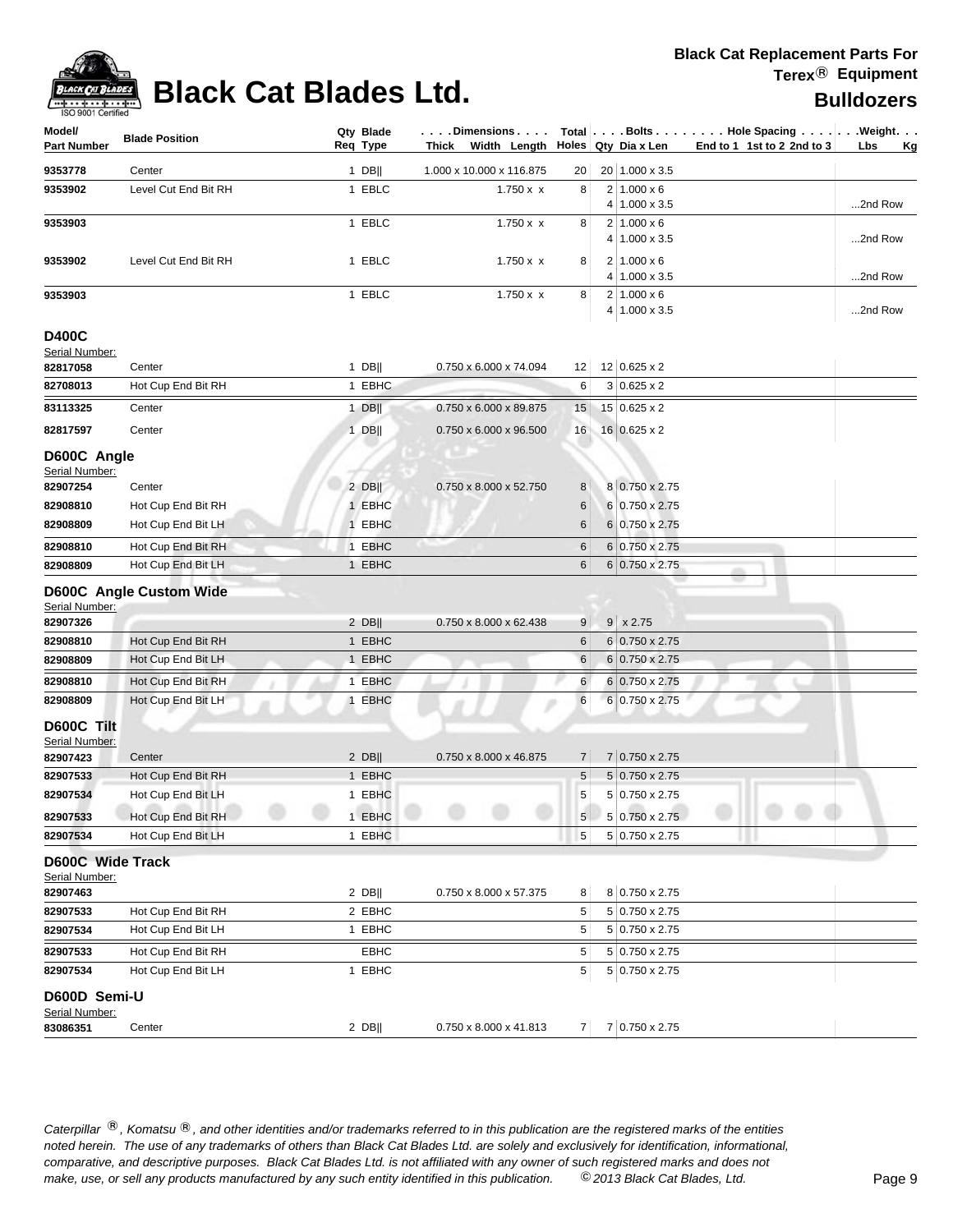

# **Black Cat Blades Ltd. Black Cat Blades Ltd. Bulldozers**

| $5 0.750 \times 3$<br>83097592<br>5<br>Hot Cup End Bit RH<br>1<br>83097593<br>Hot Cup End Bit LH<br>$\mathbf{1}$<br>5<br>$5 0.750 \times 3$<br>$5 0.750 \times 3$<br>83097592<br>Hot Cup End Bit RH<br>$\mathbf{1}$<br>5<br>83097593<br>Hot Cup End Bit LH<br>$\mathbf{1}$<br>5<br>$5 0.750 \times 3$<br>83096587<br>$\mathbf{1}$<br>5<br>$5 0.750 \times 3$<br>Level Cut End Bit RH<br>1.000 x 7.500 x 15.188<br>83096588<br>$\mathbf{1}$<br>1.000 x 7.500 x 15.188<br>5<br>$5 0.750 \times 3$<br>D600D Angle Tilt<br>Serial Number:<br>7 0.750 x 2.75<br>83086351<br>$2$ DB  <br>0.750 x 8.000 x 41.813<br>$\overline{7}$<br>Center<br>1 EBHC<br>6<br>6 0.750 x 2.75<br>82908810<br>Hot Cup End Bit RH<br>1 EBHC<br>6 0.750 x 2.75<br>82908809<br>Hot Cup End Bit LH<br>6<br>82908810<br>1 EBHC<br>6 0.750 x 2.75<br>Hot Cup End Bit RH<br>6<br>82908809<br>1 EBHC<br>6<br>6 0.750 x 2.75<br>Hot Cup End Bit LH<br><b>D600D Straight Tilt</b><br>Serial Number:<br>$\overline{7}$<br>7 0.750 x 2.75<br>$2$ DB<br>0.750 x 8.000 x 49.875<br>83089416<br>Center<br>82907533<br>1 EBHC<br>5<br>5 0.750 x 2.75<br>Hot Cup End Bit RH<br>82907534<br>Hot Cup End Bit LH<br>1 EBHC<br>5<br>5 0.750 x 2.75<br>1 EBHC<br>5<br>5 0.750 x 2.75<br>82907533<br>Hot Cup End Bit RH<br>$\sqrt{5}$<br>Hot Cup End Bit LH<br>1 EBHC<br>5 0.750 x 2.75<br>82907534<br>5<br>83092498<br>2 EBLC<br>5 0.750 x 2.75<br>Level Cut End Bit LH/RH<br>1.000 x 7.500 x 12.969<br>D700C Angle<br>Serial Number:<br>$21   0.750 \times 3$<br>82970059<br>$1$ DB  <br>1.000 x 10.000 x 122.688<br>21<br>Center<br>Hot Cup End Bit RH<br>1 EBHC<br>$7 0.750 \times 3$<br>82900361<br>$\overline{7}$<br>1 EBHC<br>$7 0.750 \times 3$<br>Hot Cup End Bit LH<br>7<br>82900360<br>82900361<br>1 EBHC<br>7<br>$0.750 \times 3$<br>Hot Cup End Bit RH<br>7<br>Hot Cup End Bit LH<br>1 EBHC<br>$\overline{7}$<br>$7 0.750 \times 3$<br>82900360<br>Tilt<br>Serial Number:<br>$17 0.750 \times 3$<br>1.000 x 10.000 x 99.313<br>82900359<br>$1$ DB  <br>17<br>Center<br>82900361<br>1 EBHC<br>7<br>$7 0.750 \times 3$<br>Hot Cup End Bit RH<br>1 EBHC<br>$7 0.750 \times 3$<br>82900360<br>$\overline{7}$<br>Hot Cup End Bit LH<br>7 <sup>1</sup><br>7 0.750 x 3<br>82900361<br>Hot Cup End Bit RH<br>1 EBHC<br>$\overline{7}$<br>7 0.750 x 3<br>Hot Cup End Bit LH<br>1 EBHC<br>82900360<br>D750 Angle<br>Serial Number:<br>7 1.000 x 3.5<br>9245504<br>$1$ DB  <br>1.000 x 10.000 x 41.875<br>2.94<br>6.00<br>108.00<br>Center<br>7<br>6.00<br>9245503<br>3 DB  <br>1.000 x 10.000 x 35.875<br>6<br>6 1.000 x 3.5<br>2.94<br>6.00<br>6.00<br>93.00<br>$2 \times 6$<br>9354362<br>$\mathbf{1}$<br>$2 \times 6$<br>9354363<br>$\mathbf{1}$<br>1 EBHC<br>9235095<br>Hot Cup End Bit RH<br>$2 1.000 \times 6$<br>1.375 x 13.188 x 18.313<br>6<br>4.75<br>3.75<br>$4 1.000 \times 3.5$<br>3.25<br>1.50<br>3.25<br>1 EBHC<br>1.375 x 13.188 x 18.313<br>6<br>$2 1.000 \times 6$<br>4.75<br>3.75<br>Hot Cup End Bit LH<br>9235094 | Model/<br>Part Number | <b>Blade Position</b> | Qty Blade<br>Req Type | $\vert \ldots$ . Dimensions $\vert$ Total $\vert \ldots$ . Bolts $\vert \ldots \vert$ Hole Spacing $\ldots \vert \ldots \vert$ . Weight.<br>Thick Width Length Holes Qty Dia x Len |  |               |      | End to 1 1st to 2 2nd to 3 | Lbs<br><u>Kg</u>       |
|-------------------------------------------------------------------------------------------------------------------------------------------------------------------------------------------------------------------------------------------------------------------------------------------------------------------------------------------------------------------------------------------------------------------------------------------------------------------------------------------------------------------------------------------------------------------------------------------------------------------------------------------------------------------------------------------------------------------------------------------------------------------------------------------------------------------------------------------------------------------------------------------------------------------------------------------------------------------------------------------------------------------------------------------------------------------------------------------------------------------------------------------------------------------------------------------------------------------------------------------------------------------------------------------------------------------------------------------------------------------------------------------------------------------------------------------------------------------------------------------------------------------------------------------------------------------------------------------------------------------------------------------------------------------------------------------------------------------------------------------------------------------------------------------------------------------------------------------------------------------------------------------------------------------------------------------------------------------------------------------------------------------------------------------------------------------------------------------------------------------------------------------------------------------------------------------------------------------------------------------------------------------------------------------------------------------------------------------------------------------------------------------------------------------------------------------------------------------------------------------------------------------------------------------------------------------------------------------------------------------------------------------------------------------------------------------------------------------------------------------------------------------------------------------------------------------------------------------------------------------------------------------------------------------------------------------------------------------------------------------|-----------------------|-----------------------|-----------------------|------------------------------------------------------------------------------------------------------------------------------------------------------------------------------------|--|---------------|------|----------------------------|------------------------|
|                                                                                                                                                                                                                                                                                                                                                                                                                                                                                                                                                                                                                                                                                                                                                                                                                                                                                                                                                                                                                                                                                                                                                                                                                                                                                                                                                                                                                                                                                                                                                                                                                                                                                                                                                                                                                                                                                                                                                                                                                                                                                                                                                                                                                                                                                                                                                                                                                                                                                                                                                                                                                                                                                                                                                                                                                                                                                                                                                                                           |                       |                       |                       |                                                                                                                                                                                    |  |               |      |                            |                        |
|                                                                                                                                                                                                                                                                                                                                                                                                                                                                                                                                                                                                                                                                                                                                                                                                                                                                                                                                                                                                                                                                                                                                                                                                                                                                                                                                                                                                                                                                                                                                                                                                                                                                                                                                                                                                                                                                                                                                                                                                                                                                                                                                                                                                                                                                                                                                                                                                                                                                                                                                                                                                                                                                                                                                                                                                                                                                                                                                                                                           |                       |                       |                       |                                                                                                                                                                                    |  |               |      |                            |                        |
|                                                                                                                                                                                                                                                                                                                                                                                                                                                                                                                                                                                                                                                                                                                                                                                                                                                                                                                                                                                                                                                                                                                                                                                                                                                                                                                                                                                                                                                                                                                                                                                                                                                                                                                                                                                                                                                                                                                                                                                                                                                                                                                                                                                                                                                                                                                                                                                                                                                                                                                                                                                                                                                                                                                                                                                                                                                                                                                                                                                           |                       |                       |                       |                                                                                                                                                                                    |  |               |      |                            |                        |
|                                                                                                                                                                                                                                                                                                                                                                                                                                                                                                                                                                                                                                                                                                                                                                                                                                                                                                                                                                                                                                                                                                                                                                                                                                                                                                                                                                                                                                                                                                                                                                                                                                                                                                                                                                                                                                                                                                                                                                                                                                                                                                                                                                                                                                                                                                                                                                                                                                                                                                                                                                                                                                                                                                                                                                                                                                                                                                                                                                                           |                       |                       |                       |                                                                                                                                                                                    |  |               |      |                            |                        |
|                                                                                                                                                                                                                                                                                                                                                                                                                                                                                                                                                                                                                                                                                                                                                                                                                                                                                                                                                                                                                                                                                                                                                                                                                                                                                                                                                                                                                                                                                                                                                                                                                                                                                                                                                                                                                                                                                                                                                                                                                                                                                                                                                                                                                                                                                                                                                                                                                                                                                                                                                                                                                                                                                                                                                                                                                                                                                                                                                                                           |                       |                       |                       |                                                                                                                                                                                    |  |               |      |                            |                        |
|                                                                                                                                                                                                                                                                                                                                                                                                                                                                                                                                                                                                                                                                                                                                                                                                                                                                                                                                                                                                                                                                                                                                                                                                                                                                                                                                                                                                                                                                                                                                                                                                                                                                                                                                                                                                                                                                                                                                                                                                                                                                                                                                                                                                                                                                                                                                                                                                                                                                                                                                                                                                                                                                                                                                                                                                                                                                                                                                                                                           |                       |                       |                       |                                                                                                                                                                                    |  |               |      |                            |                        |
|                                                                                                                                                                                                                                                                                                                                                                                                                                                                                                                                                                                                                                                                                                                                                                                                                                                                                                                                                                                                                                                                                                                                                                                                                                                                                                                                                                                                                                                                                                                                                                                                                                                                                                                                                                                                                                                                                                                                                                                                                                                                                                                                                                                                                                                                                                                                                                                                                                                                                                                                                                                                                                                                                                                                                                                                                                                                                                                                                                                           |                       |                       |                       |                                                                                                                                                                                    |  |               |      |                            |                        |
|                                                                                                                                                                                                                                                                                                                                                                                                                                                                                                                                                                                                                                                                                                                                                                                                                                                                                                                                                                                                                                                                                                                                                                                                                                                                                                                                                                                                                                                                                                                                                                                                                                                                                                                                                                                                                                                                                                                                                                                                                                                                                                                                                                                                                                                                                                                                                                                                                                                                                                                                                                                                                                                                                                                                                                                                                                                                                                                                                                                           |                       |                       |                       |                                                                                                                                                                                    |  |               |      |                            |                        |
|                                                                                                                                                                                                                                                                                                                                                                                                                                                                                                                                                                                                                                                                                                                                                                                                                                                                                                                                                                                                                                                                                                                                                                                                                                                                                                                                                                                                                                                                                                                                                                                                                                                                                                                                                                                                                                                                                                                                                                                                                                                                                                                                                                                                                                                                                                                                                                                                                                                                                                                                                                                                                                                                                                                                                                                                                                                                                                                                                                                           |                       |                       |                       |                                                                                                                                                                                    |  |               |      |                            |                        |
|                                                                                                                                                                                                                                                                                                                                                                                                                                                                                                                                                                                                                                                                                                                                                                                                                                                                                                                                                                                                                                                                                                                                                                                                                                                                                                                                                                                                                                                                                                                                                                                                                                                                                                                                                                                                                                                                                                                                                                                                                                                                                                                                                                                                                                                                                                                                                                                                                                                                                                                                                                                                                                                                                                                                                                                                                                                                                                                                                                                           |                       |                       |                       |                                                                                                                                                                                    |  |               |      |                            |                        |
|                                                                                                                                                                                                                                                                                                                                                                                                                                                                                                                                                                                                                                                                                                                                                                                                                                                                                                                                                                                                                                                                                                                                                                                                                                                                                                                                                                                                                                                                                                                                                                                                                                                                                                                                                                                                                                                                                                                                                                                                                                                                                                                                                                                                                                                                                                                                                                                                                                                                                                                                                                                                                                                                                                                                                                                                                                                                                                                                                                                           |                       |                       |                       |                                                                                                                                                                                    |  |               |      |                            |                        |
|                                                                                                                                                                                                                                                                                                                                                                                                                                                                                                                                                                                                                                                                                                                                                                                                                                                                                                                                                                                                                                                                                                                                                                                                                                                                                                                                                                                                                                                                                                                                                                                                                                                                                                                                                                                                                                                                                                                                                                                                                                                                                                                                                                                                                                                                                                                                                                                                                                                                                                                                                                                                                                                                                                                                                                                                                                                                                                                                                                                           |                       |                       |                       |                                                                                                                                                                                    |  |               |      |                            |                        |
|                                                                                                                                                                                                                                                                                                                                                                                                                                                                                                                                                                                                                                                                                                                                                                                                                                                                                                                                                                                                                                                                                                                                                                                                                                                                                                                                                                                                                                                                                                                                                                                                                                                                                                                                                                                                                                                                                                                                                                                                                                                                                                                                                                                                                                                                                                                                                                                                                                                                                                                                                                                                                                                                                                                                                                                                                                                                                                                                                                                           |                       |                       |                       |                                                                                                                                                                                    |  |               |      |                            |                        |
|                                                                                                                                                                                                                                                                                                                                                                                                                                                                                                                                                                                                                                                                                                                                                                                                                                                                                                                                                                                                                                                                                                                                                                                                                                                                                                                                                                                                                                                                                                                                                                                                                                                                                                                                                                                                                                                                                                                                                                                                                                                                                                                                                                                                                                                                                                                                                                                                                                                                                                                                                                                                                                                                                                                                                                                                                                                                                                                                                                                           |                       |                       |                       |                                                                                                                                                                                    |  |               |      |                            |                        |
|                                                                                                                                                                                                                                                                                                                                                                                                                                                                                                                                                                                                                                                                                                                                                                                                                                                                                                                                                                                                                                                                                                                                                                                                                                                                                                                                                                                                                                                                                                                                                                                                                                                                                                                                                                                                                                                                                                                                                                                                                                                                                                                                                                                                                                                                                                                                                                                                                                                                                                                                                                                                                                                                                                                                                                                                                                                                                                                                                                                           |                       |                       |                       |                                                                                                                                                                                    |  |               |      |                            |                        |
|                                                                                                                                                                                                                                                                                                                                                                                                                                                                                                                                                                                                                                                                                                                                                                                                                                                                                                                                                                                                                                                                                                                                                                                                                                                                                                                                                                                                                                                                                                                                                                                                                                                                                                                                                                                                                                                                                                                                                                                                                                                                                                                                                                                                                                                                                                                                                                                                                                                                                                                                                                                                                                                                                                                                                                                                                                                                                                                                                                                           |                       |                       |                       |                                                                                                                                                                                    |  |               |      |                            |                        |
|                                                                                                                                                                                                                                                                                                                                                                                                                                                                                                                                                                                                                                                                                                                                                                                                                                                                                                                                                                                                                                                                                                                                                                                                                                                                                                                                                                                                                                                                                                                                                                                                                                                                                                                                                                                                                                                                                                                                                                                                                                                                                                                                                                                                                                                                                                                                                                                                                                                                                                                                                                                                                                                                                                                                                                                                                                                                                                                                                                                           |                       |                       |                       |                                                                                                                                                                                    |  |               |      |                            |                        |
|                                                                                                                                                                                                                                                                                                                                                                                                                                                                                                                                                                                                                                                                                                                                                                                                                                                                                                                                                                                                                                                                                                                                                                                                                                                                                                                                                                                                                                                                                                                                                                                                                                                                                                                                                                                                                                                                                                                                                                                                                                                                                                                                                                                                                                                                                                                                                                                                                                                                                                                                                                                                                                                                                                                                                                                                                                                                                                                                                                                           |                       |                       |                       |                                                                                                                                                                                    |  |               |      |                            |                        |
|                                                                                                                                                                                                                                                                                                                                                                                                                                                                                                                                                                                                                                                                                                                                                                                                                                                                                                                                                                                                                                                                                                                                                                                                                                                                                                                                                                                                                                                                                                                                                                                                                                                                                                                                                                                                                                                                                                                                                                                                                                                                                                                                                                                                                                                                                                                                                                                                                                                                                                                                                                                                                                                                                                                                                                                                                                                                                                                                                                                           |                       |                       |                       |                                                                                                                                                                                    |  |               |      |                            |                        |
|                                                                                                                                                                                                                                                                                                                                                                                                                                                                                                                                                                                                                                                                                                                                                                                                                                                                                                                                                                                                                                                                                                                                                                                                                                                                                                                                                                                                                                                                                                                                                                                                                                                                                                                                                                                                                                                                                                                                                                                                                                                                                                                                                                                                                                                                                                                                                                                                                                                                                                                                                                                                                                                                                                                                                                                                                                                                                                                                                                                           |                       |                       |                       |                                                                                                                                                                                    |  |               |      |                            |                        |
|                                                                                                                                                                                                                                                                                                                                                                                                                                                                                                                                                                                                                                                                                                                                                                                                                                                                                                                                                                                                                                                                                                                                                                                                                                                                                                                                                                                                                                                                                                                                                                                                                                                                                                                                                                                                                                                                                                                                                                                                                                                                                                                                                                                                                                                                                                                                                                                                                                                                                                                                                                                                                                                                                                                                                                                                                                                                                                                                                                                           |                       |                       |                       |                                                                                                                                                                                    |  |               |      |                            |                        |
|                                                                                                                                                                                                                                                                                                                                                                                                                                                                                                                                                                                                                                                                                                                                                                                                                                                                                                                                                                                                                                                                                                                                                                                                                                                                                                                                                                                                                                                                                                                                                                                                                                                                                                                                                                                                                                                                                                                                                                                                                                                                                                                                                                                                                                                                                                                                                                                                                                                                                                                                                                                                                                                                                                                                                                                                                                                                                                                                                                                           |                       |                       |                       |                                                                                                                                                                                    |  |               |      |                            |                        |
|                                                                                                                                                                                                                                                                                                                                                                                                                                                                                                                                                                                                                                                                                                                                                                                                                                                                                                                                                                                                                                                                                                                                                                                                                                                                                                                                                                                                                                                                                                                                                                                                                                                                                                                                                                                                                                                                                                                                                                                                                                                                                                                                                                                                                                                                                                                                                                                                                                                                                                                                                                                                                                                                                                                                                                                                                                                                                                                                                                                           |                       |                       |                       |                                                                                                                                                                                    |  |               |      |                            |                        |
|                                                                                                                                                                                                                                                                                                                                                                                                                                                                                                                                                                                                                                                                                                                                                                                                                                                                                                                                                                                                                                                                                                                                                                                                                                                                                                                                                                                                                                                                                                                                                                                                                                                                                                                                                                                                                                                                                                                                                                                                                                                                                                                                                                                                                                                                                                                                                                                                                                                                                                                                                                                                                                                                                                                                                                                                                                                                                                                                                                                           |                       |                       |                       |                                                                                                                                                                                    |  |               |      |                            |                        |
|                                                                                                                                                                                                                                                                                                                                                                                                                                                                                                                                                                                                                                                                                                                                                                                                                                                                                                                                                                                                                                                                                                                                                                                                                                                                                                                                                                                                                                                                                                                                                                                                                                                                                                                                                                                                                                                                                                                                                                                                                                                                                                                                                                                                                                                                                                                                                                                                                                                                                                                                                                                                                                                                                                                                                                                                                                                                                                                                                                                           |                       |                       |                       |                                                                                                                                                                                    |  |               |      |                            |                        |
|                                                                                                                                                                                                                                                                                                                                                                                                                                                                                                                                                                                                                                                                                                                                                                                                                                                                                                                                                                                                                                                                                                                                                                                                                                                                                                                                                                                                                                                                                                                                                                                                                                                                                                                                                                                                                                                                                                                                                                                                                                                                                                                                                                                                                                                                                                                                                                                                                                                                                                                                                                                                                                                                                                                                                                                                                                                                                                                                                                                           |                       |                       |                       |                                                                                                                                                                                    |  |               |      |                            |                        |
|                                                                                                                                                                                                                                                                                                                                                                                                                                                                                                                                                                                                                                                                                                                                                                                                                                                                                                                                                                                                                                                                                                                                                                                                                                                                                                                                                                                                                                                                                                                                                                                                                                                                                                                                                                                                                                                                                                                                                                                                                                                                                                                                                                                                                                                                                                                                                                                                                                                                                                                                                                                                                                                                                                                                                                                                                                                                                                                                                                                           |                       |                       |                       |                                                                                                                                                                                    |  |               |      |                            |                        |
|                                                                                                                                                                                                                                                                                                                                                                                                                                                                                                                                                                                                                                                                                                                                                                                                                                                                                                                                                                                                                                                                                                                                                                                                                                                                                                                                                                                                                                                                                                                                                                                                                                                                                                                                                                                                                                                                                                                                                                                                                                                                                                                                                                                                                                                                                                                                                                                                                                                                                                                                                                                                                                                                                                                                                                                                                                                                                                                                                                                           |                       |                       |                       |                                                                                                                                                                                    |  |               |      |                            |                        |
|                                                                                                                                                                                                                                                                                                                                                                                                                                                                                                                                                                                                                                                                                                                                                                                                                                                                                                                                                                                                                                                                                                                                                                                                                                                                                                                                                                                                                                                                                                                                                                                                                                                                                                                                                                                                                                                                                                                                                                                                                                                                                                                                                                                                                                                                                                                                                                                                                                                                                                                                                                                                                                                                                                                                                                                                                                                                                                                                                                                           |                       |                       |                       |                                                                                                                                                                                    |  |               |      |                            |                        |
|                                                                                                                                                                                                                                                                                                                                                                                                                                                                                                                                                                                                                                                                                                                                                                                                                                                                                                                                                                                                                                                                                                                                                                                                                                                                                                                                                                                                                                                                                                                                                                                                                                                                                                                                                                                                                                                                                                                                                                                                                                                                                                                                                                                                                                                                                                                                                                                                                                                                                                                                                                                                                                                                                                                                                                                                                                                                                                                                                                                           |                       |                       |                       |                                                                                                                                                                                    |  |               |      |                            |                        |
|                                                                                                                                                                                                                                                                                                                                                                                                                                                                                                                                                                                                                                                                                                                                                                                                                                                                                                                                                                                                                                                                                                                                                                                                                                                                                                                                                                                                                                                                                                                                                                                                                                                                                                                                                                                                                                                                                                                                                                                                                                                                                                                                                                                                                                                                                                                                                                                                                                                                                                                                                                                                                                                                                                                                                                                                                                                                                                                                                                                           |                       |                       |                       |                                                                                                                                                                                    |  |               |      |                            |                        |
|                                                                                                                                                                                                                                                                                                                                                                                                                                                                                                                                                                                                                                                                                                                                                                                                                                                                                                                                                                                                                                                                                                                                                                                                                                                                                                                                                                                                                                                                                                                                                                                                                                                                                                                                                                                                                                                                                                                                                                                                                                                                                                                                                                                                                                                                                                                                                                                                                                                                                                                                                                                                                                                                                                                                                                                                                                                                                                                                                                                           |                       |                       |                       |                                                                                                                                                                                    |  |               |      |                            | 48.99                  |
|                                                                                                                                                                                                                                                                                                                                                                                                                                                                                                                                                                                                                                                                                                                                                                                                                                                                                                                                                                                                                                                                                                                                                                                                                                                                                                                                                                                                                                                                                                                                                                                                                                                                                                                                                                                                                                                                                                                                                                                                                                                                                                                                                                                                                                                                                                                                                                                                                                                                                                                                                                                                                                                                                                                                                                                                                                                                                                                                                                                           |                       |                       |                       |                                                                                                                                                                                    |  |               |      |                            | 42.18                  |
|                                                                                                                                                                                                                                                                                                                                                                                                                                                                                                                                                                                                                                                                                                                                                                                                                                                                                                                                                                                                                                                                                                                                                                                                                                                                                                                                                                                                                                                                                                                                                                                                                                                                                                                                                                                                                                                                                                                                                                                                                                                                                                                                                                                                                                                                                                                                                                                                                                                                                                                                                                                                                                                                                                                                                                                                                                                                                                                                                                                           |                       |                       |                       |                                                                                                                                                                                    |  |               |      |                            |                        |
|                                                                                                                                                                                                                                                                                                                                                                                                                                                                                                                                                                                                                                                                                                                                                                                                                                                                                                                                                                                                                                                                                                                                                                                                                                                                                                                                                                                                                                                                                                                                                                                                                                                                                                                                                                                                                                                                                                                                                                                                                                                                                                                                                                                                                                                                                                                                                                                                                                                                                                                                                                                                                                                                                                                                                                                                                                                                                                                                                                                           |                       |                       |                       |                                                                                                                                                                                    |  |               |      |                            |                        |
|                                                                                                                                                                                                                                                                                                                                                                                                                                                                                                                                                                                                                                                                                                                                                                                                                                                                                                                                                                                                                                                                                                                                                                                                                                                                                                                                                                                                                                                                                                                                                                                                                                                                                                                                                                                                                                                                                                                                                                                                                                                                                                                                                                                                                                                                                                                                                                                                                                                                                                                                                                                                                                                                                                                                                                                                                                                                                                                                                                                           |                       |                       |                       |                                                                                                                                                                                    |  |               |      |                            | 82.00 37.19<br>2nd Row |
|                                                                                                                                                                                                                                                                                                                                                                                                                                                                                                                                                                                                                                                                                                                                                                                                                                                                                                                                                                                                                                                                                                                                                                                                                                                                                                                                                                                                                                                                                                                                                                                                                                                                                                                                                                                                                                                                                                                                                                                                                                                                                                                                                                                                                                                                                                                                                                                                                                                                                                                                                                                                                                                                                                                                                                                                                                                                                                                                                                                           |                       |                       |                       |                                                                                                                                                                                    |  | 4 1.000 x 3.5 | 1.50 | 1.50<br>3.25               | 82.00 37.19<br>2nd Row |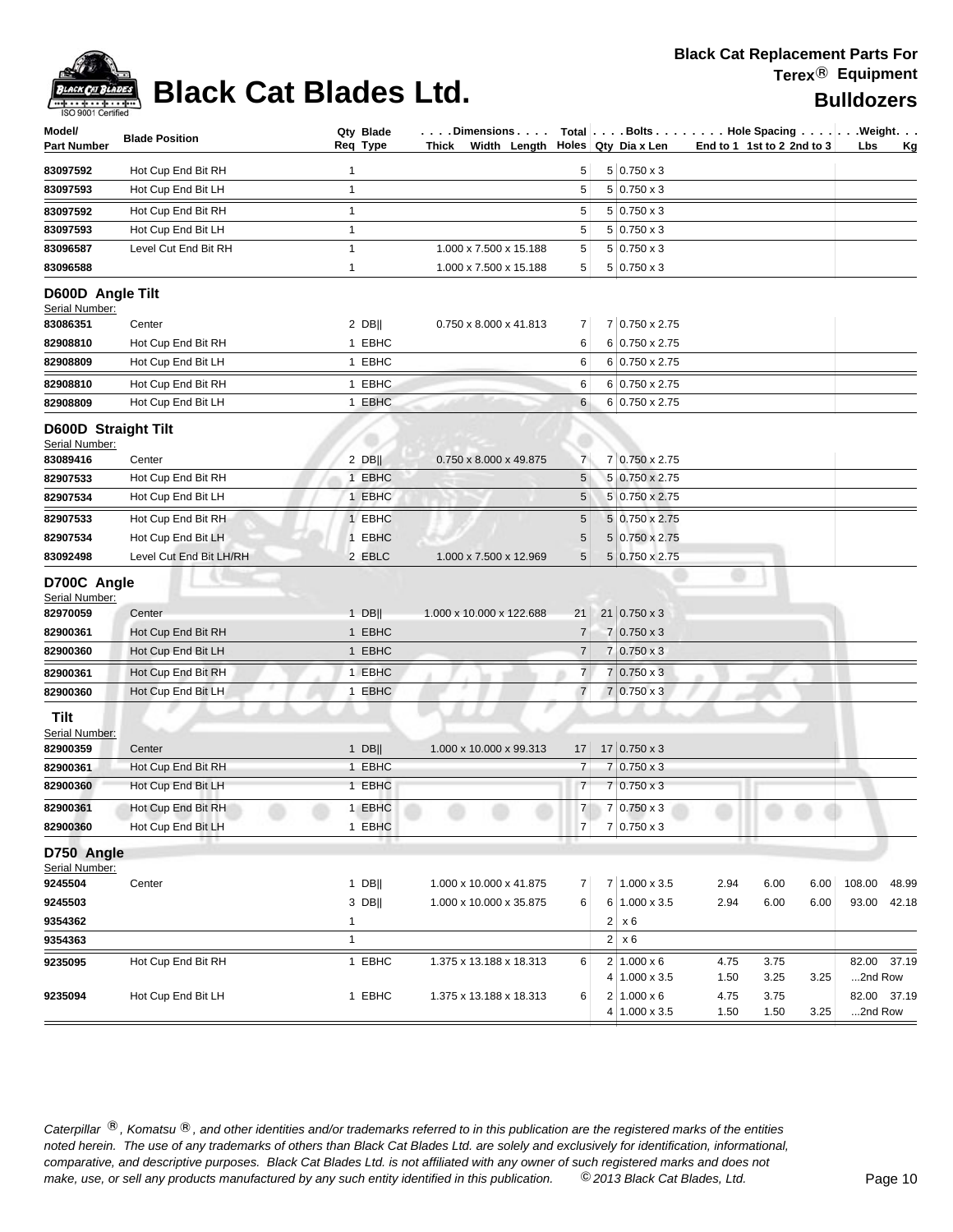

## **Black Cat Blades Ltd. Black Cat Blades Ltd. Bulldozers**

| Model/<br><b>Part Number</b>                 | <b>Blade Position</b>        | Req Type       | Qty Blade | Thick Width Length $\vert$ Holes Qty Dia x Len |          |                |                                                 |              | $ \ldots$ . Dimensions $\ldots$ . $ \hspace{0.1cm}$ Total $ \ldots$ . Bolts $\ldots$ . $ \ldots$ . Hole Spacing $\ldots$ . $ \ldots$ . Weight. $\ldots$<br>End to 1 1st to 2 2nd to 3 |              | Lbs<br>– Kg               |
|----------------------------------------------|------------------------------|----------------|-----------|------------------------------------------------|----------|----------------|-------------------------------------------------|--------------|---------------------------------------------------------------------------------------------------------------------------------------------------------------------------------------|--------------|---------------------------|
| 9229850                                      | Optional One Piece Edge      |                | $1$ DB    | 1.000 x 10.000 x 149.875                       | 25       |                | 25 1.000 x 3.5                                  | 6.00         | 6.00                                                                                                                                                                                  | 6.00         | 388.50 176.22             |
| 9354362                                      |                              | $\mathbf{1}$   |           |                                                |          | $\overline{2}$ | $\vert$ x 6                                     |              |                                                                                                                                                                                       |              |                           |
| 9354363                                      |                              | $\mathbf{1}$   |           |                                                |          |                | $2 \times 6$                                    |              |                                                                                                                                                                                       |              |                           |
| 9235095                                      | Hot Cup End Bit RH           |                | 1 EBHC    | 1.375 x 13.188 x 18.313                        | 6        |                | $2 \mid 1.000 \times 6$<br>4 1.000 x 3.5        | 4.75<br>1.50 | 3.75<br>3.25                                                                                                                                                                          | 3.25         | 82.00 37.19<br>2nd Row    |
| 9235094                                      | Hot Cup End Bit LH           |                | 1 EBHC    | 1.375 x 13.188 x 18.313                        | 6        |                | $2 1.000 \times 6$<br>4 1.000 x 3.5             | 4.75<br>1.50 | 3.75<br>1.50                                                                                                                                                                          | 3.25         | 82.00 37.19<br>2nd Row    |
| D750 Full-U<br>Serial Number:                |                              |                |           |                                                |          |                |                                                 |              |                                                                                                                                                                                       |              |                           |
| 9009538                                      | Center                       | 2              |           | 1.000 x 10.000 x 29.750                        | 5        |                | 5 1.000 x 3.5                                   | 2.88         | 6.00                                                                                                                                                                                  | 6.00         | 78.00 35.38               |
| 9005693                                      | <b>Center and Outer Ends</b> | $\overline{2}$ |           | 1.000 x 10.000 x 32.750                        | 5        |                | $5 1.000 \times 3.5$                            | 5.75         | 6.00                                                                                                                                                                                  | 6.00         | 86.00<br>39.01            |
| 9006146                                      | Hot Cup End Bit RH           |                | 1 EBHC    | 1.375 x 14.500 x 22.000                        | 6        |                | $3 1.000 \times 5$<br>$3 1.000 \times 3.5$      | 5.50<br>5.50 | 3.25<br>3.25                                                                                                                                                                          | 3.25<br>3.25 | 107.00 48.53<br>2nd Row   |
| 9006145                                      | Hot Cup End Bit LH           |                | 1 EBHC    | 1.375 x 14.500 x 22.000                        | 6        |                | $3 1.000 \times 5$<br>$3 1.000 \times 3.5$      | 5.50<br>5.50 | 3.25<br>3.25                                                                                                                                                                          | 3.25<br>3.25 | 107.00 48.53<br>2nd Row   |
| 9067058                                      |                              |                | 1 EBHC    | 1.750 x 14.500 x 22.000                        | 6        |                | $3 \mid 1.000 \times 5$<br>$3 1.000 \times 3.5$ | 5.50<br>5.50 | 3.25<br>3.25                                                                                                                                                                          | 3.25<br>3.25 | 127.30 57.74<br>2nd Row   |
| 9067057                                      |                              |                | 1 EBHC    | 1.750 x 14.500 x 22.000                        | 6        |                | $3 1.000 \times 5$<br>$3 1.000 \times 3.5$      | 5.50<br>5.50 | 3.25<br>3.25                                                                                                                                                                          | 3.25<br>3.25 | 127.30 57.74<br>2nd Row   |
| D750 Modified U<br>Serial Number:<br>9245503 |                              |                | $1$ DB    | 1.000 x 10.000 x 35.875                        | 6        |                | $6 1.000 \times 3.5$                            | 2.94         | 6.00                                                                                                                                                                                  | 6.00         | 93.00 42.18               |
| 9245508                                      | <b>Center and Outer Ends</b> | $\overline{2}$ |           | 1.000 x 10.000 x 37.500                        | 6        |                | $6 1.000 \times 3.5$                            | 3.00         | 6.00                                                                                                                                                                                  | 6.00         | 94.00 42.64               |
| 9354362                                      |                              | $\mathbf{1}$   |           |                                                |          | 2              | x6                                              |              |                                                                                                                                                                                       |              |                           |
| 9354363                                      |                              | $\mathbf{1}$   |           |                                                |          | 2 <sup>1</sup> | x6                                              |              |                                                                                                                                                                                       |              |                           |
| 9235095                                      | Hot Cup End Bit RH           |                | 1 EBHC    | 1.375 x 13.188 x 18.313                        | 6        | 4 <sup>1</sup> | $2 1.000 \times 6$<br>$1.000 \times 3.5$        | 4.75<br>1.50 | 3.75<br>3.25                                                                                                                                                                          | 3.25         | 82.00 37.19<br>2nd Row    |
| 9235094                                      | Hot Cup End Bit LH           |                | 1 EBHC    | 1.375 x 13.188 x 18.313                        | 6        |                | $2 1.000 \times 6$<br>4 1.000 x 3.5             | 4.75<br>1.50 | 3.75<br>1.50                                                                                                                                                                          | 3.25         | 82.00 37.19<br>2nd Row    |
| 9354362                                      |                              | $\mathbf{1}$   |           |                                                |          |                | $2 \times 6$                                    |              |                                                                                                                                                                                       |              |                           |
| 9354363                                      |                              | $\overline{1}$ |           |                                                |          |                | $2 \times 6$                                    |              |                                                                                                                                                                                       |              |                           |
| 9235095                                      | Hot Cup End Bit RH           |                | 1 EBHC    | 1.375 x 13.188 x 18.313                        | 6        |                | $2 1.000 \times 6$<br>$4 1.000 \times 3.5$      | 4.75<br>1.50 | 3.75<br>3.25                                                                                                                                                                          | 3.25         | 37.19<br>82.00<br>2nd Row |
| 9235094                                      | Hot Cup End Bit LH           |                | 1 EBHC    | 1.375 x 13.188 x 18.313                        | 6        |                | $2 1.000 \times 6$<br>4 1.000 x 3.5             | 4.75<br>1.50 | 3.75<br>1.50                                                                                                                                                                          | 3.25         | 82.00 37.19<br>2nd Row    |
| 9356417                                      | Level Cut End Bit RH         |                | 1 EBLC    | 1.375 x 13.000 x 18.750                        | $6 \mid$ |                | $2 1.000 \times 6$<br>$4 1.000 \times 3.5$      | 4.75<br>1.50 | 3.75<br>3.25                                                                                                                                                                          | 3.25         | 83.00 37.65<br>2nd Row    |
| 9356418                                      | . .                          |                | 1 EBLC    | 1.375 x 13.000 x 18.750                        | 6        |                | $2 1.000 \times 6$<br>$4 1.000 \times 3.5$      | 4.75<br>1.50 | 3.75<br>3.25                                                                                                                                                                          | 3.25         | 83.00 37.65<br>2nd Row    |
|                                              | D750 Angle Straight          |                |           |                                                |          |                |                                                 |              |                                                                                                                                                                                       |              |                           |
| Serial Number:<br>9245503                    |                              |                | $1$ DB    | 1.000 x 10.000 x 35.875                        | 6        |                | $6 1.000 \times 3.5$                            | 2.94         | 6.00                                                                                                                                                                                  | 6.00         | 93.00<br>42.18            |
| 9005780                                      |                              |                | $2$ DB    | 1.000 x 10.000 x 36.375                        | 6        |                | 6 1.000 x 3.5                                   | 2.88         | 6.00                                                                                                                                                                                  | 6.00         | 94.00<br>42.64            |
| 9006146                                      | Hot Cup End Bit RH           |                | 1 EBHC    | 1.375 x 14.500 x 22.000                        | 6        |                | $3 1.000 \times 5$                              | 5.50         | 3.25                                                                                                                                                                                  | 3.25         | 107.00 48.53              |

Caterpillar ®, Komatsu ®, and other identities and/or trademarks referred to in this publication are the registered marks of the entities *noted herein. The use of any trademarks of others than Black Cat Blades Ltd. are solely and exclusively for identification, informational, make, use, or sell any products manufactured by any such entity identified in this publication. comparative, and descriptive purposes. Black Cat Blades Ltd. is not affiliated with any owner of such registered marks and does not* ©*2013 Black Cat Blades, Ltd.* Page 11

**9006145** Hot Cup End Bit LH 1 EBHC 1.375 x 14.500 x 22.000 6 3 1.000 x 5 5.50 3.25 3.25 107.00 48.53

 $3 | 1.000 \times 3.5$  5.50 3.25 3.25 ...2nd Row

3 1.000 x 3.5 5.50 3.25 3.25 ...2nd Row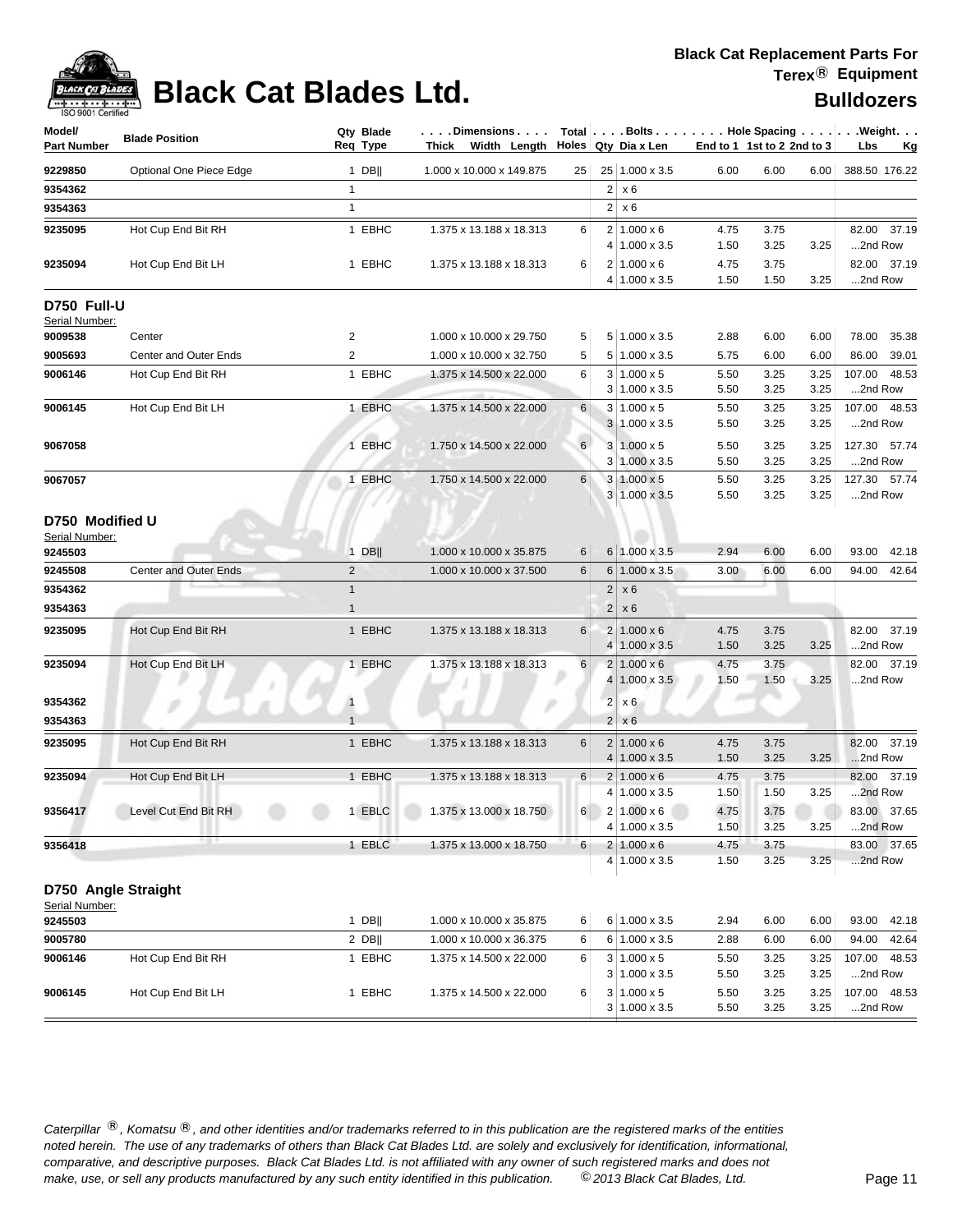

## **Black Cat Blades Ltd. Black Cat Blades Ltd. Black Cat Blades Ltd.**

| $3 1.000 \times 5$<br>127.30<br>9067058<br>1 EBHC<br>1.750 x 14.500 x 22.000<br>3.25<br>3.25<br>57.74<br>6<br>5.50<br>3.25<br>$3 1.000 \times 3.5$<br>5.50<br>3.25<br>2nd Row<br>1 EBHC<br>$3 1.000 \times 5$<br>127.30 57.74<br>1.750 x 14.500 x 22.000<br>6<br>5.50<br>3.25<br>3.25<br>9067057<br>$3 1.000 \times 3.5$<br>5.50<br>3.25<br>3.25<br>2nd Row<br>D800 Straight<br>Serial Number:<br>4 1.000 x 3.5<br>$\mathbf{1}$<br>1.000 x 10.000 x 47.750<br>8<br>2.88<br>6.00<br>6.00<br>124.00<br>56.25<br>9246281<br>Center<br>2 DB  <br>6 1.000 x 3.5<br>94.00<br>1.000 x 10.000 x 36.375<br>6<br>2.88<br>6.00<br>6.00<br>42.64<br>1 EBHC<br>$3 1.000 \times 5$<br>3.25<br>107.00<br>48.53<br>Hot Cup End Bit RH<br>1.375 x 14.500 x 22.000<br>6<br>5.50<br>3.25<br>$3 1.000 \times 3.5$<br>5.50<br>3.25<br>3.25<br>2nd Row<br>1 EBHC<br>9006145<br>Hot Cup End Bit LH<br>1.375 x 14.500 x 22.000<br>6<br>$3 1.000 \times 5$<br>5.50<br>3.25<br>3.25<br>107.00<br>48.53<br>$3 1.000 \times 3.5$<br>5.50<br>3.25<br>3.25<br>2nd Row<br>1 EBHC<br>1.750 x 14.500 x 22.000<br>6<br>$3 1.000 \times 5$<br>5.50<br>3.25<br>3.25<br>127.30<br>57.74<br>$3 1.000 \times 3.5$<br>5.50<br>3.25<br>3.25<br>2nd Row<br>1 EBHC<br>$3 \mid 1.000 \times 5$<br>127.30 57.74<br>9067057<br>1.750 x 14.500 x 22.000<br>6<br>5.50<br>3.25<br>3.25<br>$3 1.000 \times 3.5$<br>3.25<br>3.25<br>2nd Row<br>5.50<br>6<br>127.30 57.74<br>1 EBHC<br>1.750 x 14.500 x 22.000<br>$3 1.000 \times 5$<br>5.50<br>3.25<br>3.25<br>3 1.000 x 3.5<br>5.50<br>3.25<br>3.25<br>2nd Row<br>1 EBHC<br>$3 1.000 \times 5$<br>127.30 57.74<br>1.750 x 14.500 x 22.000<br>6<br>5.50<br>3.25<br>3.25<br>3 1.000 x 3.5<br>5.50<br>3.25<br>3.25<br>2nd Row<br>D800 Full-U<br>Serial Number:<br>5 1.000 x 3.5<br>6.00<br>1.000 x 10.000 x 32.000<br>5.25<br>6.00<br>Center<br>2<br>5<br><b>Center and Outer Ends</b><br>$\overline{2}$<br>$6 1.000 \times 3.5$<br>5.00<br>6.00<br>1.000 x 10.000 x 41.250<br>6<br>6.00<br>1 EBHC<br>9006146<br>Hot Cup End Bit RH<br>1.375 x 14.500 x 22.000<br>6<br>$3 1.000 \times 5$<br>5.50<br>3.25<br>3.25<br>107.00<br>48.53<br>$3 1.000 \times 3.5$<br>5.50<br>3.25<br>3.25<br>2nd Row<br>107.00 48.53<br>9006145<br>Hot Cup End Bit LH<br>1 EBHC<br>1.375 x 14.500 x 22.000<br>6<br>$3 1.000 \times 5$<br>3.25<br>3.25<br>5.50<br>3.25<br>2nd Row<br>$3 1.000 \times 3.5$<br>5.50<br>3.25<br>9067058<br>1 EBHC<br>$6 \mid$<br>$3 1.000 \times 5$<br>127.30 57.74<br>1.750 x 14.500 x 22.000<br>5.50<br>3.25<br>3.25<br>$3 1.000 \times 3.5$<br>2nd Row<br>5.50<br>3.25<br>3.25<br>1 EBHC<br>6<br>9067057<br>1.750 x 14.500 x 22.000<br>$3 1.000 \times 5$<br>5.50<br>3.25<br>3.25<br>127.30 57.74<br>$3 1.000 \times 3.5$<br>3.25<br>5.50<br>3.25<br>2nd Row<br>9005780<br>$2$ DB  <br>1.000 x 10.000 x 36.375<br>$6 1.000 \times 3.5$<br>6.00<br>6.00<br>94.00 42.64<br>6<br>2.88<br>$\overline{2}$<br>8<br>56.25<br>9246281<br>Center<br>1.000 x 10.000 x 47.750<br>$8 1.000 \times 3.5$<br>2.88<br>6.00<br>6.00<br>124.00<br>Hot Cup End Bit RH<br>1 EBHC<br>48.53<br>9006146<br>1.375 x 14.500 x 22.000<br>6<br>$3 1.000 \times 5$<br>5.50<br>3.25<br>3.25<br>107.00<br>$3 1.000 \times 3.5$<br>5.50<br>3.25<br>3.25<br>2nd Row<br>Hot Cup End Bit LH<br>1 EBHC<br>$1.375 \times 14.500 \times 22.000$<br>6<br>$3   1.000 \times 5$<br>3.25<br>3.25 107.00 48.53<br>9006145<br>5.50<br>$3 1.000 \times 3.5$<br>3.25<br>2nd Row<br>5.50<br>3.25<br>$3 1.000 \times 5$<br>1 EBHC<br>9067058<br>$6 \mid$<br>127.30 57.74<br>1.750 x 14.500 x 22.000<br>5.50<br>3.25<br>3.25<br>$3 1.000 \times 3.5$<br>5.50<br>3.25<br>3.25<br>2nd Row<br>1 EBHC<br>$3 1.000 \times 5$<br>3.25<br>127.30 57.74<br>9067057<br>1.750 x 14.500 x 22.000<br>6<br>5.50<br>3.25<br>$3 1.000 \times 3.5$<br>5.50<br>3.25<br>3.25<br>2nd Row<br>1 EBHC<br>$3 1.000 \times 5$<br>127.30 57.74<br>9067058<br>1.750 x 14.500 x 22.000<br>6<br>3.25<br>3.25<br>5.50<br>$3 1.000 \times 3.5$<br>5.50<br>3.25<br>3.25<br>2nd Row<br>1 EBHC<br>$3 1.000 \times 5$<br>9067057<br>1.750 x 14.500 x 22.000<br>6<br>5.50<br>3.25<br>3.25<br>127.30 57.74<br>$3 1.000 \times 3.5$<br>5.50<br>3.25<br>3.25<br>2nd Row | Model/<br><b>Part Number</b> | <b>Blade Position</b> | Qty Blade<br>Req Type | . Dimensions I<br>Width Length Holes Qty Dia x Len<br>Thick |  |  | End to 1 1st to 2 2nd to 3 | Total Bolts Hole Spacing Weight.<br>Lbs<br><u>Kg</u> |
|----------------------------------------------------------------------------------------------------------------------------------------------------------------------------------------------------------------------------------------------------------------------------------------------------------------------------------------------------------------------------------------------------------------------------------------------------------------------------------------------------------------------------------------------------------------------------------------------------------------------------------------------------------------------------------------------------------------------------------------------------------------------------------------------------------------------------------------------------------------------------------------------------------------------------------------------------------------------------------------------------------------------------------------------------------------------------------------------------------------------------------------------------------------------------------------------------------------------------------------------------------------------------------------------------------------------------------------------------------------------------------------------------------------------------------------------------------------------------------------------------------------------------------------------------------------------------------------------------------------------------------------------------------------------------------------------------------------------------------------------------------------------------------------------------------------------------------------------------------------------------------------------------------------------------------------------------------------------------------------------------------------------------------------------------------------------------------------------------------------------------------------------------------------------------------------------------------------------------------------------------------------------------------------------------------------------------------------------------------------------------------------------------------------------------------------------------------------------------------------------------------------------------------------------------------------------------------------------------------------------------------------------------------------------------------------------------------------------------------------------------------------------------------------------------------------------------------------------------------------------------------------------------------------------------------------------------------------------------------------------------------------------------------------------------------------------------------------------------------------------------------------------------------------------------------------------------------------------------------------------------------------------------------------------------------------------------------------------------------------------------------------------------------------------------------------------------------------------------------------------------------------------------------------------------------------------------------------------------------------------------------------------------------------------------------------------------------------------------------------------------------------------------------------------------------------------------------------------------------------------------------------------------------------------------------------------------------------------------------------------------------------------------------------------------------------------------------------------------------------------------------------------------------------------------------------|------------------------------|-----------------------|-----------------------|-------------------------------------------------------------|--|--|----------------------------|------------------------------------------------------|
|                                                                                                                                                                                                                                                                                                                                                                                                                                                                                                                                                                                                                                                                                                                                                                                                                                                                                                                                                                                                                                                                                                                                                                                                                                                                                                                                                                                                                                                                                                                                                                                                                                                                                                                                                                                                                                                                                                                                                                                                                                                                                                                                                                                                                                                                                                                                                                                                                                                                                                                                                                                                                                                                                                                                                                                                                                                                                                                                                                                                                                                                                                                                                                                                                                                                                                                                                                                                                                                                                                                                                                                                                                                                                                                                                                                                                                                                                                                                                                                                                                                                                                                                                                                        |                              |                       |                       |                                                             |  |  |                            |                                                      |
|                                                                                                                                                                                                                                                                                                                                                                                                                                                                                                                                                                                                                                                                                                                                                                                                                                                                                                                                                                                                                                                                                                                                                                                                                                                                                                                                                                                                                                                                                                                                                                                                                                                                                                                                                                                                                                                                                                                                                                                                                                                                                                                                                                                                                                                                                                                                                                                                                                                                                                                                                                                                                                                                                                                                                                                                                                                                                                                                                                                                                                                                                                                                                                                                                                                                                                                                                                                                                                                                                                                                                                                                                                                                                                                                                                                                                                                                                                                                                                                                                                                                                                                                                                                        |                              |                       |                       |                                                             |  |  |                            |                                                      |
|                                                                                                                                                                                                                                                                                                                                                                                                                                                                                                                                                                                                                                                                                                                                                                                                                                                                                                                                                                                                                                                                                                                                                                                                                                                                                                                                                                                                                                                                                                                                                                                                                                                                                                                                                                                                                                                                                                                                                                                                                                                                                                                                                                                                                                                                                                                                                                                                                                                                                                                                                                                                                                                                                                                                                                                                                                                                                                                                                                                                                                                                                                                                                                                                                                                                                                                                                                                                                                                                                                                                                                                                                                                                                                                                                                                                                                                                                                                                                                                                                                                                                                                                                                                        |                              |                       |                       |                                                             |  |  |                            |                                                      |
|                                                                                                                                                                                                                                                                                                                                                                                                                                                                                                                                                                                                                                                                                                                                                                                                                                                                                                                                                                                                                                                                                                                                                                                                                                                                                                                                                                                                                                                                                                                                                                                                                                                                                                                                                                                                                                                                                                                                                                                                                                                                                                                                                                                                                                                                                                                                                                                                                                                                                                                                                                                                                                                                                                                                                                                                                                                                                                                                                                                                                                                                                                                                                                                                                                                                                                                                                                                                                                                                                                                                                                                                                                                                                                                                                                                                                                                                                                                                                                                                                                                                                                                                                                                        |                              |                       |                       |                                                             |  |  |                            |                                                      |
|                                                                                                                                                                                                                                                                                                                                                                                                                                                                                                                                                                                                                                                                                                                                                                                                                                                                                                                                                                                                                                                                                                                                                                                                                                                                                                                                                                                                                                                                                                                                                                                                                                                                                                                                                                                                                                                                                                                                                                                                                                                                                                                                                                                                                                                                                                                                                                                                                                                                                                                                                                                                                                                                                                                                                                                                                                                                                                                                                                                                                                                                                                                                                                                                                                                                                                                                                                                                                                                                                                                                                                                                                                                                                                                                                                                                                                                                                                                                                                                                                                                                                                                                                                                        |                              |                       |                       |                                                             |  |  |                            |                                                      |
|                                                                                                                                                                                                                                                                                                                                                                                                                                                                                                                                                                                                                                                                                                                                                                                                                                                                                                                                                                                                                                                                                                                                                                                                                                                                                                                                                                                                                                                                                                                                                                                                                                                                                                                                                                                                                                                                                                                                                                                                                                                                                                                                                                                                                                                                                                                                                                                                                                                                                                                                                                                                                                                                                                                                                                                                                                                                                                                                                                                                                                                                                                                                                                                                                                                                                                                                                                                                                                                                                                                                                                                                                                                                                                                                                                                                                                                                                                                                                                                                                                                                                                                                                                                        |                              |                       |                       |                                                             |  |  |                            |                                                      |
|                                                                                                                                                                                                                                                                                                                                                                                                                                                                                                                                                                                                                                                                                                                                                                                                                                                                                                                                                                                                                                                                                                                                                                                                                                                                                                                                                                                                                                                                                                                                                                                                                                                                                                                                                                                                                                                                                                                                                                                                                                                                                                                                                                                                                                                                                                                                                                                                                                                                                                                                                                                                                                                                                                                                                                                                                                                                                                                                                                                                                                                                                                                                                                                                                                                                                                                                                                                                                                                                                                                                                                                                                                                                                                                                                                                                                                                                                                                                                                                                                                                                                                                                                                                        |                              |                       |                       |                                                             |  |  |                            |                                                      |
|                                                                                                                                                                                                                                                                                                                                                                                                                                                                                                                                                                                                                                                                                                                                                                                                                                                                                                                                                                                                                                                                                                                                                                                                                                                                                                                                                                                                                                                                                                                                                                                                                                                                                                                                                                                                                                                                                                                                                                                                                                                                                                                                                                                                                                                                                                                                                                                                                                                                                                                                                                                                                                                                                                                                                                                                                                                                                                                                                                                                                                                                                                                                                                                                                                                                                                                                                                                                                                                                                                                                                                                                                                                                                                                                                                                                                                                                                                                                                                                                                                                                                                                                                                                        | 9005780                      |                       |                       |                                                             |  |  |                            |                                                      |
|                                                                                                                                                                                                                                                                                                                                                                                                                                                                                                                                                                                                                                                                                                                                                                                                                                                                                                                                                                                                                                                                                                                                                                                                                                                                                                                                                                                                                                                                                                                                                                                                                                                                                                                                                                                                                                                                                                                                                                                                                                                                                                                                                                                                                                                                                                                                                                                                                                                                                                                                                                                                                                                                                                                                                                                                                                                                                                                                                                                                                                                                                                                                                                                                                                                                                                                                                                                                                                                                                                                                                                                                                                                                                                                                                                                                                                                                                                                                                                                                                                                                                                                                                                                        | 9006146                      |                       |                       |                                                             |  |  |                            |                                                      |
|                                                                                                                                                                                                                                                                                                                                                                                                                                                                                                                                                                                                                                                                                                                                                                                                                                                                                                                                                                                                                                                                                                                                                                                                                                                                                                                                                                                                                                                                                                                                                                                                                                                                                                                                                                                                                                                                                                                                                                                                                                                                                                                                                                                                                                                                                                                                                                                                                                                                                                                                                                                                                                                                                                                                                                                                                                                                                                                                                                                                                                                                                                                                                                                                                                                                                                                                                                                                                                                                                                                                                                                                                                                                                                                                                                                                                                                                                                                                                                                                                                                                                                                                                                                        |                              |                       |                       |                                                             |  |  |                            |                                                      |
|                                                                                                                                                                                                                                                                                                                                                                                                                                                                                                                                                                                                                                                                                                                                                                                                                                                                                                                                                                                                                                                                                                                                                                                                                                                                                                                                                                                                                                                                                                                                                                                                                                                                                                                                                                                                                                                                                                                                                                                                                                                                                                                                                                                                                                                                                                                                                                                                                                                                                                                                                                                                                                                                                                                                                                                                                                                                                                                                                                                                                                                                                                                                                                                                                                                                                                                                                                                                                                                                                                                                                                                                                                                                                                                                                                                                                                                                                                                                                                                                                                                                                                                                                                                        |                              |                       |                       |                                                             |  |  |                            |                                                      |
|                                                                                                                                                                                                                                                                                                                                                                                                                                                                                                                                                                                                                                                                                                                                                                                                                                                                                                                                                                                                                                                                                                                                                                                                                                                                                                                                                                                                                                                                                                                                                                                                                                                                                                                                                                                                                                                                                                                                                                                                                                                                                                                                                                                                                                                                                                                                                                                                                                                                                                                                                                                                                                                                                                                                                                                                                                                                                                                                                                                                                                                                                                                                                                                                                                                                                                                                                                                                                                                                                                                                                                                                                                                                                                                                                                                                                                                                                                                                                                                                                                                                                                                                                                                        |                              |                       |                       |                                                             |  |  |                            |                                                      |
|                                                                                                                                                                                                                                                                                                                                                                                                                                                                                                                                                                                                                                                                                                                                                                                                                                                                                                                                                                                                                                                                                                                                                                                                                                                                                                                                                                                                                                                                                                                                                                                                                                                                                                                                                                                                                                                                                                                                                                                                                                                                                                                                                                                                                                                                                                                                                                                                                                                                                                                                                                                                                                                                                                                                                                                                                                                                                                                                                                                                                                                                                                                                                                                                                                                                                                                                                                                                                                                                                                                                                                                                                                                                                                                                                                                                                                                                                                                                                                                                                                                                                                                                                                                        | 9067058                      |                       |                       |                                                             |  |  |                            |                                                      |
|                                                                                                                                                                                                                                                                                                                                                                                                                                                                                                                                                                                                                                                                                                                                                                                                                                                                                                                                                                                                                                                                                                                                                                                                                                                                                                                                                                                                                                                                                                                                                                                                                                                                                                                                                                                                                                                                                                                                                                                                                                                                                                                                                                                                                                                                                                                                                                                                                                                                                                                                                                                                                                                                                                                                                                                                                                                                                                                                                                                                                                                                                                                                                                                                                                                                                                                                                                                                                                                                                                                                                                                                                                                                                                                                                                                                                                                                                                                                                                                                                                                                                                                                                                                        |                              |                       |                       |                                                             |  |  |                            |                                                      |
|                                                                                                                                                                                                                                                                                                                                                                                                                                                                                                                                                                                                                                                                                                                                                                                                                                                                                                                                                                                                                                                                                                                                                                                                                                                                                                                                                                                                                                                                                                                                                                                                                                                                                                                                                                                                                                                                                                                                                                                                                                                                                                                                                                                                                                                                                                                                                                                                                                                                                                                                                                                                                                                                                                                                                                                                                                                                                                                                                                                                                                                                                                                                                                                                                                                                                                                                                                                                                                                                                                                                                                                                                                                                                                                                                                                                                                                                                                                                                                                                                                                                                                                                                                                        |                              |                       |                       |                                                             |  |  |                            |                                                      |
|                                                                                                                                                                                                                                                                                                                                                                                                                                                                                                                                                                                                                                                                                                                                                                                                                                                                                                                                                                                                                                                                                                                                                                                                                                                                                                                                                                                                                                                                                                                                                                                                                                                                                                                                                                                                                                                                                                                                                                                                                                                                                                                                                                                                                                                                                                                                                                                                                                                                                                                                                                                                                                                                                                                                                                                                                                                                                                                                                                                                                                                                                                                                                                                                                                                                                                                                                                                                                                                                                                                                                                                                                                                                                                                                                                                                                                                                                                                                                                                                                                                                                                                                                                                        |                              |                       |                       |                                                             |  |  |                            |                                                      |
|                                                                                                                                                                                                                                                                                                                                                                                                                                                                                                                                                                                                                                                                                                                                                                                                                                                                                                                                                                                                                                                                                                                                                                                                                                                                                                                                                                                                                                                                                                                                                                                                                                                                                                                                                                                                                                                                                                                                                                                                                                                                                                                                                                                                                                                                                                                                                                                                                                                                                                                                                                                                                                                                                                                                                                                                                                                                                                                                                                                                                                                                                                                                                                                                                                                                                                                                                                                                                                                                                                                                                                                                                                                                                                                                                                                                                                                                                                                                                                                                                                                                                                                                                                                        | 9067058                      |                       |                       |                                                             |  |  |                            |                                                      |
|                                                                                                                                                                                                                                                                                                                                                                                                                                                                                                                                                                                                                                                                                                                                                                                                                                                                                                                                                                                                                                                                                                                                                                                                                                                                                                                                                                                                                                                                                                                                                                                                                                                                                                                                                                                                                                                                                                                                                                                                                                                                                                                                                                                                                                                                                                                                                                                                                                                                                                                                                                                                                                                                                                                                                                                                                                                                                                                                                                                                                                                                                                                                                                                                                                                                                                                                                                                                                                                                                                                                                                                                                                                                                                                                                                                                                                                                                                                                                                                                                                                                                                                                                                                        |                              |                       |                       |                                                             |  |  |                            |                                                      |
|                                                                                                                                                                                                                                                                                                                                                                                                                                                                                                                                                                                                                                                                                                                                                                                                                                                                                                                                                                                                                                                                                                                                                                                                                                                                                                                                                                                                                                                                                                                                                                                                                                                                                                                                                                                                                                                                                                                                                                                                                                                                                                                                                                                                                                                                                                                                                                                                                                                                                                                                                                                                                                                                                                                                                                                                                                                                                                                                                                                                                                                                                                                                                                                                                                                                                                                                                                                                                                                                                                                                                                                                                                                                                                                                                                                                                                                                                                                                                                                                                                                                                                                                                                                        | 9067057                      |                       |                       |                                                             |  |  |                            |                                                      |
|                                                                                                                                                                                                                                                                                                                                                                                                                                                                                                                                                                                                                                                                                                                                                                                                                                                                                                                                                                                                                                                                                                                                                                                                                                                                                                                                                                                                                                                                                                                                                                                                                                                                                                                                                                                                                                                                                                                                                                                                                                                                                                                                                                                                                                                                                                                                                                                                                                                                                                                                                                                                                                                                                                                                                                                                                                                                                                                                                                                                                                                                                                                                                                                                                                                                                                                                                                                                                                                                                                                                                                                                                                                                                                                                                                                                                                                                                                                                                                                                                                                                                                                                                                                        |                              |                       |                       |                                                             |  |  |                            |                                                      |
|                                                                                                                                                                                                                                                                                                                                                                                                                                                                                                                                                                                                                                                                                                                                                                                                                                                                                                                                                                                                                                                                                                                                                                                                                                                                                                                                                                                                                                                                                                                                                                                                                                                                                                                                                                                                                                                                                                                                                                                                                                                                                                                                                                                                                                                                                                                                                                                                                                                                                                                                                                                                                                                                                                                                                                                                                                                                                                                                                                                                                                                                                                                                                                                                                                                                                                                                                                                                                                                                                                                                                                                                                                                                                                                                                                                                                                                                                                                                                                                                                                                                                                                                                                                        |                              |                       |                       |                                                             |  |  |                            |                                                      |
|                                                                                                                                                                                                                                                                                                                                                                                                                                                                                                                                                                                                                                                                                                                                                                                                                                                                                                                                                                                                                                                                                                                                                                                                                                                                                                                                                                                                                                                                                                                                                                                                                                                                                                                                                                                                                                                                                                                                                                                                                                                                                                                                                                                                                                                                                                                                                                                                                                                                                                                                                                                                                                                                                                                                                                                                                                                                                                                                                                                                                                                                                                                                                                                                                                                                                                                                                                                                                                                                                                                                                                                                                                                                                                                                                                                                                                                                                                                                                                                                                                                                                                                                                                                        | 15018178                     |                       |                       |                                                             |  |  |                            |                                                      |
|                                                                                                                                                                                                                                                                                                                                                                                                                                                                                                                                                                                                                                                                                                                                                                                                                                                                                                                                                                                                                                                                                                                                                                                                                                                                                                                                                                                                                                                                                                                                                                                                                                                                                                                                                                                                                                                                                                                                                                                                                                                                                                                                                                                                                                                                                                                                                                                                                                                                                                                                                                                                                                                                                                                                                                                                                                                                                                                                                                                                                                                                                                                                                                                                                                                                                                                                                                                                                                                                                                                                                                                                                                                                                                                                                                                                                                                                                                                                                                                                                                                                                                                                                                                        | 15018177                     |                       |                       |                                                             |  |  |                            |                                                      |
|                                                                                                                                                                                                                                                                                                                                                                                                                                                                                                                                                                                                                                                                                                                                                                                                                                                                                                                                                                                                                                                                                                                                                                                                                                                                                                                                                                                                                                                                                                                                                                                                                                                                                                                                                                                                                                                                                                                                                                                                                                                                                                                                                                                                                                                                                                                                                                                                                                                                                                                                                                                                                                                                                                                                                                                                                                                                                                                                                                                                                                                                                                                                                                                                                                                                                                                                                                                                                                                                                                                                                                                                                                                                                                                                                                                                                                                                                                                                                                                                                                                                                                                                                                                        |                              |                       |                       |                                                             |  |  |                            |                                                      |
|                                                                                                                                                                                                                                                                                                                                                                                                                                                                                                                                                                                                                                                                                                                                                                                                                                                                                                                                                                                                                                                                                                                                                                                                                                                                                                                                                                                                                                                                                                                                                                                                                                                                                                                                                                                                                                                                                                                                                                                                                                                                                                                                                                                                                                                                                                                                                                                                                                                                                                                                                                                                                                                                                                                                                                                                                                                                                                                                                                                                                                                                                                                                                                                                                                                                                                                                                                                                                                                                                                                                                                                                                                                                                                                                                                                                                                                                                                                                                                                                                                                                                                                                                                                        |                              |                       |                       |                                                             |  |  |                            |                                                      |
|                                                                                                                                                                                                                                                                                                                                                                                                                                                                                                                                                                                                                                                                                                                                                                                                                                                                                                                                                                                                                                                                                                                                                                                                                                                                                                                                                                                                                                                                                                                                                                                                                                                                                                                                                                                                                                                                                                                                                                                                                                                                                                                                                                                                                                                                                                                                                                                                                                                                                                                                                                                                                                                                                                                                                                                                                                                                                                                                                                                                                                                                                                                                                                                                                                                                                                                                                                                                                                                                                                                                                                                                                                                                                                                                                                                                                                                                                                                                                                                                                                                                                                                                                                                        |                              |                       |                       |                                                             |  |  |                            |                                                      |
|                                                                                                                                                                                                                                                                                                                                                                                                                                                                                                                                                                                                                                                                                                                                                                                                                                                                                                                                                                                                                                                                                                                                                                                                                                                                                                                                                                                                                                                                                                                                                                                                                                                                                                                                                                                                                                                                                                                                                                                                                                                                                                                                                                                                                                                                                                                                                                                                                                                                                                                                                                                                                                                                                                                                                                                                                                                                                                                                                                                                                                                                                                                                                                                                                                                                                                                                                                                                                                                                                                                                                                                                                                                                                                                                                                                                                                                                                                                                                                                                                                                                                                                                                                                        |                              |                       |                       |                                                             |  |  |                            |                                                      |
|                                                                                                                                                                                                                                                                                                                                                                                                                                                                                                                                                                                                                                                                                                                                                                                                                                                                                                                                                                                                                                                                                                                                                                                                                                                                                                                                                                                                                                                                                                                                                                                                                                                                                                                                                                                                                                                                                                                                                                                                                                                                                                                                                                                                                                                                                                                                                                                                                                                                                                                                                                                                                                                                                                                                                                                                                                                                                                                                                                                                                                                                                                                                                                                                                                                                                                                                                                                                                                                                                                                                                                                                                                                                                                                                                                                                                                                                                                                                                                                                                                                                                                                                                                                        |                              |                       |                       |                                                             |  |  |                            |                                                      |
|                                                                                                                                                                                                                                                                                                                                                                                                                                                                                                                                                                                                                                                                                                                                                                                                                                                                                                                                                                                                                                                                                                                                                                                                                                                                                                                                                                                                                                                                                                                                                                                                                                                                                                                                                                                                                                                                                                                                                                                                                                                                                                                                                                                                                                                                                                                                                                                                                                                                                                                                                                                                                                                                                                                                                                                                                                                                                                                                                                                                                                                                                                                                                                                                                                                                                                                                                                                                                                                                                                                                                                                                                                                                                                                                                                                                                                                                                                                                                                                                                                                                                                                                                                                        |                              |                       |                       |                                                             |  |  |                            |                                                      |
|                                                                                                                                                                                                                                                                                                                                                                                                                                                                                                                                                                                                                                                                                                                                                                                                                                                                                                                                                                                                                                                                                                                                                                                                                                                                                                                                                                                                                                                                                                                                                                                                                                                                                                                                                                                                                                                                                                                                                                                                                                                                                                                                                                                                                                                                                                                                                                                                                                                                                                                                                                                                                                                                                                                                                                                                                                                                                                                                                                                                                                                                                                                                                                                                                                                                                                                                                                                                                                                                                                                                                                                                                                                                                                                                                                                                                                                                                                                                                                                                                                                                                                                                                                                        |                              |                       |                       |                                                             |  |  |                            |                                                      |
|                                                                                                                                                                                                                                                                                                                                                                                                                                                                                                                                                                                                                                                                                                                                                                                                                                                                                                                                                                                                                                                                                                                                                                                                                                                                                                                                                                                                                                                                                                                                                                                                                                                                                                                                                                                                                                                                                                                                                                                                                                                                                                                                                                                                                                                                                                                                                                                                                                                                                                                                                                                                                                                                                                                                                                                                                                                                                                                                                                                                                                                                                                                                                                                                                                                                                                                                                                                                                                                                                                                                                                                                                                                                                                                                                                                                                                                                                                                                                                                                                                                                                                                                                                                        |                              |                       |                       |                                                             |  |  |                            |                                                      |
|                                                                                                                                                                                                                                                                                                                                                                                                                                                                                                                                                                                                                                                                                                                                                                                                                                                                                                                                                                                                                                                                                                                                                                                                                                                                                                                                                                                                                                                                                                                                                                                                                                                                                                                                                                                                                                                                                                                                                                                                                                                                                                                                                                                                                                                                                                                                                                                                                                                                                                                                                                                                                                                                                                                                                                                                                                                                                                                                                                                                                                                                                                                                                                                                                                                                                                                                                                                                                                                                                                                                                                                                                                                                                                                                                                                                                                                                                                                                                                                                                                                                                                                                                                                        |                              |                       |                       |                                                             |  |  |                            |                                                      |
|                                                                                                                                                                                                                                                                                                                                                                                                                                                                                                                                                                                                                                                                                                                                                                                                                                                                                                                                                                                                                                                                                                                                                                                                                                                                                                                                                                                                                                                                                                                                                                                                                                                                                                                                                                                                                                                                                                                                                                                                                                                                                                                                                                                                                                                                                                                                                                                                                                                                                                                                                                                                                                                                                                                                                                                                                                                                                                                                                                                                                                                                                                                                                                                                                                                                                                                                                                                                                                                                                                                                                                                                                                                                                                                                                                                                                                                                                                                                                                                                                                                                                                                                                                                        |                              |                       |                       |                                                             |  |  |                            |                                                      |
|                                                                                                                                                                                                                                                                                                                                                                                                                                                                                                                                                                                                                                                                                                                                                                                                                                                                                                                                                                                                                                                                                                                                                                                                                                                                                                                                                                                                                                                                                                                                                                                                                                                                                                                                                                                                                                                                                                                                                                                                                                                                                                                                                                                                                                                                                                                                                                                                                                                                                                                                                                                                                                                                                                                                                                                                                                                                                                                                                                                                                                                                                                                                                                                                                                                                                                                                                                                                                                                                                                                                                                                                                                                                                                                                                                                                                                                                                                                                                                                                                                                                                                                                                                                        |                              |                       |                       |                                                             |  |  |                            |                                                      |
|                                                                                                                                                                                                                                                                                                                                                                                                                                                                                                                                                                                                                                                                                                                                                                                                                                                                                                                                                                                                                                                                                                                                                                                                                                                                                                                                                                                                                                                                                                                                                                                                                                                                                                                                                                                                                                                                                                                                                                                                                                                                                                                                                                                                                                                                                                                                                                                                                                                                                                                                                                                                                                                                                                                                                                                                                                                                                                                                                                                                                                                                                                                                                                                                                                                                                                                                                                                                                                                                                                                                                                                                                                                                                                                                                                                                                                                                                                                                                                                                                                                                                                                                                                                        |                              |                       |                       |                                                             |  |  |                            |                                                      |
|                                                                                                                                                                                                                                                                                                                                                                                                                                                                                                                                                                                                                                                                                                                                                                                                                                                                                                                                                                                                                                                                                                                                                                                                                                                                                                                                                                                                                                                                                                                                                                                                                                                                                                                                                                                                                                                                                                                                                                                                                                                                                                                                                                                                                                                                                                                                                                                                                                                                                                                                                                                                                                                                                                                                                                                                                                                                                                                                                                                                                                                                                                                                                                                                                                                                                                                                                                                                                                                                                                                                                                                                                                                                                                                                                                                                                                                                                                                                                                                                                                                                                                                                                                                        |                              |                       |                       |                                                             |  |  |                            |                                                      |
|                                                                                                                                                                                                                                                                                                                                                                                                                                                                                                                                                                                                                                                                                                                                                                                                                                                                                                                                                                                                                                                                                                                                                                                                                                                                                                                                                                                                                                                                                                                                                                                                                                                                                                                                                                                                                                                                                                                                                                                                                                                                                                                                                                                                                                                                                                                                                                                                                                                                                                                                                                                                                                                                                                                                                                                                                                                                                                                                                                                                                                                                                                                                                                                                                                                                                                                                                                                                                                                                                                                                                                                                                                                                                                                                                                                                                                                                                                                                                                                                                                                                                                                                                                                        |                              |                       |                       |                                                             |  |  |                            |                                                      |
|                                                                                                                                                                                                                                                                                                                                                                                                                                                                                                                                                                                                                                                                                                                                                                                                                                                                                                                                                                                                                                                                                                                                                                                                                                                                                                                                                                                                                                                                                                                                                                                                                                                                                                                                                                                                                                                                                                                                                                                                                                                                                                                                                                                                                                                                                                                                                                                                                                                                                                                                                                                                                                                                                                                                                                                                                                                                                                                                                                                                                                                                                                                                                                                                                                                                                                                                                                                                                                                                                                                                                                                                                                                                                                                                                                                                                                                                                                                                                                                                                                                                                                                                                                                        |                              |                       |                       |                                                             |  |  |                            |                                                      |
|                                                                                                                                                                                                                                                                                                                                                                                                                                                                                                                                                                                                                                                                                                                                                                                                                                                                                                                                                                                                                                                                                                                                                                                                                                                                                                                                                                                                                                                                                                                                                                                                                                                                                                                                                                                                                                                                                                                                                                                                                                                                                                                                                                                                                                                                                                                                                                                                                                                                                                                                                                                                                                                                                                                                                                                                                                                                                                                                                                                                                                                                                                                                                                                                                                                                                                                                                                                                                                                                                                                                                                                                                                                                                                                                                                                                                                                                                                                                                                                                                                                                                                                                                                                        |                              |                       |                       |                                                             |  |  |                            |                                                      |
|                                                                                                                                                                                                                                                                                                                                                                                                                                                                                                                                                                                                                                                                                                                                                                                                                                                                                                                                                                                                                                                                                                                                                                                                                                                                                                                                                                                                                                                                                                                                                                                                                                                                                                                                                                                                                                                                                                                                                                                                                                                                                                                                                                                                                                                                                                                                                                                                                                                                                                                                                                                                                                                                                                                                                                                                                                                                                                                                                                                                                                                                                                                                                                                                                                                                                                                                                                                                                                                                                                                                                                                                                                                                                                                                                                                                                                                                                                                                                                                                                                                                                                                                                                                        |                              |                       |                       |                                                             |  |  |                            |                                                      |
|                                                                                                                                                                                                                                                                                                                                                                                                                                                                                                                                                                                                                                                                                                                                                                                                                                                                                                                                                                                                                                                                                                                                                                                                                                                                                                                                                                                                                                                                                                                                                                                                                                                                                                                                                                                                                                                                                                                                                                                                                                                                                                                                                                                                                                                                                                                                                                                                                                                                                                                                                                                                                                                                                                                                                                                                                                                                                                                                                                                                                                                                                                                                                                                                                                                                                                                                                                                                                                                                                                                                                                                                                                                                                                                                                                                                                                                                                                                                                                                                                                                                                                                                                                                        |                              |                       |                       |                                                             |  |  |                            |                                                      |
|                                                                                                                                                                                                                                                                                                                                                                                                                                                                                                                                                                                                                                                                                                                                                                                                                                                                                                                                                                                                                                                                                                                                                                                                                                                                                                                                                                                                                                                                                                                                                                                                                                                                                                                                                                                                                                                                                                                                                                                                                                                                                                                                                                                                                                                                                                                                                                                                                                                                                                                                                                                                                                                                                                                                                                                                                                                                                                                                                                                                                                                                                                                                                                                                                                                                                                                                                                                                                                                                                                                                                                                                                                                                                                                                                                                                                                                                                                                                                                                                                                                                                                                                                                                        |                              |                       |                       |                                                             |  |  |                            |                                                      |
|                                                                                                                                                                                                                                                                                                                                                                                                                                                                                                                                                                                                                                                                                                                                                                                                                                                                                                                                                                                                                                                                                                                                                                                                                                                                                                                                                                                                                                                                                                                                                                                                                                                                                                                                                                                                                                                                                                                                                                                                                                                                                                                                                                                                                                                                                                                                                                                                                                                                                                                                                                                                                                                                                                                                                                                                                                                                                                                                                                                                                                                                                                                                                                                                                                                                                                                                                                                                                                                                                                                                                                                                                                                                                                                                                                                                                                                                                                                                                                                                                                                                                                                                                                                        |                              |                       |                       |                                                             |  |  |                            |                                                      |
|                                                                                                                                                                                                                                                                                                                                                                                                                                                                                                                                                                                                                                                                                                                                                                                                                                                                                                                                                                                                                                                                                                                                                                                                                                                                                                                                                                                                                                                                                                                                                                                                                                                                                                                                                                                                                                                                                                                                                                                                                                                                                                                                                                                                                                                                                                                                                                                                                                                                                                                                                                                                                                                                                                                                                                                                                                                                                                                                                                                                                                                                                                                                                                                                                                                                                                                                                                                                                                                                                                                                                                                                                                                                                                                                                                                                                                                                                                                                                                                                                                                                                                                                                                                        |                              |                       |                       |                                                             |  |  |                            |                                                      |
|                                                                                                                                                                                                                                                                                                                                                                                                                                                                                                                                                                                                                                                                                                                                                                                                                                                                                                                                                                                                                                                                                                                                                                                                                                                                                                                                                                                                                                                                                                                                                                                                                                                                                                                                                                                                                                                                                                                                                                                                                                                                                                                                                                                                                                                                                                                                                                                                                                                                                                                                                                                                                                                                                                                                                                                                                                                                                                                                                                                                                                                                                                                                                                                                                                                                                                                                                                                                                                                                                                                                                                                                                                                                                                                                                                                                                                                                                                                                                                                                                                                                                                                                                                                        |                              |                       |                       |                                                             |  |  |                            |                                                      |

**K12 Angle**

Serial Number: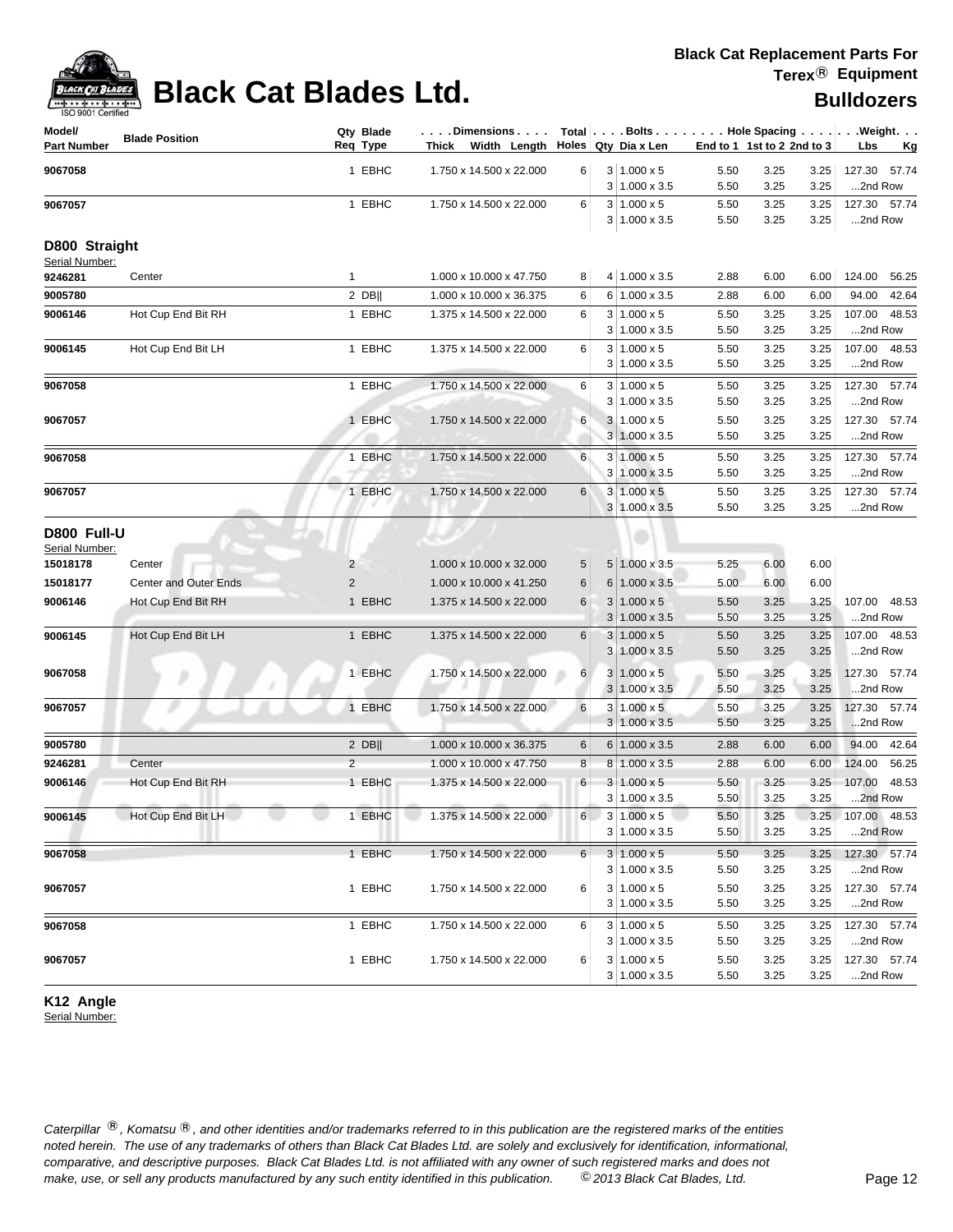

# **Black Cat Blades Ltd. Black Cat Blades Ltd. Black Cat Blades Ltd.**

| Model/<br>Part Number                                                                               | <b>Blade Position</b>                                                                | Qty Blade<br>Req Type                            | . Dimensions<br>Width Length<br>Thick |                       | Holes Qty Dia x Len                                                                                         |              | Total Bolts Hole Spacing Weight.<br>End to 1 1st to 2 2nd to 3 | Lbs<br><u>Kg</u>       |
|-----------------------------------------------------------------------------------------------------|--------------------------------------------------------------------------------------|--------------------------------------------------|---------------------------------------|-----------------------|-------------------------------------------------------------------------------------------------------------|--------------|----------------------------------------------------------------|------------------------|
| 82907254                                                                                            | Center                                                                               | $2$ DB                                           | 0.750 x 8.000 x 52.750                | 8                     | 8 0.750 x 2.75                                                                                              |              |                                                                |                        |
| 82907533                                                                                            | Hot Cup End Bit RH                                                                   | 1 EBHC                                           |                                       | 5                     | 5 0.750 x 2.75                                                                                              |              |                                                                |                        |
| 82907534                                                                                            | Hot Cup End Bit LH                                                                   | 1 EBHC                                           |                                       | 5                     | 5 0.750 x 2.75                                                                                              |              |                                                                |                        |
| 82908810                                                                                            | Hot Cup End Bit RH                                                                   | 1 EBHC                                           |                                       | 6                     | 6 0.750 x 2.75                                                                                              |              |                                                                |                        |
| 82908809                                                                                            | Hot Cup End Bit LH                                                                   | 1 EBHC                                           |                                       | 6                     | 6 0.750 x 2.75                                                                                              |              |                                                                |                        |
| K <sub>12</sub> Wide Track<br>Serial Number:                                                        |                                                                                      |                                                  |                                       |                       |                                                                                                             |              |                                                                |                        |
| 82907326                                                                                            |                                                                                      | $2$ DB                                           | 0.750 x 8.000 x 62.438                | 9                     | $9 \times 2.75$                                                                                             |              |                                                                |                        |
| 82908810                                                                                            | Hot Cup End Bit RH                                                                   | 1 EBHC                                           |                                       | 6                     | 6 0.750 x 2.75                                                                                              |              |                                                                |                        |
| 82908809                                                                                            | Hot Cup End Bit LH                                                                   | 1 EBHC                                           |                                       | 6                     | 6 0.750 x 2.75                                                                                              |              |                                                                |                        |
| 82908810                                                                                            | Hot Cup End Bit RH                                                                   | 1 EBHC                                           |                                       | 6                     | 6 0.750 x 2.75                                                                                              |              |                                                                |                        |
| 82908809                                                                                            | Hot Cup End Bit LH                                                                   | 1 EBHC                                           |                                       | 6                     | 6 0.750 x 2.75                                                                                              |              |                                                                |                        |
| K12C Tilt<br>Serial Number:<br>82907423                                                             | Center                                                                               | $2$ DB                                           | 0.750 x 8.000 x 46.875                | $\overline{7}$        | 7 0.750 x 2.75                                                                                              |              |                                                                |                        |
| 82907533                                                                                            | Hot Cup End Bit RH                                                                   | 1 EBHC                                           |                                       | 5                     | 5 0.750 x 2.75                                                                                              |              |                                                                |                        |
| 82907534                                                                                            | Hot Cup End Bit LH                                                                   | 1 EBHC                                           |                                       | 5                     | 5 0.750 x 2.75                                                                                              |              |                                                                |                        |
| 82907533                                                                                            | Hot Cup End Bit RH                                                                   | 1 EBHC                                           |                                       | 5                     | 5 0.750 x 2.75                                                                                              |              |                                                                |                        |
| 82907534                                                                                            | Hot Cup End Bit LH                                                                   | 1 EBHC                                           |                                       | 5                     | 5 0.750 x 2.75                                                                                              |              |                                                                |                        |
| Serial Number:<br>82907463<br>82907533<br>82907534<br>82907533<br>82907534<br>K <sub>18</sub> Angle | Hot Cup End Bit RH<br>Hot Cup End Bit LH<br>Hot Cup End Bit RH<br>Hot Cup End Bit LH | $2$ DB  <br>1 EBHC<br>1 EBHC<br>1 EBHC<br>1 EBHC | 0.750 x 8.000 x 57.375                | 8<br>5<br>5<br>5<br>5 | 8 0.750 x 2.75<br>$5 0.750 \times 2.75$<br>$5 0.750 \times 2.75$<br>$5 0.750 \times 2.75$<br>5 0.750 x 2.75 |              |                                                                |                        |
| Serial Number:<br>82970059                                                                          | Center                                                                               | $1$ DB                                           | 1.000 x 10.000 x 122.688              | 21                    | $21   0.750 \times 3$                                                                                       |              |                                                                |                        |
| 82900361                                                                                            | Hot Cup End Bit RH                                                                   | 1 EBHC                                           |                                       | 7                     | $7 0.750 \times 3$                                                                                          |              |                                                                |                        |
| 82900360                                                                                            | Hot Cup End Bit LH                                                                   | 1 EBHC                                           |                                       | 7                     | $7 0.750 \times 3$                                                                                          |              |                                                                |                        |
| 82900361                                                                                            | Hot Cup End Bit RH                                                                   | 1 EBHC                                           |                                       | 7                     | $7 0.750 \times 3$                                                                                          |              |                                                                |                        |
| 82900360                                                                                            | Hot Cup End Bit LH                                                                   | 1 EBHC                                           |                                       | $\overline{7}$        | $7 0.750 \times 3$                                                                                          |              |                                                                |                        |
| K18 Tilt<br>Serial Number:                                                                          |                                                                                      |                                                  |                                       |                       |                                                                                                             |              |                                                                |                        |
| 82900359                                                                                            | Center                                                                               | $1$ DB                                           | 1.000 x 10.000 x 99.313               | 17                    | $17 0.750 \times 3$                                                                                         |              |                                                                |                        |
| 82900361                                                                                            | Hot Cup End Bit RH                                                                   | 1 EBHC                                           |                                       | 7                     | 7 0.750 x 3                                                                                                 |              |                                                                |                        |
| 82900360                                                                                            | Hot Cup End Bit LH                                                                   | 1 EBHC                                           |                                       | 7                     | 7 0.750 x 3                                                                                                 |              |                                                                |                        |
| 82900361                                                                                            | Hot Cup End Bit RH                                                                   | 1 EBHC                                           |                                       | 7                     | $7 0.750 \times 3$                                                                                          |              |                                                                |                        |
| 82900360                                                                                            | Hot Cup End Bit LH                                                                   | 1 EBHC                                           |                                       | 7                     | $7 0.750 \times 3$                                                                                          |              |                                                                |                        |
| TC-12 Angle<br>Serial Number:<br>9217218                                                            | Center                                                                               | 1 DB $  $                                        | 1.250 x 10.000 x 197.875              | 40                    | 40 1.000 x 3.5                                                                                              |              |                                                                |                        |
| 9356417                                                                                             | Level Cut End Bit RH                                                                 | 1 EBLC                                           | 1.375 x 13.000 x 18.750               | 6                     | $2 1.000 \times 6$<br>4 1.000 x 3.5                                                                         | 4.75<br>1.50 | 3.75<br>3.25<br>3.25                                           | 83.00 37.65<br>2nd Row |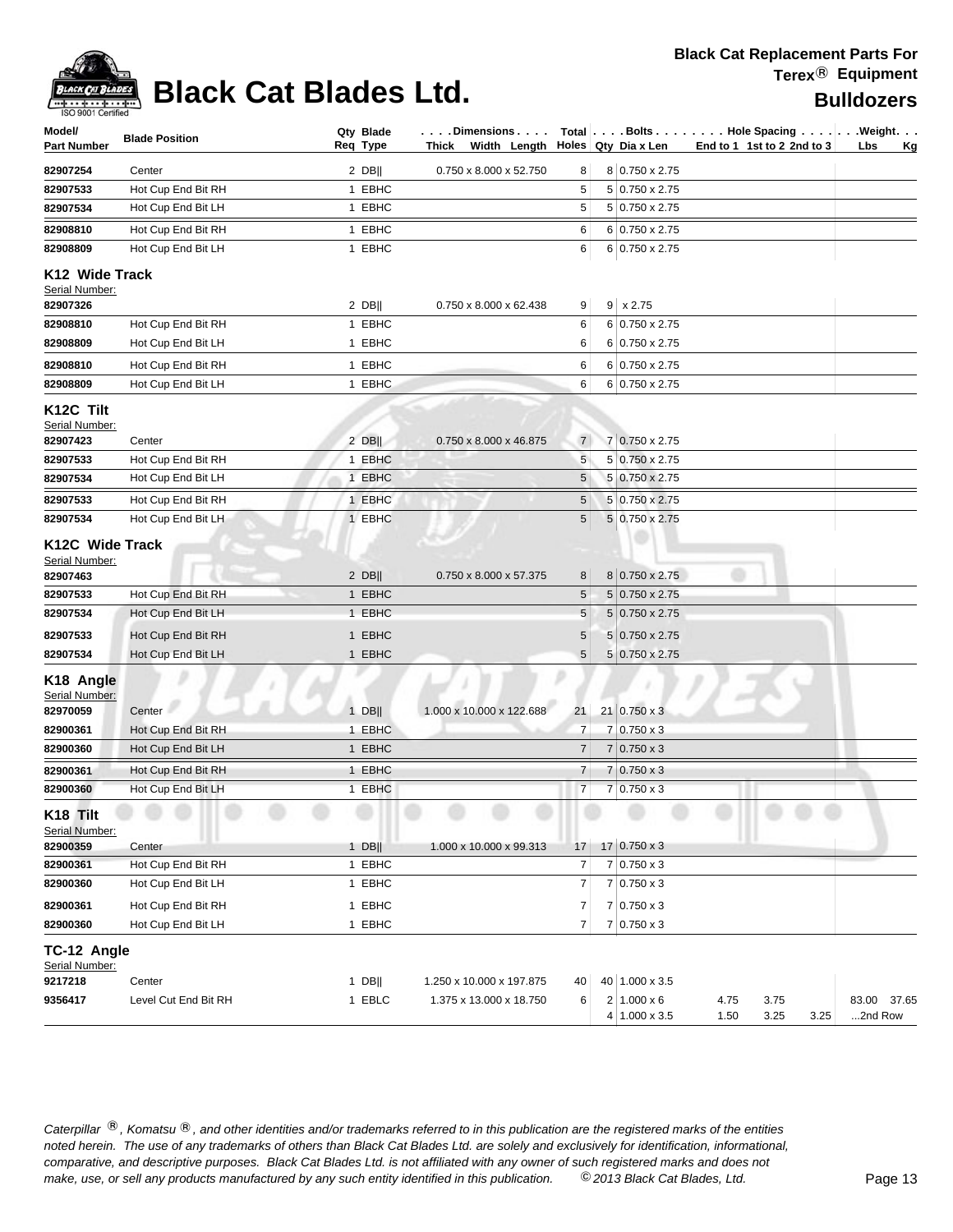| ACK CAT B      |
|----------------|
| 9001 Certified |

| Model/<br><b>Part Number</b>              | <b>Blade Position</b> |                | Qty Blade<br>Reg Type | $\ldots$ . Dimensions $\ldots$ .<br>Thick Width Length |                 | Holes Qty Dia x Len                        | Total Bolts Hole Spacing Weight.<br>End to 1 1st to 2 2nd to 3 |              | Lbs<br>Κg |                        |
|-------------------------------------------|-----------------------|----------------|-----------------------|--------------------------------------------------------|-----------------|--------------------------------------------|----------------------------------------------------------------|--------------|-----------|------------------------|
| 9356418                                   |                       |                | 1 EBLC                | 1.375 x 13.000 x 18.750                                | 6               | $2 1.000 \times 6$<br>4 1.000 x 3.5        | 4.75<br>1.50                                                   | 3.75<br>3.25 | 3.25      | 83.00 37.65<br>2nd Row |
| <b>TC-12 Coal Dozer</b><br>Serial Number: |                       |                |                       |                                                        |                 |                                            |                                                                |              |           |                        |
| 9217457                                   | Level Cut End Bit RH  |                | 1 EBLC                | 1.250 x 10.000 x 67.063                                | 14              | 14 1.000 x 3.5                             |                                                                |              |           |                        |
| 9217458                                   | Level Cut End Bit LH  |                | 1 EBLC                | 1.250 x 10.000 x 67.063                                | 14              | 14 1.000 x 3.5                             |                                                                |              |           |                        |
| 9217459                                   | Center                |                | $2$ DB                | 1.250 x 10.000 x 79.313                                | 17              | 17 1.000 x 3.5                             |                                                                |              |           |                        |
| <b>TC-12 Full-U</b><br>Serial Number:     |                       |                |                       |                                                        |                 |                                            |                                                                |              |           |                        |
| 9216683                                   | Center                | $\mathbf{1}$   |                       | 1.250 x 10.000 x 68.000                                | 14              | 14 1.000 x 3.5                             |                                                                |              |           |                        |
| 9216684                                   | Center and Outer Ends | $\overline{2}$ |                       | 1.250 x 10.000 x 54.125                                | 11              | $11$   1.000 x 3.5                         |                                                                |              |           |                        |
| 9356417                                   | Level Cut End Bit RH  |                | 1 EBLC                | 1.375 x 13.000 x 18.750                                | 6               | $2 1.000 \times 6$                         | 4.75                                                           | 3.75         |           | 83.00<br>37.65         |
|                                           |                       |                |                       |                                                        |                 | $4 1.000 \times 3.5$                       | 1.50                                                           | 3.25         | 3.25      | 2nd Row                |
| 9356418                                   |                       |                | 1 EBLC                | 1.375 x 13.000 x 18.750                                | 6               | 2   1.000 x 6                              | 4.75                                                           | 3.75         |           | 83.00 37.65            |
|                                           |                       |                |                       |                                                        |                 | $4 1.000 \times 3.5$                       | 1.50                                                           | 3.25         | 3.25      | 2nd Row                |
| TC-12 Semi-U<br>Serial Number:            |                       |                |                       |                                                        |                 |                                            |                                                                |              |           |                        |
| 9216636                                   | Center                | $\mathbf{1}$   |                       | 1.250 x 10.000 x 144.000                               | 29              | 29 1.000 x 3.5                             | 2.00                                                           | 5.00         | 5.00      |                        |
| 9216637                                   | Center and Outer Ends | 2 <sup>1</sup> |                       | 1.250 x 10.000 x 8.750                                 | $\overline{2}$  | 2 1.000 x 3.5                              |                                                                |              |           |                        |
| 9356417                                   | Level Cut End Bit RH  |                | 1 EBLC                | 1.375 x 13.000 x 18.750                                | 6               | $2 1.000 \times 6$<br>$4 1.000 \times 3.5$ | 4.75<br>1.50                                                   | 3.75<br>3.25 | 3.25      | 83.00 37.65<br>2nd Row |
| 9356418                                   |                       |                | 1 EBLC                | 1.375 x 13.000 x 18.750                                | 6               | $2 1.000 \times 6$                         | 4.75                                                           | 3.75         |           | 83.00 37.65            |
|                                           |                       |                |                       |                                                        |                 | $4 1.000 \times 3.5$                       | 1.50                                                           | 3.25         | 3.25      | 2nd Row                |
| TC-12 Inside Arm                          |                       |                |                       |                                                        |                 |                                            |                                                                |              |           |                        |
| Serial Number:<br>9216355                 | Center                |                | 1 $DB$                | 1.250 x 10.000 x 114.250                               | 23              | 23 1.000 x 3.5                             |                                                                |              |           |                        |
| 9216357                                   |                       |                | 1 $DB$                | 1.250 x 10.000 x 14.625                                | $6\phantom{1}6$ | $2 1.000 \times 6$                         |                                                                |              |           |                        |
| 9216358                                   |                       |                | $1$ DB                | 1.250 x 10.000 x 14.625                                | 6               | $2 1.000 \times 6$                         |                                                                |              |           |                        |
| 9353902                                   | Level Cut End Bit RH  |                | 1 EBLC                | $1.750 \times x$                                       | 8               | 2   1.000 x 6                              |                                                                |              |           |                        |
|                                           |                       |                |                       |                                                        |                 | $4 1.000 \times 3.5$                       |                                                                |              |           | 2nd Row                |
| 9353903                                   |                       |                | 1 EBLC                | $1.750 \times x$                                       | 8               | $2 1.000 \times 6$                         |                                                                |              |           |                        |
|                                           |                       |                |                       |                                                        |                 | $4 1.000 \times 3.5$                       |                                                                |              |           | 2nd Row                |
| TC-12 Tilt                                |                       |                |                       |                                                        |                 |                                            |                                                                |              |           |                        |
| Serial Number:                            |                       |                |                       |                                                        |                 |                                            |                                                                |              |           |                        |
| 9216703                                   | Center                |                | $1$ DB                | 1.250 x 10.000 x 157.875                               | 32              | 32 1.000 x 3.5                             |                                                                |              |           |                        |
| 9353902                                   | Level Cut End Bit RH  |                | 1 EBLC                | $1.750 \times x$                                       |                 | 8 2 1.000 x 6<br>$4 1.000 \times 3.5$      |                                                                |              |           | 2nd Row                |
| 9353903                                   |                       |                | 1 EBLC                | $1.750 \times x$                                       | 8               | $2 1.000 \times 6$                         |                                                                |              |           |                        |
|                                           |                       |                |                       |                                                        |                 | 4 1.000 x 3.5                              |                                                                |              |           | 2nd Row                |
| <b>WD3000</b><br>Serial Number:           |                       |                |                       |                                                        |                 |                                            |                                                                |              |           |                        |
| 72163120                                  | Center                |                | $1$ DB                | 1.000 x 8.000 x 108.125                                | 14              | 14 0.625 x 3.25                            |                                                                |              |           |                        |
| 72163100                                  | Level Cut End Bit RH  |                | 1 EBLC                | 1.125 x 8.000 x 16.625                                 | 3               | 3 0.625 x 3.25                             |                                                                |              |           |                        |
| 72163110                                  |                       |                | 1 EBLC                | 1.125 x 8.000 x 16.625                                 | 3               | 3 0.625 x 3.25                             |                                                                |              |           |                        |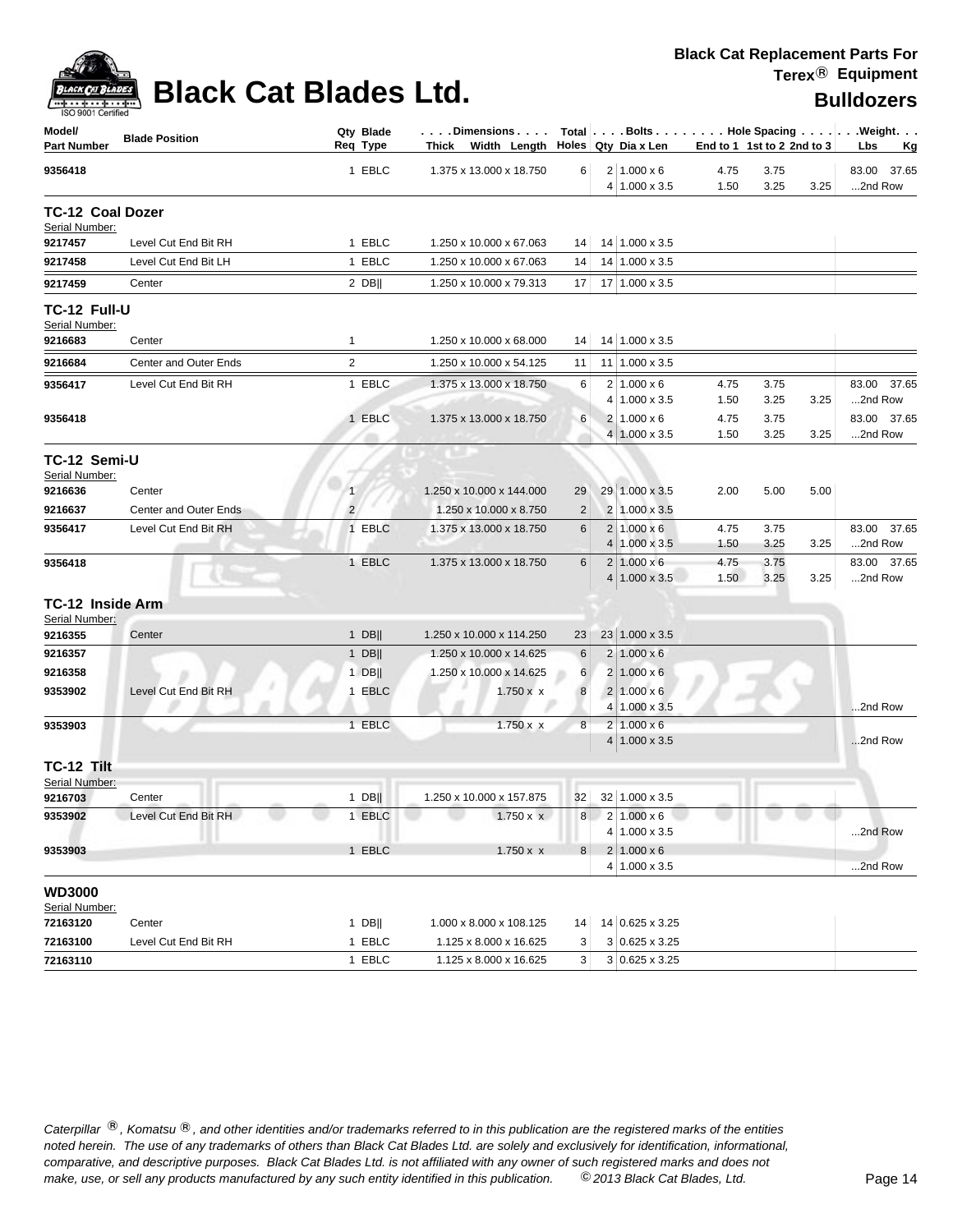

## **Black Cat Blades Ltd. Loaders Loaders**

| Model/<br><b>Part Number</b>          | <b>Blade Position</b> | Qty Blade<br>Req Type | .Dimensions<br>Thick Width Length $\vert$ Holes Qty Dia x Len |                         | Total Bolts Hole Spacing Weight. |      | End to 1 1st to 2 2nd to 3 | Lbs<br><u>Kg</u> |
|---------------------------------------|-----------------------|-----------------------|---------------------------------------------------------------|-------------------------|----------------------------------|------|----------------------------|------------------|
| 11C                                   |                       |                       |                                                               |                         |                                  |      |                            |                  |
| Serial Number:                        |                       |                       |                                                               |                         |                                  |      |                            |                  |
| 72184490                              | Base Edge             | 1 WOSB                | 0.625 x 6.000 x 68.750                                        |                         |                                  |      |                            |                  |
| 72125591                              | Corner no holes RH    | 1 IRR                 | 0.625 x 5.188 x 5.938                                         |                         |                                  |      |                            |                  |
| 72125590                              | Corner no holes LH    | 1 IRR                 | 0.625 x 5.188 x 5.938                                         |                         |                                  |      |                            |                  |
| 22C                                   |                       |                       |                                                               |                         |                                  |      |                            |                  |
| Serial Number:                        |                       |                       |                                                               |                         |                                  |      |                            |                  |
| 72117250                              | Base Edge             | 1 WOSB                | 0.750 x 8.000 x 87.750                                        |                         |                                  |      |                            |                  |
| 72117270                              | Corner no holes RH    | 1 IRR                 | 0.625 x 6.688 x 7.000                                         |                         |                                  |      |                            |                  |
| 72117260                              | Corner no holes LH    | 1 IRR                 | 0.625 x 6.688 x 7.000                                         |                         |                                  |      |                            |                  |
| 33C                                   |                       |                       |                                                               |                         |                                  |      |                            |                  |
| Serial Number:                        |                       |                       |                                                               |                         |                                  |      |                            |                  |
| 82938650                              | Base Edge             | 1 WOSB                | 0.875 x 2.375 x 85.000                                        |                         |                                  |      |                            |                  |
| 83084684                              | Corner no holes RH    | 1 IRR                 | 1.000 x 8.688 x 7.125                                         | $\overline{c}$          |                                  |      |                            |                  |
| 83084685                              | Corner no holes LH    | 1 IRR                 | 1.000 x 8.688 x 7.125                                         | $\overline{a}$          |                                  |      |                            |                  |
| 40C<br>Serial Number:                 |                       |                       |                                                               |                         |                                  |      |                            |                  |
| 9066695                               | Base Edge             | 1 WOSB                | 1.000 x 10.000 x 96.000                                       | 16                      |                                  |      |                            |                  |
| 9066696                               | Corner RH/LH          | 2 IRR                 | 1.000 x 6.000 x 10.000                                        |                         |                                  |      |                            |                  |
| 9066715                               | Center                | $2$ DB                | 1.000 x 16.000 x 46.250                                       | 8                       | 0.750                            | 5.50 | 11.75<br>11.75             | 87.54<br>193.00  |
|                                       |                       |                       |                                                               |                         | 0.750                            | 5.50 | 11.75<br>11.75             | 2nd Row          |
| 44C 55C<br>Serial Number:<br>82952030 | Base Edge             | 1 WOSB                | 1.125 x 3.000 x 82.250                                        |                         |                                  |      |                            |                  |
| 83075237                              | Corner no holes RH    | 1 IRR                 | 1.250 x 10.500 x 8.125                                        | $\overline{\mathbf{c}}$ |                                  |      |                            |                  |
| 83075238                              | Corner no holes LH    | 1 IRR                 | 1.250 x 10.500 x 8.125                                        | 2                       |                                  |      |                            |                  |
| 60C 70C                               |                       |                       |                                                               |                         |                                  |      |                            |                  |
| Serial Number:                        |                       |                       |                                                               |                         |                                  |      |                            |                  |
| 9230133                               | Bent up base edge     | 1 BU                  | 1.000 x 10.000 x 94.000                                       | 18                      |                                  |      |                            |                  |
| 9230138                               | Bent up base edge     | $1$ BU                | 1.000 x 10.000 x 100.000                                      | 18                      |                                  |      |                            |                  |
|                                       |                       | $1$ BU                |                                                               |                         |                                  |      |                            |                  |
| 9227780                               | Bent up base edge     |                       | 1.000 x 10.000 x 100.000                                      | 18                      |                                  |      |                            |                  |
| 9227653                               | Bent up base edge     | $1$ BU                | 1.000 x 10.000 x 104.000                                      | 18                      |                                  |      |                            |                  |
| 9236697                               | Bent up base edge     | $1$ BU                | 1.000 x 10.000 x 106.000                                      | 18                      |                                  |      |                            |                  |
| 9234626                               | Bent up base edge     | $1$ BU                | 1.000 x 10.000 x 113.000                                      | 20                      |                                  |      |                            |                  |
| 9268974                               | Base Edge             | 1 WOSB                | 1.000 x 10.000 x 115.875                                      | 20                      |                                  |      |                            | 302.00 136.98    |
| 9266058                               | Corner RH/LH          | 2 IRR                 | 1.250 x 6.000 x 8.250                                         | 2                       |                                  |      |                            |                  |
| 9269242                               | Center                | $2$ DB                | 1.000 x 16.000 x 56.500                                       | 10                      | 0.750                            | 5.75 | 11.50<br>11.50             | 238.00 107.95    |
|                                       |                       |                       |                                                               |                         | 0.750                            | 5.75 | 11.50<br>11.50             | 2nd Row          |
|                                       |                       | $1$ BU                |                                                               |                         |                                  |      |                            |                  |
| 9244797                               |                       |                       | 1.000 x 10.000 x 119.250                                      |                         |                                  |      |                            |                  |
| 15000436                              | Base Edge             | 1 DB                  | 1.500 x 10.000 x 120.000                                      | 16                      |                                  |      |                            | 490.00 222.26    |
| 9267111                               | Base Edge             | 1 WOSB                | 1.250 x 10.000 x 120.000                                      | 16                      |                                  |      |                            |                  |
| 9266058                               | Corner RH/LH          | 2 IRR                 | 1.250 x 6.000 x 8.250                                         | 2                       |                                  |      |                            |                  |
| 9271204                               | Center                | 2 DB                  | 1.000 x 16.000 x 59.500                                       | 8                       | 0.750                            | 7.25 | 15.00<br>15.00             | 270.00 122.47    |
|                                       |                       |                       |                                                               |                         | 0.750                            | 7.25 | 15.00<br>15.00             | 2nd Row          |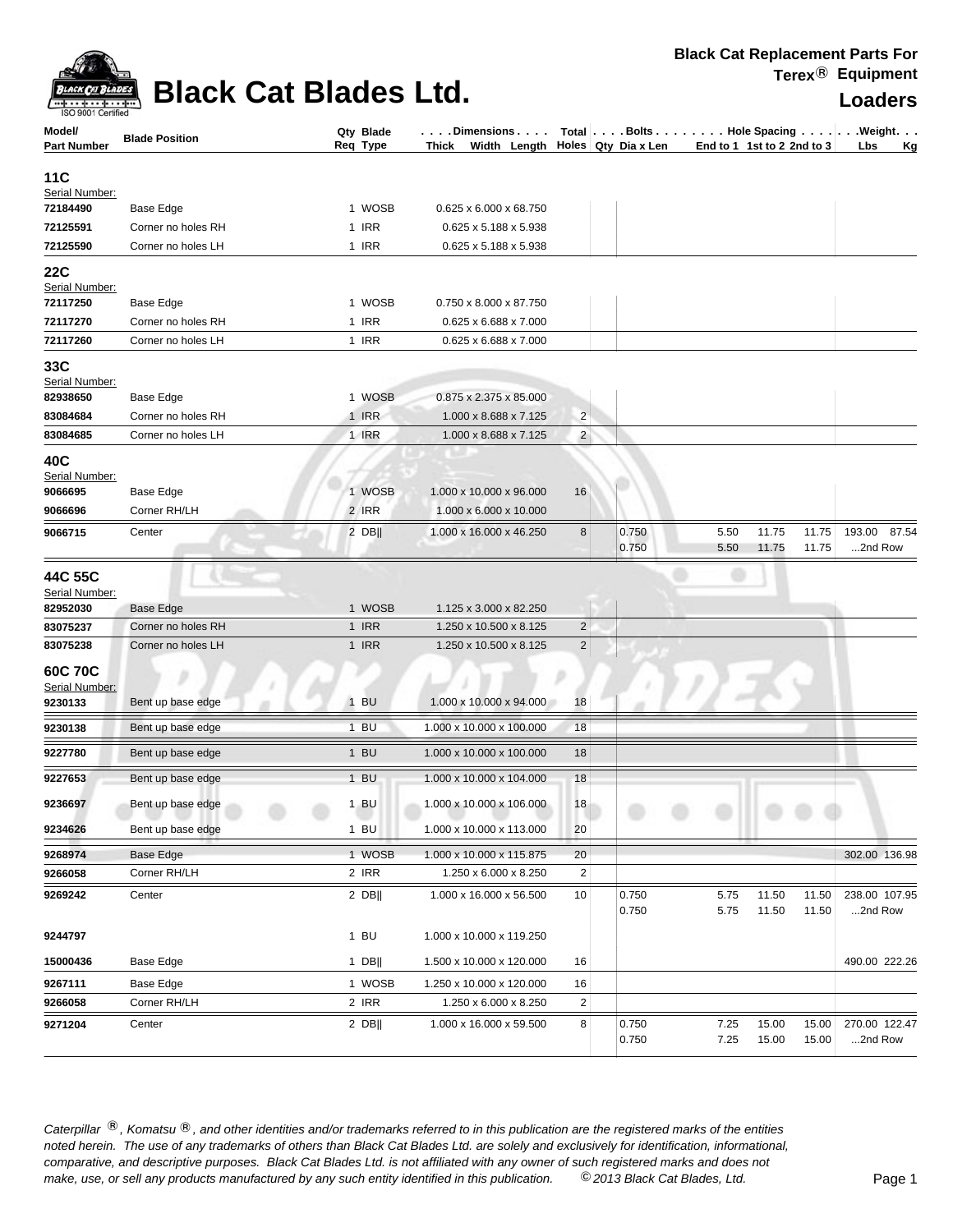

### **Black Cat Blades Ltd. Loaders Loaders**

| Model/<br><b>Part Number</b>             | <b>Blade Position</b>     | Qty Blade<br>Req Type | . Dimensions<br>Thick Width Length Holes Qty Dia x Len |                | $Total   \ldots$ Bolts $\ldots   \ldots$ . Hole Spacing $\ldots   \ldots$ . Weight. $\ldots$ | End to 1 1st to 2 2nd to 3 |                |                | Lbs                     | <u>Kg</u> |
|------------------------------------------|---------------------------|-----------------------|--------------------------------------------------------|----------------|----------------------------------------------------------------------------------------------|----------------------------|----------------|----------------|-------------------------|-----------|
| 9244721                                  |                           | 1 BU                  | 1.000 x 10.000 x 127.688                               |                |                                                                                              |                            |                |                |                         |           |
| 9061153                                  | Center                    | 1 DB                  | 1.000 x 16.000 x 23.000                                | 5              | 0.750                                                                                        |                            |                |                |                         |           |
| 66C<br>Serial Number:<br>82947779        | Base Edge                 | 1 WOSB                | 3.375 x 3.750 x 97.188                                 |                |                                                                                              |                            |                |                |                         |           |
| 82976654                                 | Corner no holes RH        | 1 IRR                 | 1.500 x 12.500 x 11.125                                | $\overline{2}$ |                                                                                              |                            |                |                |                         |           |
| 82976655                                 | Corner no holes LH        | 1 IRR                 | 1.500 x 12.500 x 11.125                                | 2              |                                                                                              |                            |                |                |                         |           |
| 72-10<br>Serial Number:<br>9222587       | Bent up base edge         | $1$ BU                | 0.750 x 8.000 x 89.500                                 |                |                                                                                              |                            |                |                |                         |           |
| 9230135                                  | Bent up base edge         | $1$ BU                | 0.750 x 8.000 x 89.500                                 | 18             |                                                                                              |                            |                |                |                         |           |
| 9190727                                  | Base Edge                 | 1 WOSB                | 0.750 x 6.000 x 92.750                                 |                |                                                                                              |                            |                |                |                         |           |
| 9224031                                  | Bent up base edge         | $1$ BU                | 0.750 x 8.000 x 94.500                                 |                |                                                                                              |                            |                |                |                         |           |
| 9230134                                  | Bent up base edge         | $1$ BU                | 0.750 x 8.000 x 94.500                                 | 18             |                                                                                              |                            |                |                |                         |           |
| 9214161                                  | Bent up base edge         | 1 BU                  | 0.750 x 8.000 x 100.000                                |                |                                                                                              |                            |                |                |                         |           |
| 9230136                                  | Bent up base edge         | 1 BU                  | 0.750 x 8.000 x 100.500                                | 18             |                                                                                              |                            |                |                |                         |           |
| 72-20 72-21<br>Serial Number:<br>9209624 | Bent up base edge         | $1$ BU                | 1.000 x 10.000 x 86.000                                |                |                                                                                              |                            |                |                |                         |           |
| 9230137                                  | Bent up base edge         | $1$ BU                | 1.000 x 10.000 x 86.000                                | 18             |                                                                                              |                            |                |                |                         |           |
| 9207567                                  | Bent up base edge         | $1$ BU                | 1.000 x 10.000 x 94.000                                |                |                                                                                              |                            |                |                |                         |           |
| 9230133                                  | Bent up base edge         | $1$ BU                | 1.000 x 10.000 x 94.000                                | 18             |                                                                                              |                            |                |                |                         |           |
| 9207673                                  | Bent up base edge         | $1$ BU                | 1.000 x 10.000 x 100.000                               |                |                                                                                              |                            |                |                |                         |           |
| 9230138                                  | Bent up base edge         | 1 BU                  | 1.000 x 10.000 x 100.000                               | 18             |                                                                                              |                            |                |                |                         |           |
| 9227780                                  | Bent up base edge         | $1$ BU                | 1.000 x 10.000 x 100.000                               | 18             |                                                                                              |                            |                |                |                         |           |
| 9230136                                  | Bent up base edge         | 1 BU                  | 0.750 x 8.000 x 100.500                                | 18             |                                                                                              |                            |                |                |                         |           |
| 9208292                                  | Bent up base edge         | $1$ BU                | 1.000 x 10.000 x 104.000                               |                |                                                                                              |                            |                |                |                         |           |
| 9227653                                  | Bent up base edge         | 1 BU                  | 1.000 x 10.000 x 104.000                               | 18             |                                                                                              |                            |                |                |                         |           |
| 9244544                                  |                           | 1 BU                  | 0.750 x 8.000 x 111.750                                |                |                                                                                              |                            |                |                |                         |           |
| Serial Number:                           | 72-20 72-21 Multi-Purpose |                       |                                                        |                |                                                                                              |                            |                |                |                         |           |
| 9031822                                  | Base Edge                 | $1$ BU                | 0.750 x 8.000 x 98.063                                 | 18             |                                                                                              |                            |                |                |                         |           |
| 9031823<br>9031834                       | Center                    | $1$ DB  <br>$2$ DB    | 0.625 x 6.000 x 74.375<br>0.750 x 6.000 x 12.813       | 13<br>3        | 0.750<br>0.750                                                                               |                            |                |                |                         |           |
| 72-21B<br>Serial Number:<br>9066695      | <b>Base Edge</b>          | 1 WOSB                | 1.000 x 10.000 x 96.000                                | 16             |                                                                                              |                            |                |                |                         |           |
| 9066696                                  | Corner RH/LH              | 2 IRR                 | 1.000 x 6.000 x 10.000                                 |                |                                                                                              |                            |                |                |                         |           |
| 9066715                                  | Center                    | $2$ DB                | 1.000 x 16.000 x 46.250                                | 8              | 0.750<br>0.750                                                                               | 5.50<br>5.50               | 11.75<br>11.75 | 11.75<br>11.75 | 193.00 87.54<br>2nd Row |           |

**72-30 72-31 72-31B 72-40 72-41 72-51 72-51B** 

Serial Number: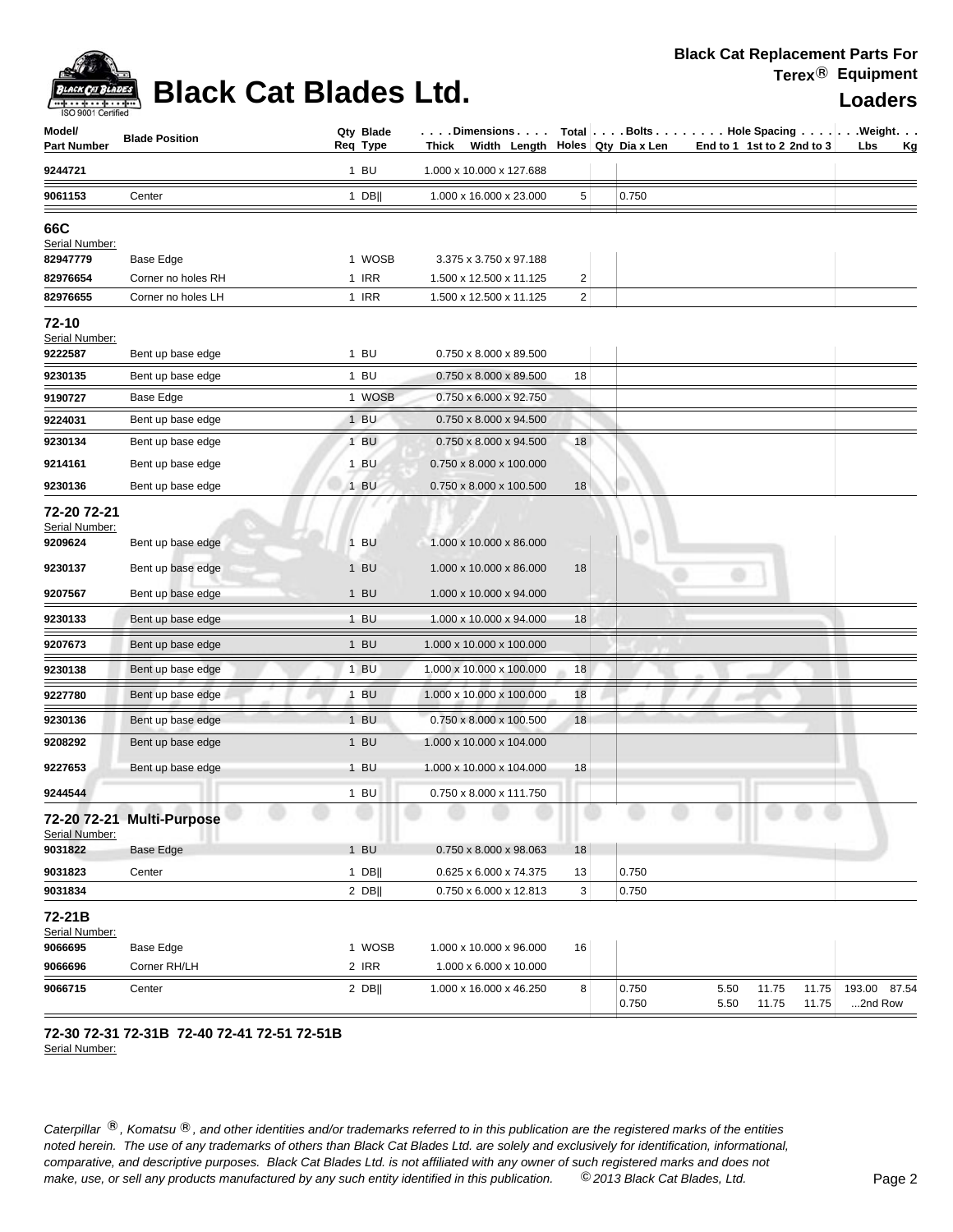## **Black Cat Blades Ltd.**

| Model/<br>Part Number                                     | <b>Blade Position</b>                      | Qty Blade<br>Req Type     | .Dimensions<br>Thick Width Length                                            |                           | Holes Qty Dia x Len          | End to 1 1st to 2 2nd to 3 |                |                | Total Bolts Hole Spacing Weight.<br>Lbs<br><u>Kg</u> |
|-----------------------------------------------------------|--------------------------------------------|---------------------------|------------------------------------------------------------------------------|---------------------------|------------------------------|----------------------------|----------------|----------------|------------------------------------------------------|
| 9230133                                                   | Bent up base edge                          | 1 BU                      | 1.000 x 10.000 x 94.000                                                      | 18                        |                              |                            |                |                |                                                      |
| 9230138                                                   | Bent up base edge                          | $1$ BU                    | 1.000 x 10.000 x 100.000                                                     | 18                        |                              |                            |                |                |                                                      |
| 9227780                                                   | Bent up base edge                          | $1$ BU                    | 1.000 x 10.000 x 100.000                                                     | 18                        |                              |                            |                |                |                                                      |
| 9227653                                                   | Bent up base edge                          | $1$ BU                    | 1.000 x 10.000 x 104.000                                                     | 18                        |                              |                            |                |                |                                                      |
| 9236697                                                   | Bent up base edge                          | $1$ BU                    | 1.000 x 10.000 x 106.000                                                     | 18                        |                              |                            |                |                |                                                      |
|                                                           |                                            |                           |                                                                              | 20                        |                              |                            |                |                |                                                      |
| 9234626                                                   | Bent up base edge                          | $1$ BU                    | 1.000 x 10.000 x 113.000                                                     |                           |                              |                            |                |                |                                                      |
| 9268974                                                   | Base Edge                                  | 1 WOSB                    | 1.000 x 10.000 x 115.875                                                     | 20                        |                              |                            |                |                | 302.00 136.98                                        |
| 9266058                                                   | Corner RH/LH                               | 2 IRR                     | 1.250 x 6.000 x 8.250                                                        | $\overline{2}$            |                              |                            |                |                |                                                      |
| 9269242                                                   | Center                                     | $2$ DB                    | 1.000 x 16.000 x 56.500                                                      | 10                        | 0.750<br>0.750               | 5.75<br>5.75               | 11.50<br>11.50 | 11.50<br>11.50 | 238.00 107.95<br>2nd Row                             |
| 9244797                                                   |                                            | 1 BU                      | 1.000 x 10.000 x 119.250                                                     |                           |                              |                            |                |                |                                                      |
| 15000436                                                  | Base Edge                                  | $1$ DB                    | 1.500 x 10.000 x 120.000                                                     | 16                        |                              |                            |                |                | 490.00 222.26                                        |
| 9267111                                                   | Base Edge                                  | 1 WOSB                    | 1.250 x 10.000 x 120.000                                                     | 16                        |                              |                            |                |                |                                                      |
| 9266058                                                   | Corner RH/LH                               | 2 IRR                     | 1.250 x 6.000 x 8.250                                                        | $\overline{c}$            |                              |                            |                |                |                                                      |
| 9271204                                                   | Center                                     | 2 DB                      | 1.000 x 16.000 x 59.500                                                      | $\bf 8$                   | 0.750<br>0.750               | 7.25<br>7.25               | 15.00<br>15.00 | 15.00<br>15.00 | 270.00 122.47<br>2nd Row                             |
| 9244721                                                   |                                            | $1$ BU                    | 1.000 x 10.000 x 127.688                                                     |                           |                              |                            |                |                |                                                      |
| 9061153                                                   | Center                                     | $1$ DB                    | 1.000 x 16.000 x 23.000                                                      | $\sqrt{5}$                | 0.750                        |                            |                |                |                                                      |
| 72-61A<br>Serial Number:<br>9259453<br>9266058<br>9271203 | <b>Base Edge</b><br>Corner RH/LH<br>Center | 1 WOSB<br>2 IRR<br>$2$ DB | 1.250 x 12.000 x 134.375<br>1.250 x 6.000 x 8.250<br>1.000 x 16.000 x 66.375 | 16<br>$\overline{c}$<br>8 | 0.875                        | 8.25                       | 16.75          | 16.75          | 528.00 239.50<br>276.00 125.19                       |
|                                                           |                                            |                           |                                                                              |                           | 0.875                        | 8.25                       | 16.75          | 16.75          | 2nd Row                                              |
| 15000435                                                  | <b>Base Edge</b>                           | 1 WOSB                    | 1.500 x 12.000 x 134.375                                                     | 16                        |                              |                            |                |                |                                                      |
| 9266058                                                   | Corner RH/LH                               | 2 IRR                     | 1.250 x 6.000 x 8.250                                                        | $\overline{2}$            |                              |                            |                |                |                                                      |
| 9271203                                                   | Center                                     | $2$ DB                    | 1.000 x 16.000 x 66.375                                                      | $\bf 8$                   | 0.875<br>0.875               | 8.25<br>8.25               | 16.75<br>16.75 | 16.75<br>16.75 | 276.00 125.19<br>2nd Row                             |
| 72-80 72-81<br>Serial Number:<br>9249597                  | Base Edge                                  | 1 WOSB                    | $\sim$<br>1.750 x 14.000 x 141.500                                           | 20                        | and the contract of the con- |                            |                |                |                                                      |
| 9241828                                                   | Bent up base edge                          | $1$ BU                    | 1.375 x 10.000 x 149.250                                                     | 26                        |                              |                            | H.             |                |                                                      |
| 9005121                                                   | Base Edge                                  | 1 WOSB                    | 1.750 x 15.250 x 153.000                                                     | 20                        |                              |                            |                |                |                                                      |
| 80C<br>Serial Number:<br>9259453                          | Base Edge                                  | 1 WOSB                    | 1.250 x 12.000 x 134.375                                                     | 16                        |                              |                            |                |                | 528.00 239.50                                        |
| 9266058                                                   | Corner RH/LH                               | 2 IRR                     | 1.250 x 6.000 x 8.250                                                        | $\overline{\mathbf{c}}$   |                              |                            |                |                |                                                      |
| 9271203                                                   | Center                                     | 2 DB                      | 1.000 x 16.000 x 66.375                                                      | 8                         | 0.875<br>0.875               | 8.25<br>8.25               | 16.75<br>16.75 | 16.75<br>16.75 | 276.00 125.19<br>2nd Row                             |
| 15000435                                                  | Base Edge                                  | 1 WOSB                    | 1.500 x 12.000 x 134.375                                                     | 16                        |                              |                            |                |                |                                                      |
| 9266058                                                   | Corner RH/LH                               | 2 IRR                     | 1.250 x 6.000 x 8.250                                                        | $\boldsymbol{2}$          |                              |                            |                |                |                                                      |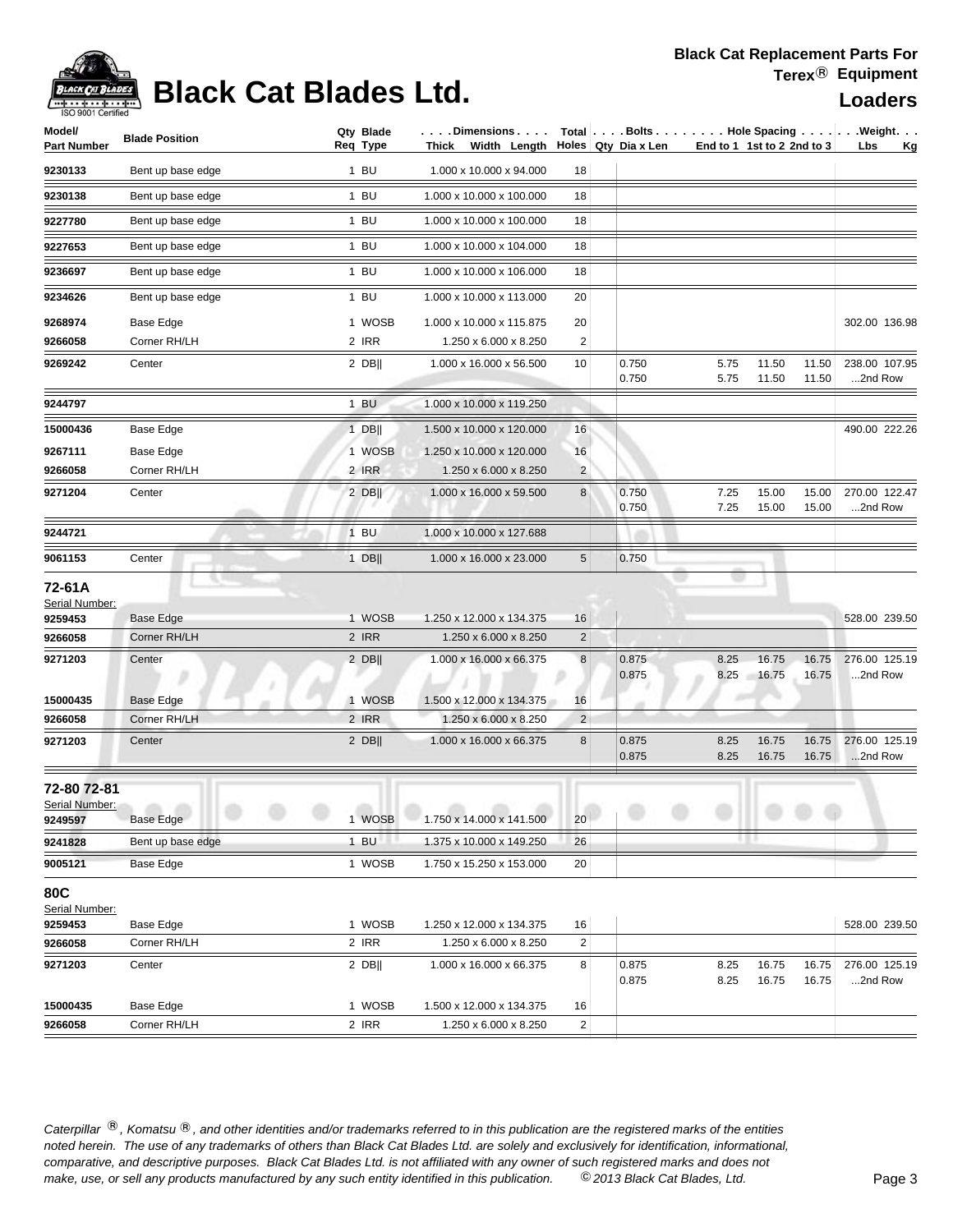

## **Black Cat Blades Ltd. Loaders Loaders**

| Model/<br><b>Part Number</b> | <b>Blade Position</b> | Qty Blade<br>Req Type | . Dimensions<br>Thick Width Length |                | Holes Qty Dia x Len |              | End to 1 1st to 2 2nd to 3 |                | Total $\vert \ldots$ Bolts $\ldots \vert \ldots$ Hole Spacing $\ldots \vert \ldots$ Weight. $\ldots$<br>Lbs<br><u>Kg</u> |
|------------------------------|-----------------------|-----------------------|------------------------------------|----------------|---------------------|--------------|----------------------------|----------------|--------------------------------------------------------------------------------------------------------------------------|
| 9271203                      | Center                | $2$ DB                | 1.000 x 16.000 x 66.375            | 8              | 0.875<br>0.875      | 8.25<br>8.25 | 16.75<br>16.75             | 16.75<br>16.75 | 276.00 125.19<br>2nd Row                                                                                                 |
| $L-15$                       |                       |                       |                                    |                |                     |              |                            |                |                                                                                                                          |
| Serial Number:               |                       |                       |                                    |                |                     |              |                            |                |                                                                                                                          |
| 9222587                      | Bent up base edge     | 1 BU                  | 0.750 x 8.000 x 89.500             |                |                     |              |                            |                |                                                                                                                          |
| 9230135                      | Bent up base edge     | $1$ BU                | 0.750 x 8.000 x 89.500             | 18             |                     |              |                            |                |                                                                                                                          |
| 9190727                      | Base Edge             | 1 WOSB                | 0.750 x 6.000 x 92.750             |                |                     |              |                            |                |                                                                                                                          |
| 9224031                      | Bent up base edge     | 1 BU                  | 0.750 x 8.000 x 94.500             |                |                     |              |                            |                |                                                                                                                          |
| 9230134                      | Bent up base edge     | $1$ BU                | 0.750 x 8.000 x 94.500             | 18             |                     |              |                            |                |                                                                                                                          |
| 9214161                      | Bent up base edge     | 1 BU                  | 0.750 x 8.000 x 100.000            |                |                     |              |                            |                |                                                                                                                          |
| 9230136                      | Bent up base edge     | $1$ BU                | 0.750 x 8.000 x 100.500            | 18             |                     |              |                            |                |                                                                                                                          |
| $L-20$<br>Serial Number:     |                       |                       |                                    |                |                     |              |                            |                |                                                                                                                          |
| 9209624                      | Bent up base edge     | 1 BU                  | 1.000 x 10.000 x 86.000            |                |                     |              |                            |                |                                                                                                                          |
| 9230137                      | Bent up base edge     | 1 BU                  | 1.000 x 10.000 x 86.000            | 18             |                     |              |                            |                |                                                                                                                          |
| 9207567                      | Bent up base edge     | $1$ BU                | 1.000 x 10.000 x 94.000            |                |                     |              |                            |                |                                                                                                                          |
| 9230133                      | Bent up base edge     | $1$ BU                | 1.000 x 10.000 x 94.000            | 18             |                     |              |                            |                |                                                                                                                          |
| 9207673                      | Bent up base edge     | 1 BU                  | 1.000 x 10.000 x 100.000           |                |                     |              |                            |                |                                                                                                                          |
| 9230138                      | Bent up base edge     | $1$ BU                | 1.000 x 10.000 x 100.000           | 18             |                     |              |                            |                |                                                                                                                          |
| 9227780                      | Bent up base edge     | $1$ BU                | 1.000 x 10.000 x 100.000           | 18             |                     |              |                            |                |                                                                                                                          |
| 9230136                      | Bent up base edge     | $1$ BU                | 0.750 x 8.000 x 100.500            | 18             |                     |              |                            |                |                                                                                                                          |
| 9208292                      | Bent up base edge     | $1$ BU                | 1.000 x 10.000 x 104.000           |                |                     |              |                            |                |                                                                                                                          |
| 9227653                      | Bent up base edge     | 1 BU                  | 1.000 x 10.000 x 104.000           | 18             |                     |              |                            |                |                                                                                                                          |
| 9244544                      |                       | $1$ BU                | 0.750 x 8.000 x 111.750            |                |                     |              |                            |                |                                                                                                                          |
| L-25 L-30                    |                       |                       |                                    |                |                     |              |                            |                |                                                                                                                          |
| Serial Number:<br>9230133    | Bent up base edge     | $1$ BU                | 1.000 x 10.000 x 94.000            | 18             |                     |              |                            |                |                                                                                                                          |
| 9230138                      | Bent up base edge     | 1 BU                  | 1.000 x 10.000 x 100.000           | 18             |                     |              |                            |                |                                                                                                                          |
| 9227780                      | Bent up base edge     | $1$ BU                | 1.000 x 10.000 x 100.000           | 18             |                     |              |                            |                |                                                                                                                          |
| 9227653                      | Bent up base edge     | $1$ BU                | 1.000 x 10.000 x 104.000           | 18             |                     |              |                            |                |                                                                                                                          |
| 9236697                      | Bent up base edge     | $1$ BU                | 1.000 x 10.000 x 106.000           | 18             |                     |              |                            |                |                                                                                                                          |
| 9234626                      | Bent up base edge     | 1 BU                  | 1.000 x 10.000 x 113.000           | 20             |                     |              |                            |                |                                                                                                                          |
| 9268974                      | Base Edge             | 1 WOSB                | 1.000 x 10.000 x 115.875           | 20             |                     |              |                            |                | 302.00 136.98                                                                                                            |
| 9266058                      | Corner RH/LH          | 2 IRR                 | 1.250 x 6.000 x 8.250              | $\overline{c}$ |                     |              |                            |                |                                                                                                                          |
| 9269242                      | Center                | $2$ DB                | 1.000 x 16.000 x 56.500            | 10             | 0.750               | 5.75         | 11.50                      | 11.50          | 238.00 107.95                                                                                                            |
| 9244797                      |                       | $1$ BU                | 1.000 x 10.000 x 119.250           |                | 0.750               | 5.75         | 11.50                      | 11.50          | 2nd Row                                                                                                                  |
| 15000436                     | <b>Base Edge</b>      | $1$ DB                | 1.500 x 10.000 x 120.000           | 16             |                     |              |                            |                | 490.00 222.26                                                                                                            |
| 9267111                      | Base Edge             | 1 WOSB                | 1.250 x 10.000 x 120.000           | 16             |                     |              |                            |                |                                                                                                                          |
| 9266058                      | Corner RH/LH          | 2 IRR                 | 1.250 x 6.000 x 8.250              | $\overline{c}$ |                     |              |                            |                |                                                                                                                          |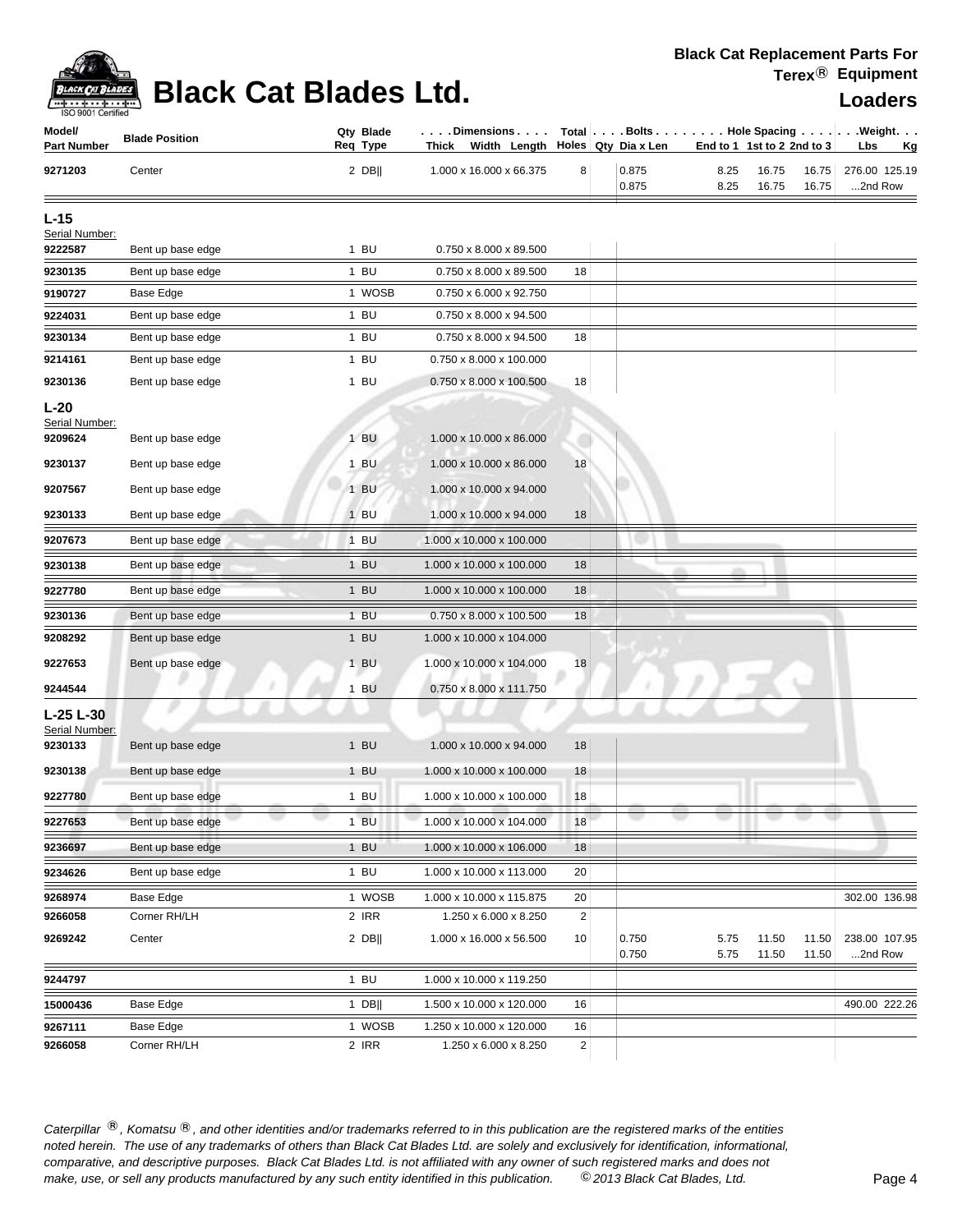

## **Black Cat Blades Ltd. Loaders Loaders**

| Model/             | <b>Blade Position</b> | Qtv Blade   |                                          |                |  |       | .Dimensions     Total Bolts Hole Spacing Weight |       |       |               |           |
|--------------------|-----------------------|-------------|------------------------------------------|----------------|--|-------|-------------------------------------------------|-------|-------|---------------|-----------|
| <b>Part Number</b> |                       | Reg Type    | Width Length Holes Qty Diax Len<br>Thick |                |  |       | End to 1 1st to 2 2nd to 3                      |       |       | <b>Lbs</b>    | <b>Kg</b> |
| 9271204            | Center                | 2 DBII      | 1.000 x 16.000 x 59.500                  | 8 <sup>1</sup> |  | 0.750 | 7.25                                            | 15.00 | 15.00 | 270.00 122.47 |           |
|                    |                       |             |                                          |                |  | 0.750 | 7.25                                            | 15.00 | 15.00 | 2nd Row       |           |
| 9244721            |                       | BU          | 1.000 x 10.000 x 127.688                 |                |  |       |                                                 |       |       |               |           |
| 9061153            | Center                | <b>DBII</b> | 1.000 x 16.000 x 23.000                  | 5              |  | 0.750 |                                                 |       |       |               |           |
|                    |                       |             |                                          |                |  |       |                                                 |       |       |               |           |

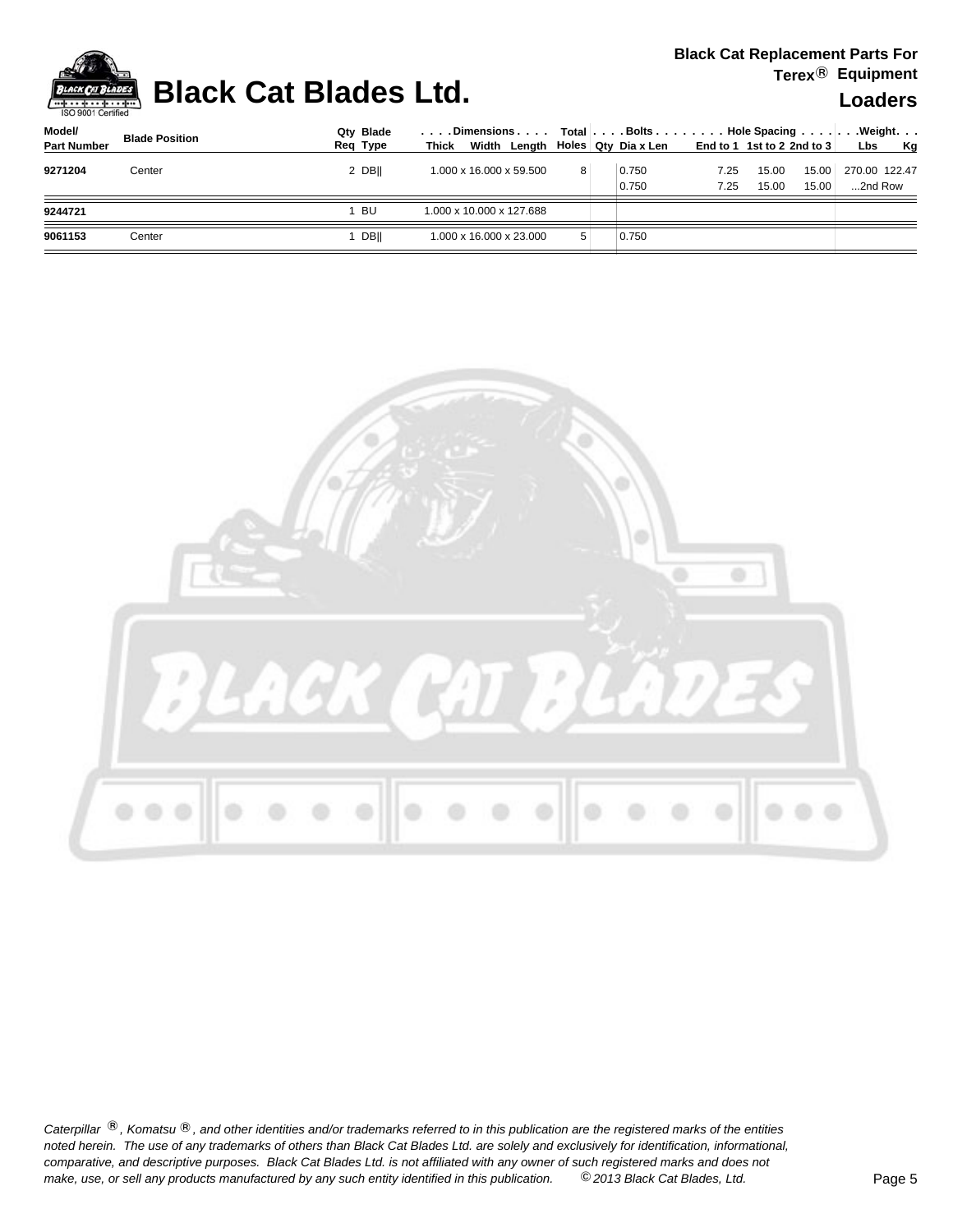| ACK CAT B |
|-----------|
| Certified |

## **Black Cat Blades Ltd.** Scraper

| Model/<br>Part Number            | <b>Blade Position</b>                            | Qty Blade<br>Req Type | Dimensions   Total   Bolts    Hole Spacing    Weight<br>Thick Width Length Holes Qty Dia x Len |                |                                            | End to 1 1st to 2 2nd to $3$ |              |              | Lbs                     | <u>Kg</u>   |
|----------------------------------|--------------------------------------------------|-----------------------|------------------------------------------------------------------------------------------------|----------------|--------------------------------------------|------------------------------|--------------|--------------|-------------------------|-------------|
|                                  |                                                  |                       |                                                                                                |                |                                            |                              |              |              |                         |             |
| 13SH 15SH<br>Serial Number:      |                                                  |                       |                                                                                                |                |                                            |                              |              |              |                         |             |
| 9177786                          | Center                                           | $1$ DB                | 1.000 x 14.000 x 58.000                                                                        | 11             | 11 0.875 x 3.5                             |                              |              |              |                         |             |
| 9177784                          | End                                              | $2$ DB                | 1.000 x 12.000 x 27.750                                                                        | 5              | 5 0.875 x 3.5                              |                              |              |              |                         |             |
| 9177787                          | Center                                           | $1$ DB                | 1.000 x 16.000 x 58.000                                                                        | 11             | $11 0.875 \times 3.5$                      |                              |              |              |                         |             |
| 9177785                          | End                                              | $2$ DB                | 1.000 x 14.000 x 27.750                                                                        | 5              | $5 0.875 \times 3.5$                       |                              |              |              |                         |             |
| 14SH 16SH 17SH<br>Serial Number: |                                                  |                       |                                                                                                |                |                                            |                              |              |              |                         |             |
| 9177789                          | Center                                           | $1$ DB                | 1.000 x 12.000 x 36.000                                                                        | 8              | 8 0.875 x 3.5                              |                              |              |              |                         |             |
| 9177782                          | End                                              | $2$ DB                | 1.000 x 12.000 x 44.000                                                                        | 9              | $9 0.875 \times 3.5$                       |                              |              |              |                         |             |
| 9186326                          |                                                  | $2$ DB                | 0.750 x 8.000 x 20.000                                                                         | 5              | $5 0.938 \times 2.5$                       | 3.00                         | 3.50         | 3.50         |                         | 33.00 14.97 |
| 9177790                          | <b>Drop Center</b>                               | 1 DB                  | 1.000 x 14.000 x 36.000                                                                        | 8              | $8 0.875 \times 3.5$                       |                              |              |              |                         |             |
| 9177782                          | End                                              | $2$ DB                | 1.000 x 12.000 x 44.000                                                                        | 9              | $9 0.875 \times 3.5$                       |                              |              |              |                         |             |
| 9186326                          |                                                  | $2$ DB                | 0.750 x 8.000 x 20.000                                                                         | 5              | 5 0.938 x 2.5                              | 3.00                         | 3.50         | 3.50         |                         | 33.00 14.97 |
| 9177791                          | Drop Center                                      | $1$ DB                | 1.000 x 16.000 x 36.000                                                                        | 8              | 8 0.875 x 3.5                              |                              |              |              |                         |             |
| 9177782                          | End                                              | $2$ DB                | 1.000 x 12.000 x 44.000                                                                        | 9              | $9 0.875 \times 3.5$                       |                              |              |              |                         |             |
| 9186326                          |                                                  | $2$ DB                | 0.750 x 8.000 x 20.000                                                                         | 5              | 5 0.938 x 2.5                              | 3.00                         | 3.50         | 3.50         |                         | 33.00 14.97 |
| 9179543                          | Drop Center                                      | $1$ DB                | 1.000 x 18.000 x 36.000                                                                        | 8              | 8 0.875 x 3.5                              |                              |              |              |                         |             |
| 9177782                          | End                                              | $2$ DB                | 1.000 x 12.000 x 44.000                                                                        | 9              | $9 0.875 \times 3.5$                       |                              |              |              |                         |             |
| 9186326                          |                                                  | $2$ DB                | 0.750 x 8.000 x 20.000                                                                         | 5              | $5 0.938 \times 2.5$                       | 3.00                         | 3.50         | 3.50         |                         | 33.00 14.97 |
| 9177783                          |                                                  | $2$ DB                | 1.000 x 18.000 x 41.750                                                                        | 9              | $9 0.875 \times 3.5$                       |                              |              |              |                         |             |
| 18SH<br>Serial Number:           |                                                  |                       |                                                                                                |                |                                            |                              |              |              |                         |             |
| 9179532                          | Center                                           | 4 DB                  | 1.000 x 16.000 x 28.500                                                                        | 6              | 6 0.875 x 3.5                              |                              | 4.75         | 4.75         |                         |             |
| 9186326                          |                                                  | $2$ DB                | 0.750 x 8.000 x 20.000                                                                         | 5 <sup>1</sup> | 5 0.938 x 2.5                              | 3.00                         | 3.50         | 3.50         |                         | 33.00 14.97 |
| Serial Number:                   | S-24 TS-24 TS-24A TS-36 SS-15 SS-24 TSS-24 SS-28 |                       |                                                                                                |                |                                            |                              |              |              |                         |             |
| 9030088                          | Center                                           | $4$ DB                | $1.000 \times 16.000 \times 29.913$                                                            | 12             | $3 1.000 \times 4$                         | 2.56                         | 4.94         | 4.94         | 125.00 56.70            |             |
|                                  |                                                  |                       |                                                                                                |                | $3 1.000 \times 3.5$                       | 2.56                         | 4.94         | 4.94         | 2nd Row                 |             |
| 9204597                          |                                                  | $1$ DB                | 1.250 x 10.000 x 23.500                                                                        | 5              | $5 0.875 \times 3$                         |                              |              |              |                         |             |
| 9204596                          |                                                  | $1$ DB                | 1.250 x 10.000 x 23.500                                                                        | 5              | $5 0.875 \times 3$                         |                              |              |              |                         |             |
| 9030088                          | Center                                           | 4 DB                  | 1.000 x 16.000 x 29.913                                                                        | 12             | $3 1.000 \times 4$<br>$3 1.000 \times 3.5$ | 2.56<br>2.56                 | 4.94<br>4.94 | 4.94<br>4.94 | 125.00 56.70<br>2nd Row |             |
| 9186326                          |                                                  | $2$ DB                | $0.750 \times 8.000 \times 20.000$                                                             | 5              | $5 0.938 \times 2.5$                       | 3.00                         | 3.50         | 3.50         |                         | 33.00 14.97 |
| 15002211FAB                      | <br>Router Bit                                   | $1$ DB                | 1.000 x 10.000 x 23.750                                                                        | 5              | $1.063 \times 3$                           | 4.88                         | 3.50         | 3.50         | 95.00                   | 43.09       |
| 15002210FAB                      | <b>Router Bit</b>                                | 1 DB                  | 1.000 x 10.000 x 23.750                                                                        | 5              | $1.063 \times 3$                           | 4.88                         | 3.50         | 3.50         | 95.00                   | 43.09       |
| Serial Number:                   | TS-24B S-24B TS-24C S-24C                        |                       |                                                                                                |                |                                            |                              |              |              |                         |             |
| 15021344                         | Center                                           | 4 DB                  | 1.000 x 16.000 x 31.188                                                                        | 12             | $3 1.000 \times 3.5$<br>3   1.000 x 3      | 3.25<br>3.25                 | 4.94<br>4.94 | 4.94<br>4.94 | 124.50 56.47<br>2nd Row |             |
| 9061598                          |                                                  | $\mathbf{1}$          |                                                                                                |                | $5 \times 3.5$                             |                              |              |              |                         |             |
| 9061597                          |                                                  | $\mathbf{1}$          |                                                                                                |                | $5 \times 3.5$                             |                              |              |              |                         |             |
| 15021864                         | Center                                           | $4$ DB                | 1.250 x 16.000 x 31.188                                                                        | 12             | $3 1.000 \times 3.5$                       | 3.25                         | 4.94         | 4.94         | 164.00 74.39            |             |
|                                  |                                                  |                       |                                                                                                |                | $3 1.000 \times 3$                         | 3.25                         | 4.94         | 4.94         | 2nd Row                 |             |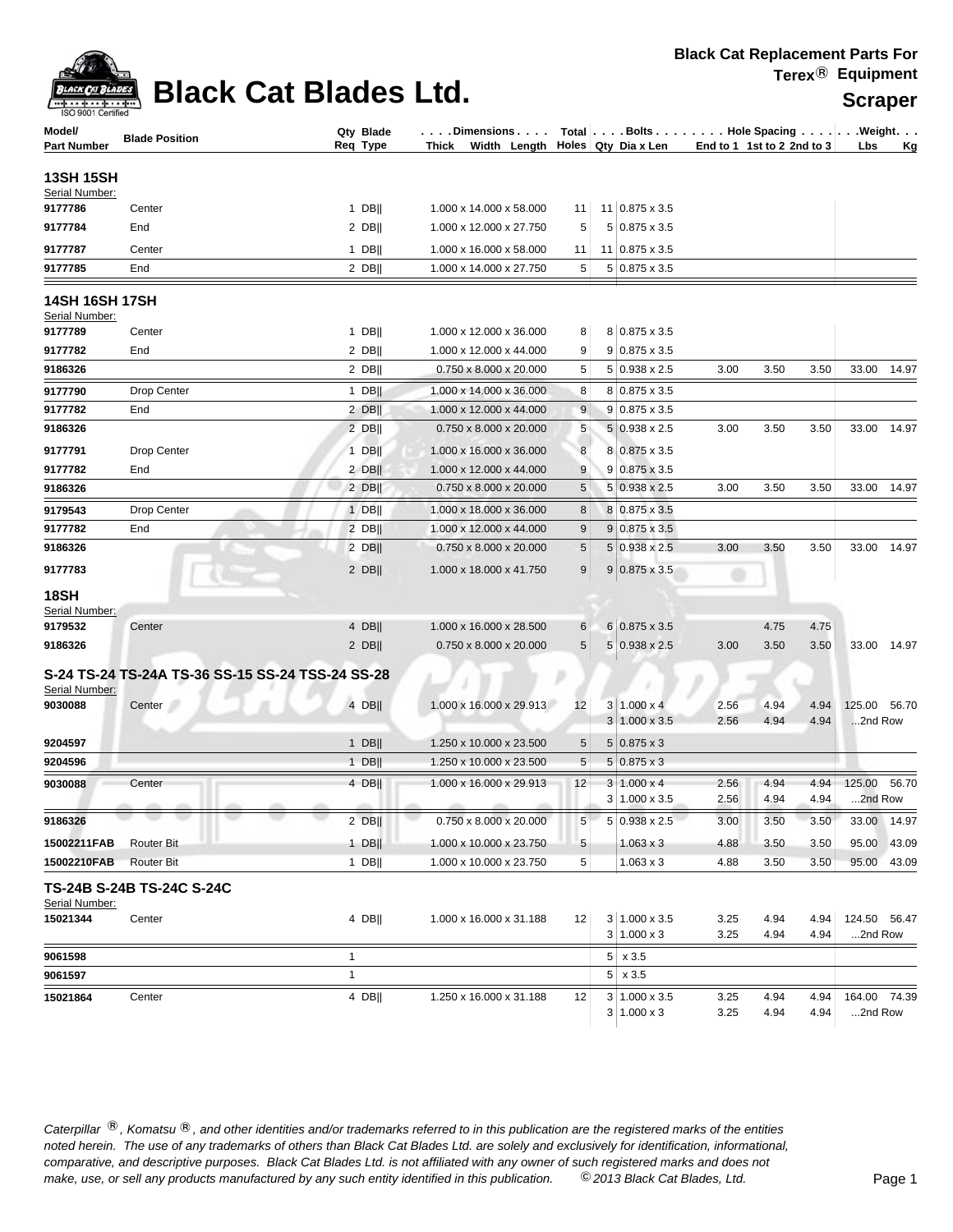

# **Black Cat Blades Ltd.** Scraper

| Model/<br>Part Number           | <b>Blade Position</b>                            | Qty Blade<br>Reg Type | Dimensions   Total   Bolts   Hole Spacing    Weight<br>Thick Width Length $\vert$ Holes Qty Dia x Len |            |   |                                          | End to 1 1st to 2 2nd to 3 |              |              | Lbs                     | <u>Kg</u> |
|---------------------------------|--------------------------------------------------|-----------------------|-------------------------------------------------------------------------------------------------------|------------|---|------------------------------------------|----------------------------|--------------|--------------|-------------------------|-----------|
|                                 |                                                  |                       |                                                                                                       |            |   |                                          |                            |              |              |                         |           |
| 9061598<br>9061597              |                                                  | 1<br>$\mathbf{1}$     |                                                                                                       |            |   | $5 \times 3.5$<br>$5 \times 3.5$         |                            |              |              |                         |           |
|                                 |                                                  |                       |                                                                                                       |            |   |                                          |                            |              |              |                         |           |
| 9061598<br>9061597              |                                                  | 1<br>$\mathbf{1}$     |                                                                                                       |            |   | $5 \times 3.5$<br>$5 \times 3.5$         |                            |              |              |                         |           |
|                                 |                                                  |                       |                                                                                                       |            |   |                                          |                            |              |              |                         |           |
| 9061598                         |                                                  | 1                     |                                                                                                       |            | 5 | x 3.5                                    |                            |              |              |                         |           |
| 9061597                         |                                                  | $\mathbf{1}$          |                                                                                                       |            |   | $5 \times 3.5$                           |                            |              |              |                         |           |
| 9061598                         |                                                  | $\mathbf{1}$          |                                                                                                       |            |   | $5 \times 3.5$                           |                            |              |              |                         |           |
| 9061597                         |                                                  | $\mathbf{1}$          |                                                                                                       |            |   | $5 \times 3.5$                           |                            |              |              |                         |           |
| 9061598                         |                                                  | $\mathbf{1}$          |                                                                                                       |            |   | $5 \times 3.5$                           |                            |              |              |                         |           |
| 9061597                         |                                                  | $\mathbf{1}$          |                                                                                                       |            |   | $5 \times 3.5$                           |                            |              |              |                         |           |
| <b>TS24BX125</b>                | <b>Straight Blade Support</b>                    | $1$ SE                | 1.000 x 12.625 x 125.500                                                                              | 24         |   | 1.063                                    | 3.34                       | 4.94         | 4.94         | 435.00 197.31           |           |
| Serial Number:                  | S-18 TS-18 TS-18A TS-24 SS-15 SS-18 SS-24 TSS-24 |                       |                                                                                                       |            |   |                                          |                            |              |              |                         |           |
| 9197452                         | Center                                           | 4 DBII                | 1.000 x 16.000 x 29.813                                                                               | 12         |   | 6 0.875 x 3.5<br>$0.875 \times 0$        | 2.56<br>2.56               | 4.94<br>4.94 | 4.94<br>4.94 | 125.00 56.70<br>2nd Row |           |
| 9204597                         |                                                  | 1 DBII                | 1.250 x 10.000 x 23.500                                                                               | 5          |   | $5 0.875 \times 3$                       |                            |              |              |                         |           |
| 9204596                         |                                                  | $1$ DB                | 1.250 x 10.000 x 23.500                                                                               | 5          |   | $5 0.875 \times 3 $                      |                            |              |              |                         |           |
| 9204597                         |                                                  | 4 DB                  | 1.250 x 10.000 x 23.500                                                                               | 5          |   | $6 0.875 \times 3.5 $                    |                            |              |              |                         |           |
| 9204596                         |                                                  | $1$ DB                | 1.250 x 10.000 x 23.500                                                                               | 5          |   | $5 0.875 \times 3$                       |                            |              |              |                         |           |
| 9204597                         |                                                  | 1 DB                  | 1.250 x 10.000 x 23.500                                                                               | 5          |   | $5 0.875 \times 3$                       | m                          |              |              |                         |           |
| 9204596                         |                                                  | 1 $DB$                | 1.250 x 10.000 x 23.500                                                                               | 5          |   | $5 0.875 \times 3$                       |                            |              |              |                         |           |
| 9252041                         | Center                                           | $4$ DB                | 1.000 x 16.000 x 29.750                                                                               | 12         |   | $6 0.875 \times 3.5$<br>$0.875 \times 0$ | 2.53<br>2.53               | 4.94<br>4.94 | 4.94<br>4.94 | 119.50 54.20<br>2nd Row |           |
| 9204597                         |                                                  | $1$ DB                | 1.250 x 10.000 x 23.500                                                                               | 5          |   | $5 0.875 \times 3$                       |                            |              |              |                         |           |
| 9204596                         |                                                  | 1 DB                  | 1.250 x 10.000 x 23.500                                                                               | $\sqrt{5}$ |   | $5 0.875 \times 3$                       |                            |              |              |                         |           |
| 9204597                         |                                                  | $1$ DB                | 1.250 x 10.000 x 23.500                                                                               | 5          |   | $5 0.875 \times 3$                       |                            |              |              |                         |           |
| 9204596                         |                                                  | $1$ DB                | 1.250 x 10.000 x 23.500                                                                               | $\sqrt{5}$ |   | $5 0.875 \times 3$                       |                            |              |              |                         |           |
| 9204597                         |                                                  | $1$ DB                | 1.250 x 10.000 x 23.500                                                                               | 5          |   | $5 0.875 \times 3$                       |                            |              |              |                         |           |
| 9204596                         |                                                  | $1$ DB                | 1.250 x 10.000 x 23.500                                                                               | 5          |   | $5 0.875 \times 3$                       |                            |              |              |                         |           |
| 9204597                         |                                                  | $1$ DB                | 1.250 x 10.000 x 23.500                                                                               | 5          |   | $5 0.875 \times 3$                       |                            |              |              |                         |           |
| 9204596                         |                                                  | $1$ DB                | 1.250 x 10.000 x 23.500                                                                               | $\sqrt{5}$ |   | $5 0.875 \times 3$                       |                            |              |              |                         |           |
| 9204597                         |                                                  | $1$ DB                | 1.250 x 10.000 x 23.500                                                                               | 5          |   | $5 0.875 \times 3$                       |                            |              |              |                         |           |
| 9204596                         |                                                  | $1$ DB                | 1.250 x 10.000 x 23.500                                                                               | 5          |   | $5 0.875 \times 3$                       |                            |              |              |                         |           |
| 9204597                         |                                                  | $1$ DB                | 1.250 x 10.000 x 23.500                                                                               | 5          |   | $5 0.875 \times 3$                       |                            |              |              |                         |           |
| 9204596                         |                                                  | $1$ DB                | 1.250 x 10.000 x 23.500                                                                               | 5          |   | $5 0.875 \times 3$                       |                            |              |              |                         |           |
| 15002211FAB                     | Router Bit                                       | 1 DB                  | 1.000 x 10.000 x 23.750                                                                               | 5          |   | $1.063 \times 3$                         | 4.88                       | 3.50         | 3.50         | 95.00                   | 43.09     |
| 15002210FAB                     | Router Bit                                       | 1 DB                  | 1.000 x 10.000 x 23.750                                                                               | 5          |   | $1.063 \times 3$                         | 4.88                       | 3.50         | 3.50         | 95.00                   | 43.09     |
| 9186326                         |                                                  | 2 $DB$                | 0.750 x 8.000 x 20.000                                                                                | 5          |   | $5 0.938 \times 2.5$                     | 3.00                       | 3.50         | 3.50         | 33.00                   | 14.97     |
| S-- 26SH 34SH<br>Serial Number: |                                                  |                       |                                                                                                       |            |   |                                          |                            |              |              |                         |           |
| 9186286                         | Center                                           | 4 DBII                | 1.000 x 13.000 x 20.313                                                                               | 4          |   | $4 0.875 \times 3$                       | 2.75                       | 4.94         | 4.94         | 72.00                   | 32.66     |
| 9186325                         | Router Bit                                       | $2$ DB                | 0.750 x 6.000 x 12.000                                                                                | 3          |   | $3 0.875 \times 2.5$                     | 2.50                       | 3.50         | 3.50         | 14.00                   | 6.35      |

### **S-12 SS-12 TS-14 TS-14B TTS-14 TS14C**

Serial Number: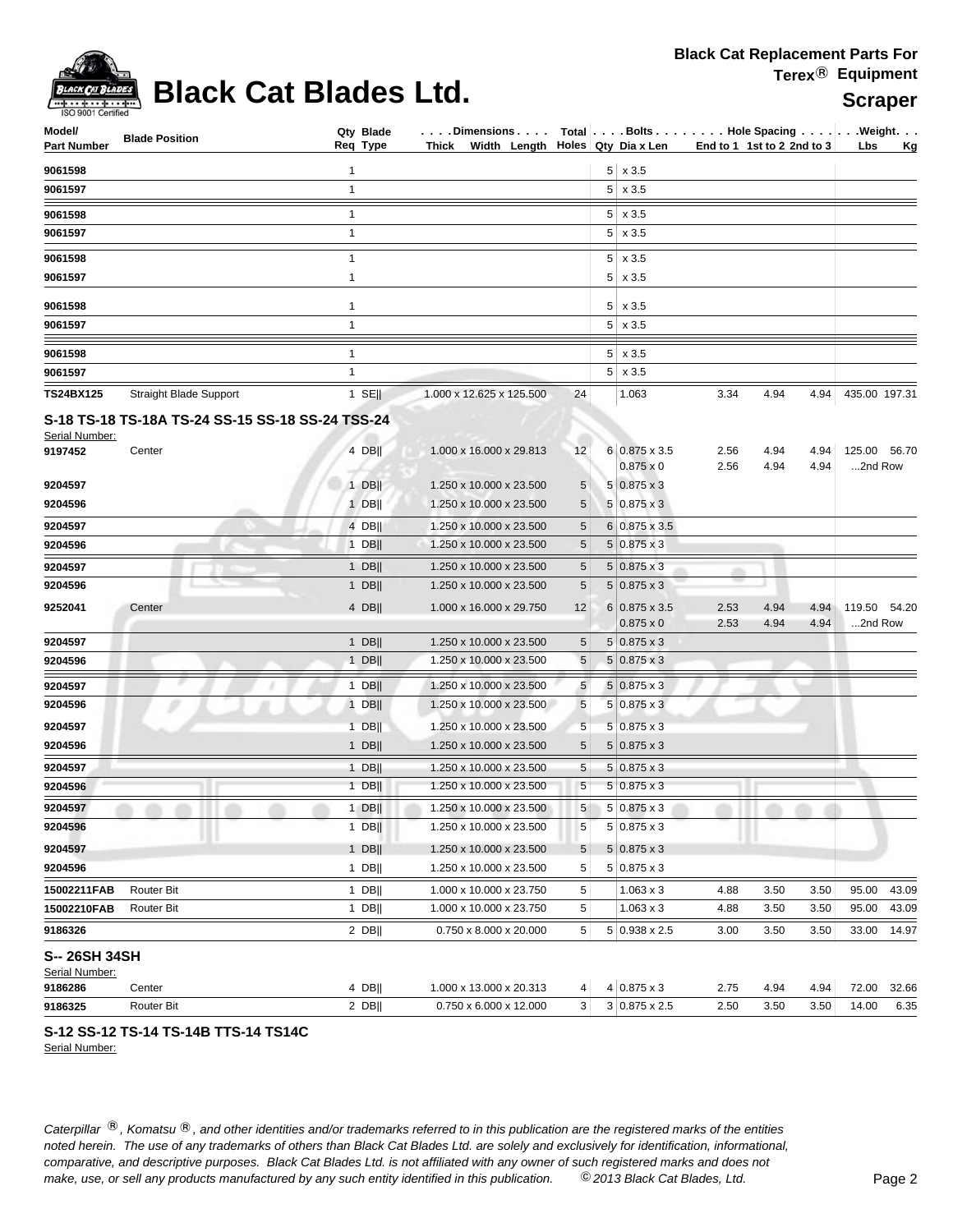

# **Black Cat Blades Ltd.** Scraper

| Model/                               | <b>Blade Position</b>            | Qty Blade        | . Dimensions                                       |                 |   |                                          |              |                            |              | Total $\vert \ldots$ Bolts $\ldots \vert \ldots$ Hole Spacing $\ldots \vert \ldots$ Weight. $\ldots$ |
|--------------------------------------|----------------------------------|------------------|----------------------------------------------------|-----------------|---|------------------------------------------|--------------|----------------------------|--------------|------------------------------------------------------------------------------------------------------|
| <b>Part Number</b>                   |                                  | Req Type         | Thick<br>Width Length                              |                 |   | Holes Qty Dia x Len                      |              | End to 1 1st to 2 2nd to 3 |              | Lbs<br><u>Kg</u>                                                                                     |
| 9252042                              | Center                           | 4 DBII           | 1.000 x 16.000 x 28.438                            | 12              |   | $6 0.875 \times 3.5$                     | 1.88         | 4.94                       | 4.94         | 115.00<br>52.16                                                                                      |
|                                      |                                  |                  |                                                    |                 |   | $0.875 \times 0$                         | 1.88         | 4.94                       | 4.94         | 2nd Row                                                                                              |
| 15021861                             | <b>Heavy Duty Center</b>         | 4 DB             | 1.250 x 16.000 x 28.438                            | 12              |   | $6 0.875 \times 3.5$<br>$0.875 \times 0$ | 1.88<br>1.88 | 4.94<br>4.94               | 4.94<br>4.94 | 147.00 66.68<br>2nd Row                                                                              |
| 9204662                              | <b>RH Router Bit</b>             | 1 IRR            | 1.000 x 12.000 x 18.750                            | 5               |   | $5 0.875 \times 3$                       | 2.38         | 3.50                       | 3.50         | 64.00<br>29.03                                                                                       |
| 9204661                              | <b>LH Router Bit</b>             | 1 IRR            | 1.000 x 12.000 x 18.750                            | 5               |   | $5 0.875 \times 3$                       | 2.38         | 3.50                       | 3.50         | 64.00<br>29.03                                                                                       |
| 9186326                              | RH/LH Flat Router Bit            | $2$ DB           | 0.750 x 8.000 x 20.000                             | 5               |   | $5 0.938 \times 2.5$                     | 3.00         | 3.50                       | 3.50         | 33.00<br>14.97                                                                                       |
| D4592                                | Straight Blade Support           | $\mathbf{1}$     | 1.000 x 10.500 x 115.750                           | 24              |   | 0.938                                    | 2.00         | 4.94                       | 4.94         | 334.00 151.50                                                                                        |
| TS14RH                               | RH Router Bit Support            | $\mathbf{1}$     | 1.000 x 10.000 x 20.000                            | 5               |   | 0.875                                    | 3.41         | 3.50                       | 3.50         | 52.10<br>23.63                                                                                       |
| TS14LH                               | <b>LH Router Bit Support</b>     | $\mathbf{1}$     | 1.000 x 10.000 x 20.000                            | 5               |   | 0.875                                    | 3.41         | 3.50                       | 3.50         | 52.10<br>23.63                                                                                       |
|                                      |                                  |                  |                                                    |                 |   |                                          |              |                            |              |                                                                                                      |
| <b>SS-33 SS-40</b><br>Serial Number: |                                  |                  |                                                    |                 |   |                                          |              |                            |              |                                                                                                      |
| 9030877                              | Center                           | 4 DB             | 1.000 x 16.000 x 32.813                            | 12              |   | 6 1.000 x 3.5                            | 4.06         | 4.94                       | 4.94         | 138.00 62.60                                                                                         |
|                                      |                                  |                  |                                                    |                 |   | $1.000 \times 0$                         | 4.06         | 4.94                       | 4.94         | 2nd Row                                                                                              |
| 9204597                              |                                  | $1$ DB           | 1.250 x 10.000 x 23.500                            | 5               |   | $5 0.875 \times 3$                       |              |                            |              |                                                                                                      |
| 9204596                              |                                  | $1$ DB           | 1.250 x 10.000 x 23.500                            | $5\phantom{.0}$ |   | $5 0.875 \times 3$                       |              |                            |              |                                                                                                      |
| 9210030                              | <b>Heavy Duty Center</b>         | 4 DB             | 1.250 x 16.000 x 32.813                            | 12              |   | 6 1.000 x 3.5                            | 4.06         | 4.94                       | 4.94         | 170.10 77.16                                                                                         |
|                                      |                                  |                  |                                                    |                 |   | $1.000 \times 0$                         | 4.06         | 4.94                       | 4.94         | 2nd Row                                                                                              |
| 9204597                              |                                  | $1$ DB           | 1.250 x 10.000 x 23.500                            | 5               |   | $5 0.875 \times 3$                       |              |                            |              |                                                                                                      |
| 9204596                              |                                  | $1$ DB           | 1.250 x 10.000 x 23.500                            | 5               |   | $5 0.875 \times 3$                       |              |                            |              |                                                                                                      |
| 9204597                              |                                  | $1$ DB           | 1.250 x 10.000 x 23.500                            | 5               |   | $5 0.875 \times 3$                       |              |                            |              |                                                                                                      |
| 9204596                              |                                  | $1$ DB           | 1.250 x 10.000 x 23.500                            | 5               |   | $5 0.875 \times 3$                       |              |                            |              |                                                                                                      |
| 9204597                              |                                  | 1 $DB$           | 1.250 x 10.000 x 23.500                            | 5               |   | $5 0.875 \times 3$                       |              |                            |              |                                                                                                      |
| 9204596                              |                                  | 1 $DB$           | 1.250 x 10.000 x 23.500                            | $\sqrt{5}$      |   | $5 0.875 \times 3$                       |              |                            |              |                                                                                                      |
|                                      | S-28 SS-28 S-32 TS-32            |                  |                                                    |                 |   |                                          |              |                            |              |                                                                                                      |
| Serial Number:                       |                                  |                  |                                                    |                 |   |                                          |              |                            |              |                                                                                                      |
| 9213952                              |                                  | $4$ DB           | 1.000 x 16.000 x 31.813                            | 12              |   | 6 1.000 x 3.5<br>$1.000 \times 0$        | 3.56         | 4.94                       | 4.94         | 130.00<br>58.97                                                                                      |
| 9204597                              | m                                | $1$ DB           | 1.250 x 10.000 x 23.500                            | $5\phantom{.0}$ |   | $5 0.875 \times 3$                       | 3.56         | 4.94                       | 4.94         | 2nd Row                                                                                              |
| 9204596                              |                                  | $1$ DB           | 1.250 x 10.000 x 23.500                            | $\sqrt{5}$      |   | $5 0.875 \times 3$                       |              |                            |              |                                                                                                      |
|                                      |                                  |                  |                                                    |                 |   |                                          |              |                            |              |                                                                                                      |
| 9210031                              | Center                           | 4 DB  <br>$1$ DB | 1.250 x 16.000 x 31.813                            | 6<br>5          | 6 | $1.000 \times 3.5$<br>$5 0.875 \times 3$ |              |                            |              |                                                                                                      |
| 9204597<br>9204596                   |                                  | 1 DB             | 1.250 x 10.000 x 23.500<br>1.250 x 10.000 x 23.500 | 5               | 5 | $0.875 \times 3$                         |              |                            |              |                                                                                                      |
|                                      |                                  |                  |                                                    |                 |   |                                          |              |                            |              |                                                                                                      |
| 9204597<br>9204596                   |                                  | $1$ DB<br>$1$ DB | 1.250 x 10.000 x 23.500                            | $\sqrt{5}$<br>5 |   | $5 0.875 \times 3$<br>$5 0.875 \times 3$ |              |                            |              |                                                                                                      |
|                                      |                                  |                  | 1.250 x 10.000 x 23.500                            |                 |   |                                          |              |                            |              |                                                                                                      |
| 9186326                              |                                  | $2$ DB           | 0.750 x 8.000 x 20.000                             | 5               |   | $5 0.938 \times 2.5$                     | 3.00         | 3.50                       | 3.50         | 33.00 14.97                                                                                          |
| <b>TTSS-40</b>                       |                                  |                  |                                                    |                 |   |                                          |              |                            |              |                                                                                                      |
| Serial Number:                       |                                  |                  |                                                    |                 |   |                                          |              |                            |              |                                                                                                      |
| 9224484                              | Center                           | 4 DBII           | 1.250 x 16.000 x 36.000                            | 7               |   | 7 1.000 x 3.5                            |              |                            |              |                                                                                                      |
| 9204597                              |                                  | $1$ DB           | 1.250 x 10.000 x 23.500                            | 5               |   | $5 0.875 \times 3$                       |              |                            |              |                                                                                                      |
| 9204596                              |                                  | $1$ DB           | 1.250 x 10.000 x 23.500                            | 5               |   | $5 0.875 \times 3$                       |              |                            |              |                                                                                                      |
| 9204597                              |                                  | $1$ DB           | 1.250 x 10.000 x 23.500                            | 5               |   | $5 0.875 \times 3$                       |              |                            |              |                                                                                                      |
| 9204596                              |                                  | $1$ DB           | 1.250 x 10.000 x 23.500                            | 5               |   | $5 0.875 \times 3$                       |              |                            |              |                                                                                                      |
|                                      | S-7 12E2 S-12 S-11E S-12E S-11EB |                  |                                                    |                 |   |                                          |              |                            |              |                                                                                                      |
| Serial Number:                       |                                  |                  |                                                    |                 |   |                                          |              |                            |              |                                                                                                      |
| 9051245                              | Center                           | $2$ DB           | 1.000 x 13.000 x 29.875                            | 18              |   | 12 0.750 x 3<br>$0.750 \times 0$         | 2.44<br>2.44 | 5.00<br>5.00               | 5.00<br>5.00 | 102.00<br>46.27<br>2nd Row                                                                           |